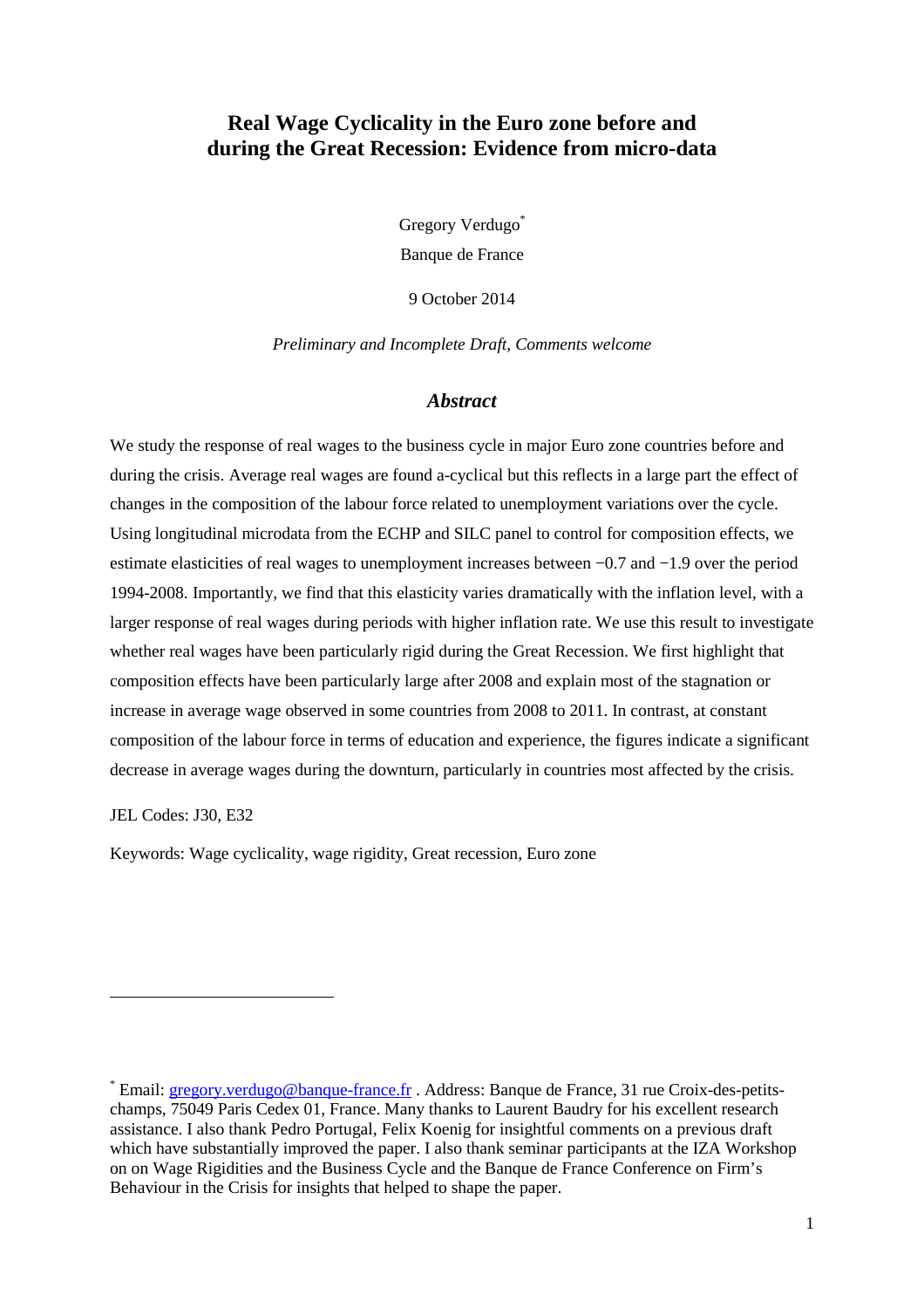## **Introduction**

The evolution of real wages over the business cycle is observed with great attention by policy makers and forecasters. When downturns occur, real wage adjustments are considered as being of first order importance to reequilibrate the labour market and adjust external imbalances. In particular, during the recent economic crisis in Europe, it has been argued that the observed downward rigidity of real wages can explain a significant part of the large unemployment increases that occurred in many countries (Schmitt-Grohé and Uribe, 2013). These development have put serious doubts on the long term viability of the Euro zone since wage flexibility is seen as crucial in a currency union where internal migrations have been until here too low to ensure a significant macroeconomic adjustment (Anderton et al. 2012 ; Krugman 2013).

However, most of these conclusions relied on figures from quarterly aggregate wage data from national accounts, which are the only comparable cross-country data rapidly available on a regular basis. A problem with these aggregate statistics is that their evolution is difficult to interpret, in particular during exceptional crisis periods, because the composition of the labour force changes significantly over the cycle.

Cyclical changes in the composition of the labour force reflect the fact that unemployment concerns disproportionately low wage workers. When unemployment increases, the labour force tends to become older and more skilled. This affects the average wage in a counter-cyclical way, the average wage increasing mechanically simply because the share of low wage workers in the population diminishes. If these composition effects are large, they may completely mask the response of wages to the cycle in the aggregate series.

Many studies have shown that composition biases are quantitatively important and, that, as a result, there is a large difference between the cyclical behaviour of wages observed in aggregate or individual level data. While this issue is relatively well known in the academic literature since the empirical studies on US of Bils (1985) and Solon, Barsky and Parker (1994) and is discussed in standard macroeconomic textbooks (Romer 2006, p 264), this question has received relatively little attention during the Great recession in continental Europe in spite of the fact that unemployment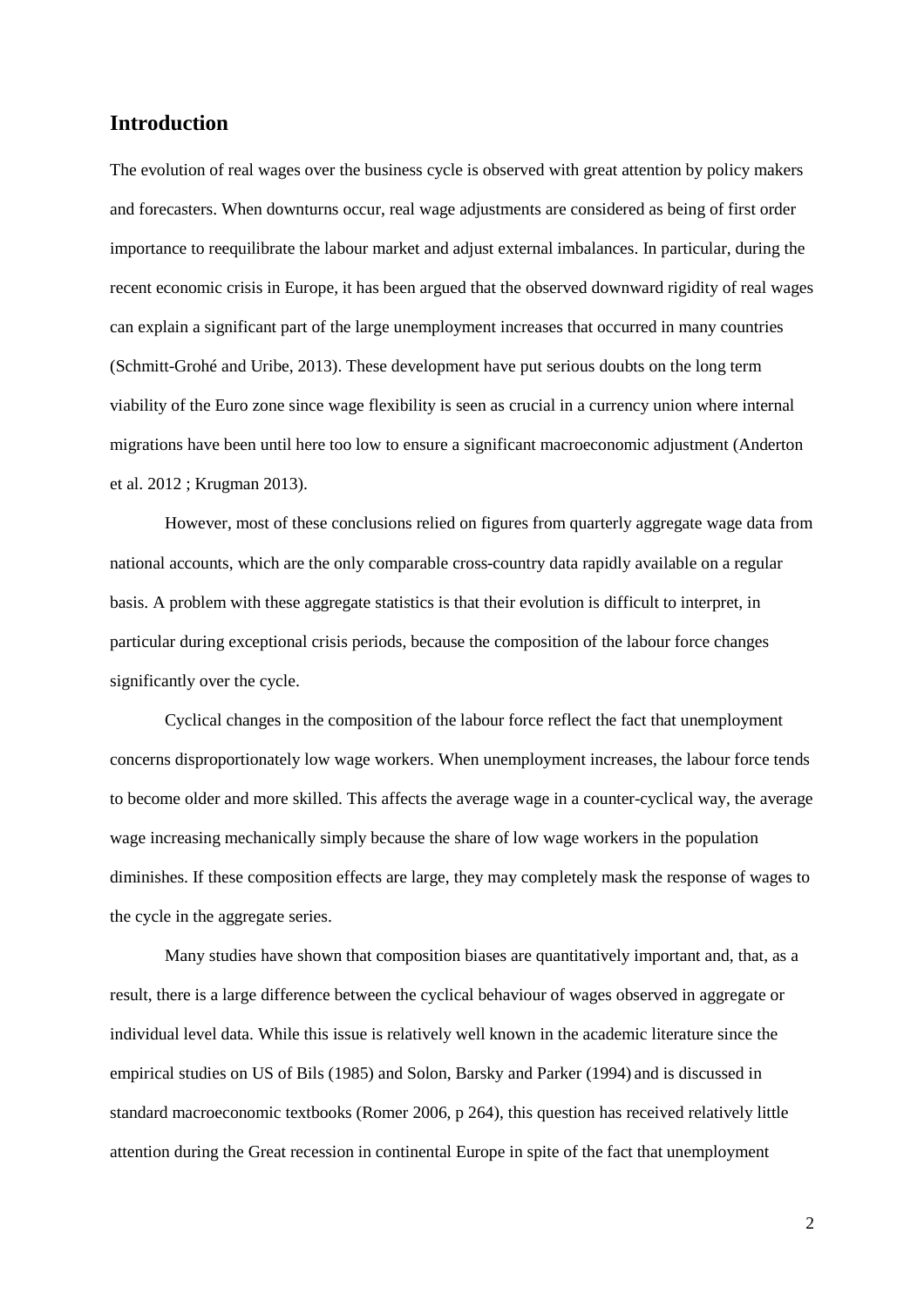changes have been particularly dramatic.<sup>2</sup> From 2007 to 2012, unemployment increased by 16 p.p. in Spain and Greece, 7.8 p.p. in Portugal and 4.6 p.p. in Italy. As unemployment has been disproportionally concentrated on unskilled and young workers, the characteristics of employees changed dramatically. In Spain, the share of low educated workers among employees decreased by 8 p.p. from 44% to 36% between 2007 and 2012, while the share of university graduate workers increased symmetrically by  $8 p.p.^3$  Because of these large changes, it is unclear how much the evolution of the aggregate wages during the Great recession reflected a change in the price of labour or in the composition of the labour force.

An investigation of the cyclical behaviour of real wages in European labour markets appears also particularly useful to derive whether more generally wages are relatively more rigid in Europe, which might explain in part the observed strong persistence of unemployment there. While some important and recent works using microdata on the cyclicality of wages on several major European countries are now available<sup>4</sup>, the results are often difficult to compare since the construction of the sample, the data source and the period used in the estimates vary in potentially important ways across studies and countries. Most of these studies were written before the recent crisis and the importance of wage rigidity in the recent period remains an open question.

In this paper, we use harmonized panel microdata from the period 1994-2010 covering 11 major countries of the Euro zone to examine the relationship between real wages and the business cycle before and after the Great recession.

In the first part of the paper, we estimate the relation between wages and the cycle using data from the pre-Crisis period. As in previous work, we find that aggregate real wage series are not cyclical. However, when we account for changes in the composition of workers over the cycle using

 $2^2$  A recent exception focusing is the study on the UK of Blundell, Crawford and Jin (2014). As unemployment in the UK did not increase as much as in continental Europe, they find little difference between aggregate wage series and series adjusting for composition effects.

<sup>&</sup>lt;sup>3</sup> Figures from aggregate LFS data from Eurostat.

<sup>&</sup>lt;sup>4</sup> See Anger (2011) for Germany, Peng and Siebert (2008) for Italy, Verdugo (2013) for France and Carneiro, Guimarães and Portugal (2012) for Portugal. For non-European countries, see also Shin (2012) for Korea, Devereux (2000) for the US and Devereux and Hart (2006) for the UK.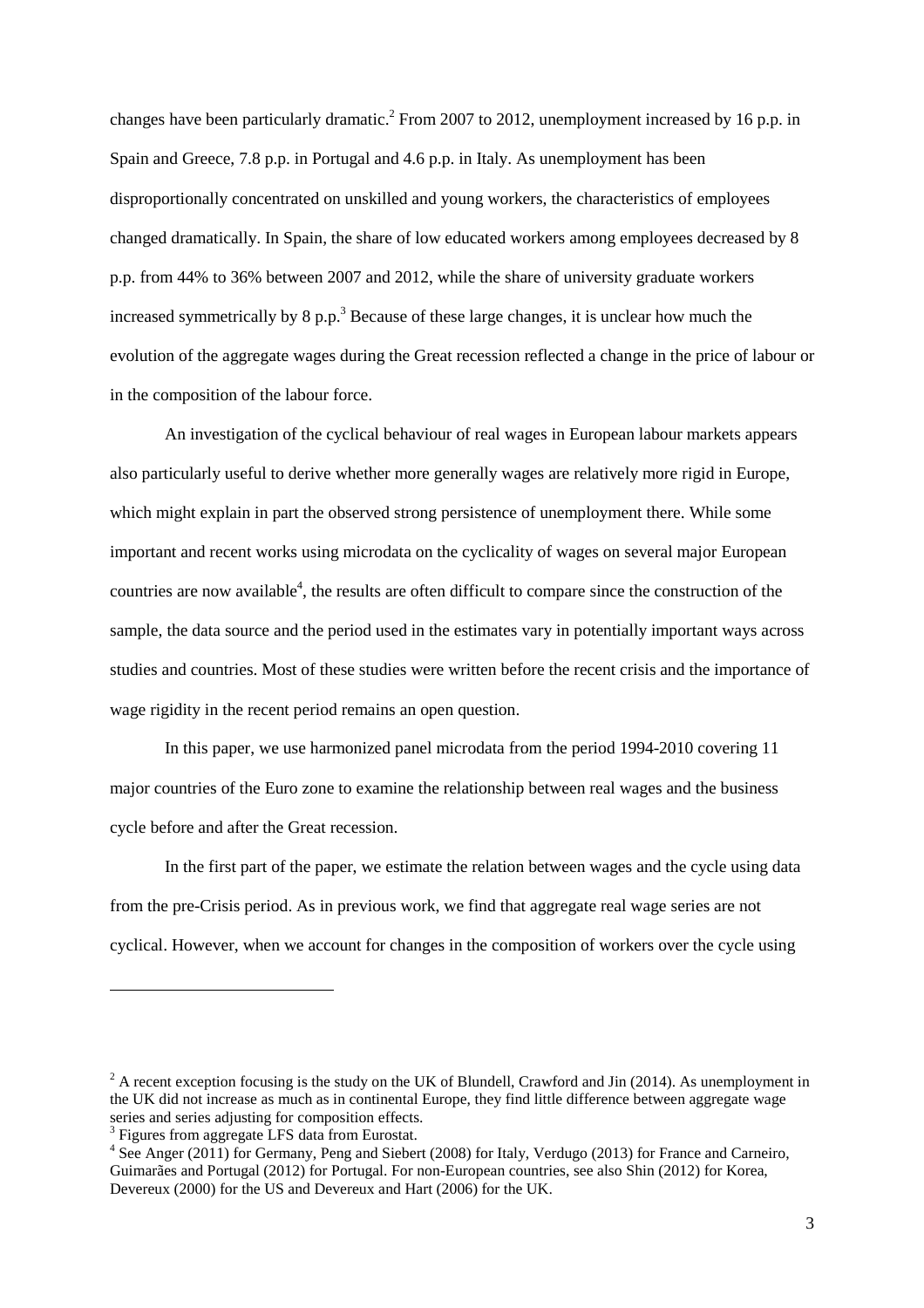individual data, we find that most of this acyclicality reflects the effect of compositional changes of the labour force. We obtain statistically significant elasticities of real wages to unemployment increases comprised between −0.6 and −1.9 which are quite similar to the one obtained in the existing literature for the US or the UK.

We find evidence that the adjustment is heterogenous over the distribution of wages, with a much larger estimated elasticity for individuals at the bottom of the wage distribution than at the top. Consistent with the existing literature, the elasticity of job changers is found the double of the one of job stayers. On the other hand, we find little evidence that wages adjust additionally to regional specific unemployment shock, except in Spain. This last result implies that, within countries, the adjustment to a specific negative regional labour demand shock should occur through internal labour mobility and persistent unemployment differences.

A point particularly important for the Euro zone considering the current low inflation is whether this elasticity of real wages to the cycle varies with the inflation level. Low inflation could delay wage adjustment as firms might be less able to decrease nominal wages significantly. The data strongly confirm this hypothesis. We estimate elasticities superior to −1.5 when the inflation rate is superior to 2% while they are much smaller and statistically insignificant when the inflation rate is inferior to 1%.

In the second part of the paper, we examine whether the relationship between wages and the cycle has changed during the Great recession, using data from 2008 to 2010, the last year for which the data is available. A particularly interesting aspect of our dataset during that period is that for about half of the country in our sample (France, Finland, the Netherlands and Italy), wage data has been collected using administrative records.

We find few evidence of downward nominal wage rigidity in the strict sense during the Great Recession. A fraction of between 20 to 40% of full time employees experience negative nominal wage changes between two years and this proportion increased with the downturn. Even if nominal wage cuts were quite common, the existing evidence suggests that low inflation in 2009 delayed significantly wage adjustment. While negative nominal wage changes were less frequent in 2010, negative *real* wage change increased substantially relative to 2009 as the level of inflation increased.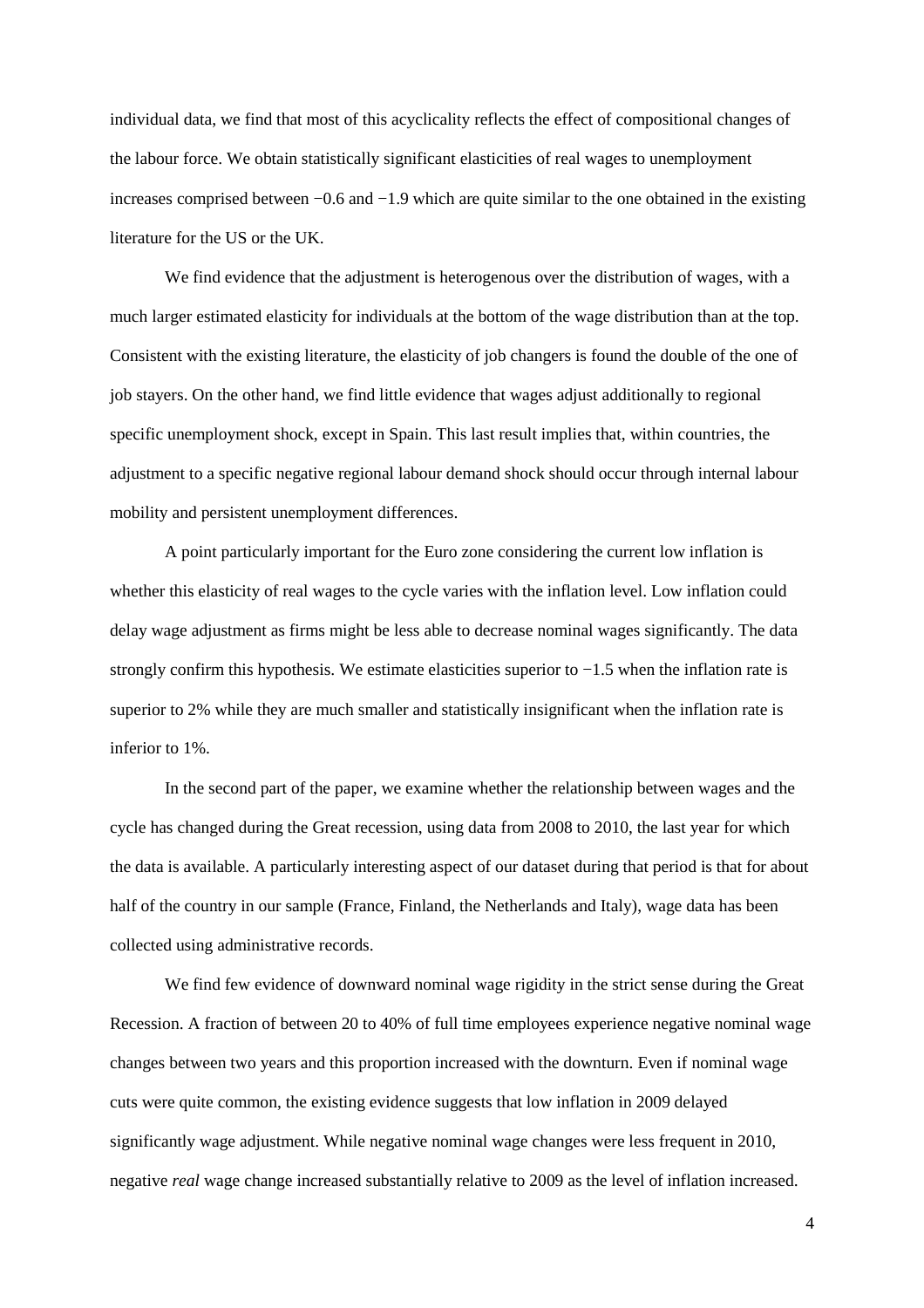Using standard decomposition techniques, we document how much the apparent rigidity of real wages in aggregate data has been substantially exaggerated by composition bias. Most of the increase or stagnation in real wages observed in the aggregate data can be explained by composition effects. When we control for changes in the composition and keep constant the distribution of education and experience to the pre-crisis period, we find that real wages responded significantly to the downturn in a way that is broadly similar to the one observed in previous cyclical episodes.

These results notwithstanding, three cave-at are in order. First, in spite of the fact that we use a harmonized panel data, information on income is in part not very homogenous during the Great recession, as some countries rely on administrative records and other from household survey. The fact that we observe systematic differences between the distribution of wage changes in register and survey countries suggest measurement errors play a significant role in explaining some cross-country differences in the distribution of wage changes. Second, even if the results indicate lower wage adjustment during recent periods or groups of countries, it is likely that there is significant heterogeneity across countries and periods that are difficult to assess precisely with the limited time dimension of our sample.

This paper proceeds as follows. In a first section, we discuss the existing evidence from the literature on the cyclicality of wages. In a second section, we describe our data sources and provide some descriptive statistics. In section three, we present the econometric model evaluating the cyclicality of real wages and provide estimates using individual level data from 11 Euro zone countries. In section four, we focus on the Great recession and document whether the evolution of wages has changed during this particular episode. The last section concludes.

## **Existing Evidence on the Cyclicality of Real Wages**

A large empirical literature looked at the relation between wages and the cycle, most of the time approximating the cycle with the unemployment rate. Using mostly aggregate time series, the first strand of the literature found only modest cyclicality. In contrast, recent studies mentioned above highlighted that the adjustment of wages is masked by composition effects in aggregate data and found a much larger elasticity of real wages using microdata. As summarized by Martins, Solon and Thomas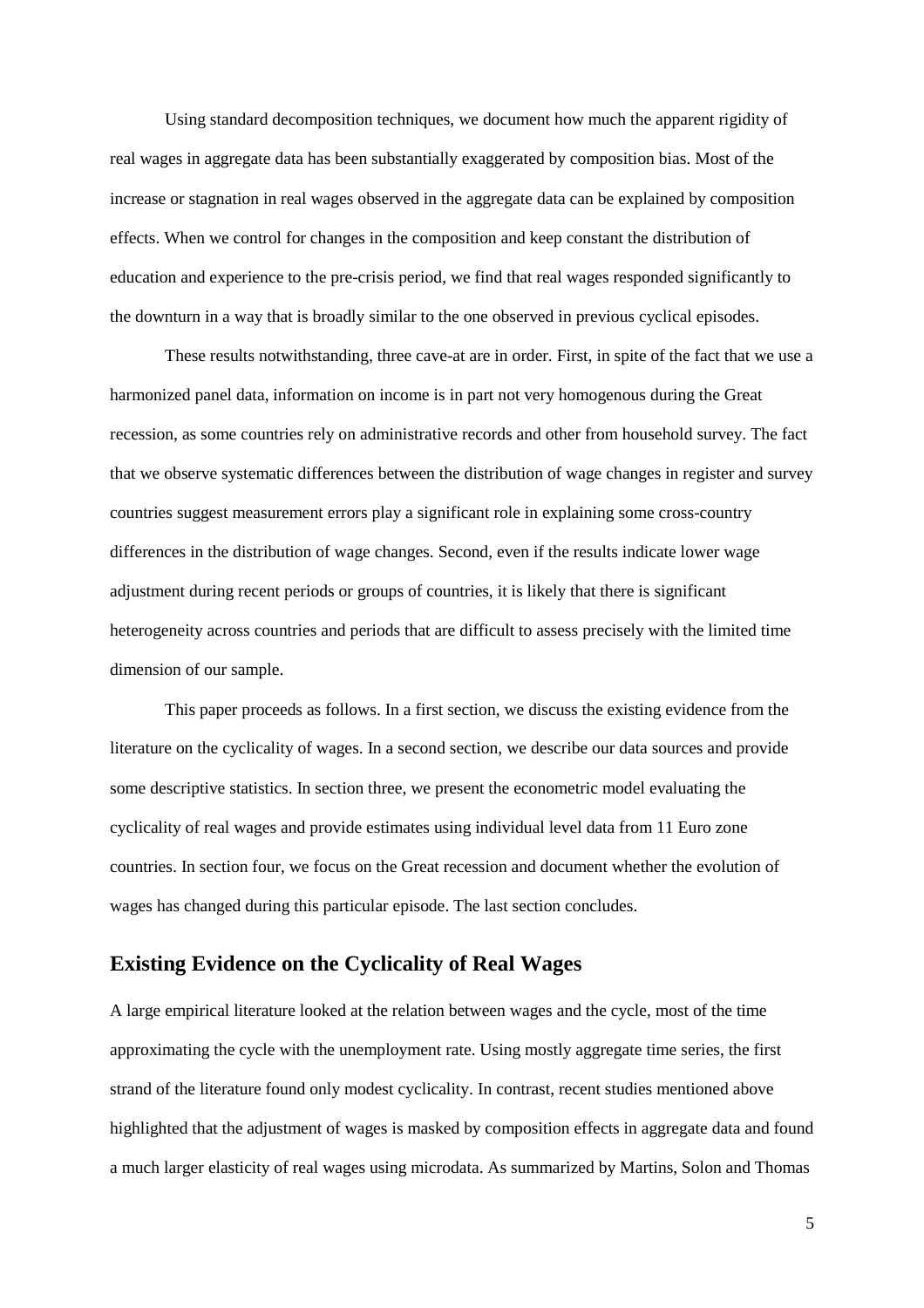(2012), a strong result of this literature is that the cyclical elasticity of real wages is comparable to that of employment.<sup>5</sup>

However, the response of real wages may differ across cycles and countries. In particular, during the Great recession, the role of downward rigidity in nominal wages has been widely debated. In an influential paper on the Euro area crisis, Schmitt-Grohé and Uribe (2013) underlined that available aggregate real wage data indicated little decline since the beginning of the Crisis. As a decline in real wages is the most efficient response to a negative external shock, such rigidity might explain a large share of the increase in unemployment in some countries.<sup>6</sup>

In practice, recent research using individual level data has conflicting view on the importance of downward nominal rigidities during that period. For the US, Elsby, Shin and Solon (2013) found little evidence that downward rigidity can explain the decline in hiring and the long duration of unemployment during the Great recession. In contrast, using regional price levels and wages, Beraja, Hurst and Ospina (2014) concludes that nominal wage rigidities played an important role in explaining regional unemployment increases.<sup>7</sup>

For Europe, much less evidence is available except for Germany and the UK which both experienced relatively moderate employment loss.<sup>8</sup> For Germany, Burda and Hunt (2011) argues that the behaviour of German labour market during the crisis can be explained in part by the ability of employers to reduce working time relatively flexibly. For the UK, Gregg, Machin and Fernandez-Salgàndo (2014) point to an increased sensitivity of real wages to local unemployment during the Great recession which represents a distinct break from the past.

<sup>&</sup>lt;sup>5</sup> Recent work using matched employer and employee data find also a substantial cyclicality of entry wages in particular jobs in specific firms (Martin et al. 2010), and also when controlling for firm heterogeneity (Carneiro at al. 2012).

<sup>&</sup>lt;sup>6</sup> In addition, if real wages are rigid because of the existence of downward nominal wage stickiness, temporary higher inflation levels might facilitate real wages adjustments and help to restore competitiveness in countries of the periphery of the Euro zone.

 $7 \text{ Using simulations from a DSGE model, Daly and Hobijn (2014) also conclude that downward nominal wage}$ rigidities can explain the dynamics of wage and unemployment during the Great recession.

 $8$  An exception is the study of Carneiro et al. (2014) on Portugal during the Great recession. They point to a substantial role of downward nominal rigidities: they observe a strong increase in wage freeze explained in part by a large increase in the minimum wage in 2010.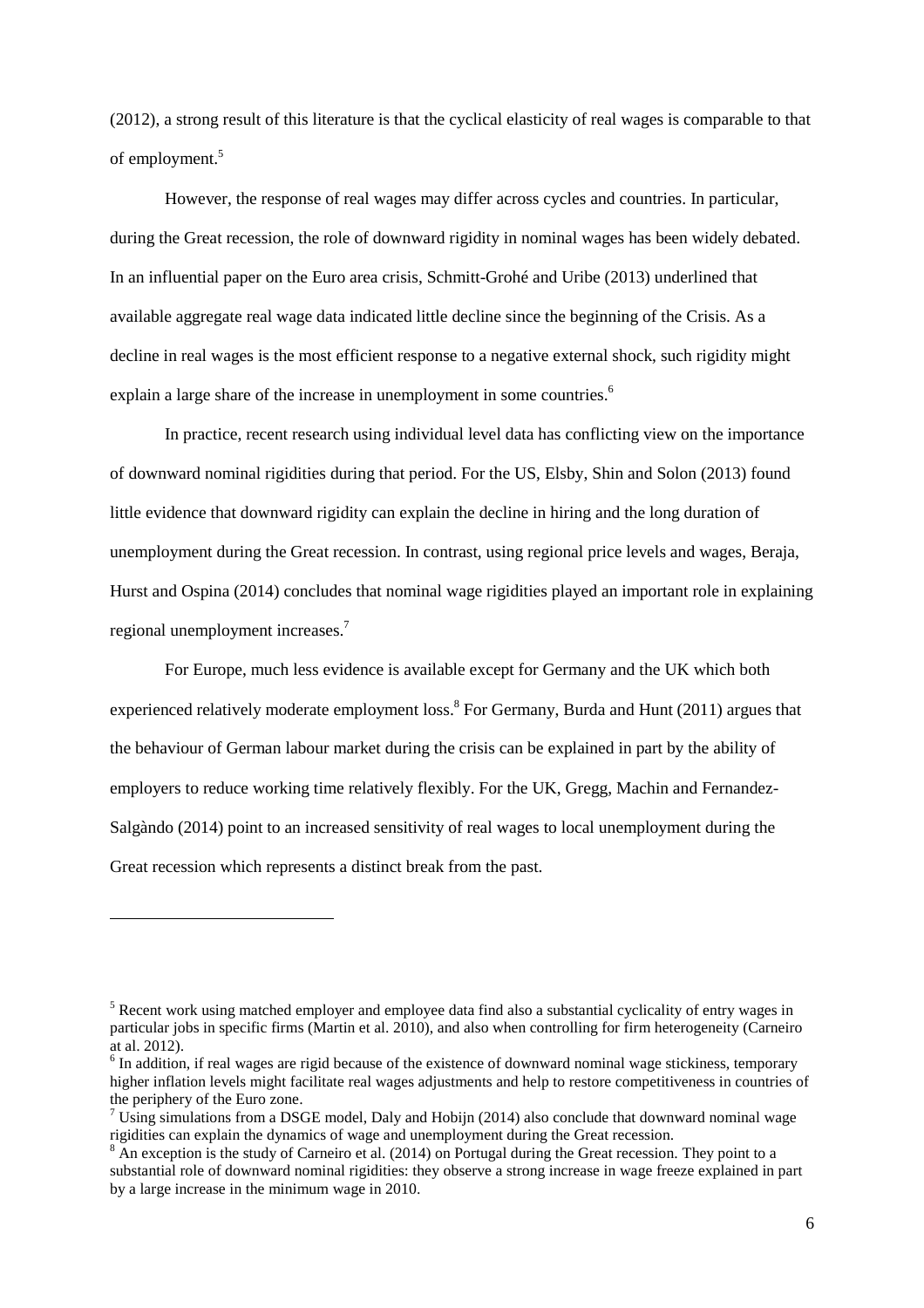## **Data and Descriptive Statistics**

We combine two large nationally representative longitudinal microdata sets covering the same countries but different time period. The first dataset is the European Community Household Panel (ECHP), where information on real wages is available from 1994 to 2001.<sup>9</sup> The ECHP is a harmonised cross-national longitudinal survey focusing on household income and living conditions. We use information on net current monthly wage and salary earnings to estimate wages. We also construct an hourly wage rate using the reported number of hours worked at main job. We define full time workers as those that declare having a full time job.

Our second source of data is the European Union Statistics on Income and Living Conditions longitudinal panel (SILC) collected from 2004 to 2011 which contains retrospective information on total annual income over the period from 2003 to 2010. The SILC panel is the follow-up survey of the ECHP but its construction is nonetheless quite different.<sup>10</sup> First, in contrast to the ECHP, it uses a rotating panel where an individual is interrogated at most fourth time.<sup>11</sup> More importantly, the information on income available in the SILC is quite different than the one in the ECHP. No information on current monthly wages is reported but the data contains annual "*employee cash or near cash income*" in the year previous the survey.<sup>12</sup> The data also contains retrospective information for each month on whether an individual was working full or part time. As there is no distinction between income received from full time or part time work and no information on the exact number of annual hours, we exclude workers who declare having worked part time in a given month from the sample. We compute an adjusted annual wage as the ratio between total annual income and the number of month worked full time. As a robustness check, we also consider a sample of full-time full-year

<sup>&</sup>lt;sup>9</sup> The ECHP panel has been used in many recent influential studies on wages: see e.g. Olivetti and Petrongolo (2008), Dickens et al. (2007) or Bellou and Kaymac (2012).

<sup>&</sup>lt;sup>10</sup> The SILC panel is not based on a harmonized questionnaire as the ECHP but is constructed using a set of 'target variables' specified by EU regulations. Countries can choose relatively independently how to collect each variable. This implies that the SILC is potentially less homogenous than the ECHP. On the other hand, it can be released more rapidly and is considered more flexible. See the Data Appendix for additional details.

 $11$  An exception is France where an individual can be interrogated up to 9 times.

 $12$  An exception is Ireland which uses as a reference period the 12 month preceding the interview.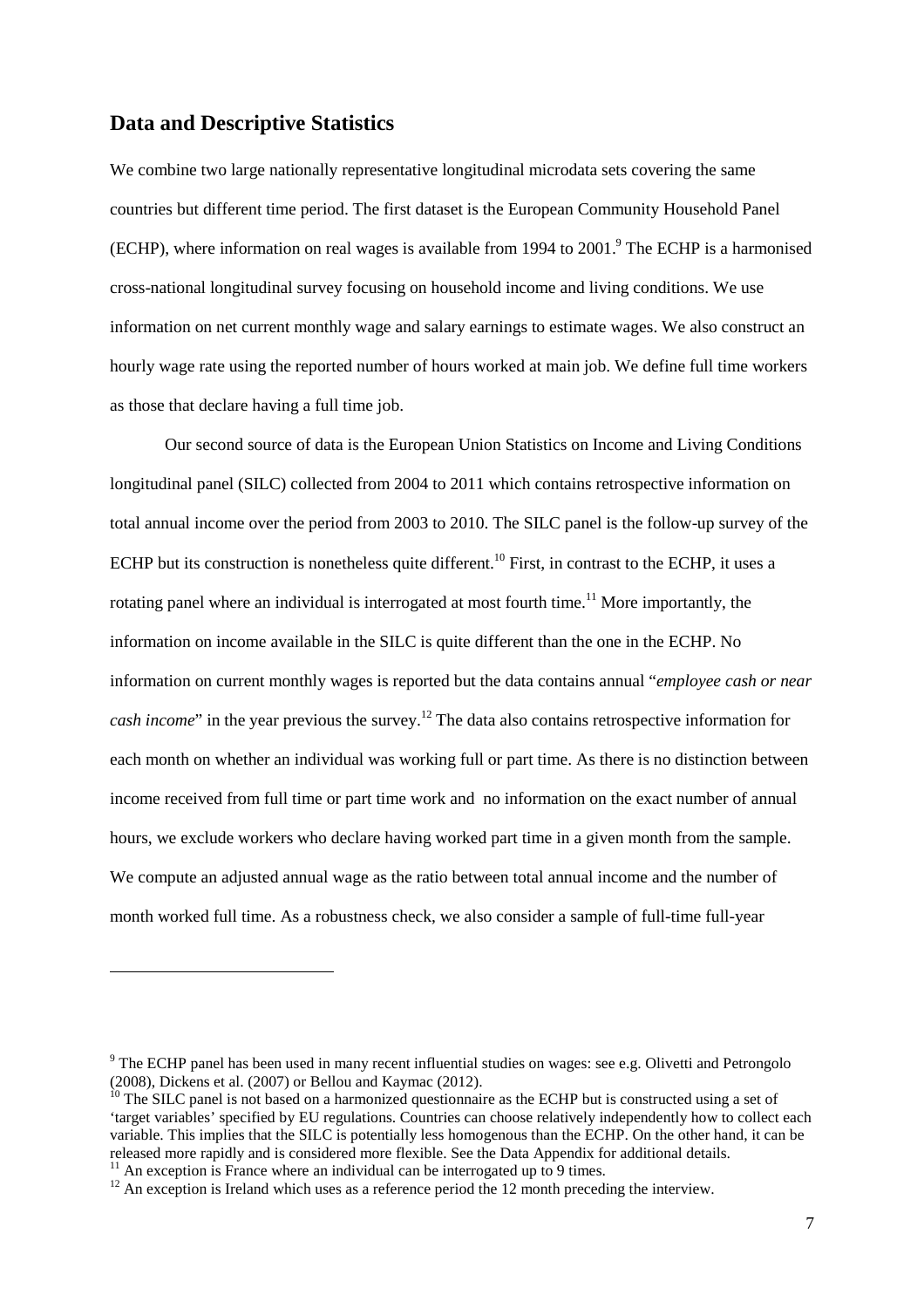(FTFY) workers.<sup>13</sup> For these workers, we are more confident that annual wage variations reflect changes in the wage rate and not changes in the number of hours worked.

An important issue is that income data is collected differently across countries in the SILC. A first group collects information on income through a survey using household declarations. A second group which includes Finland, the Netherland, Italy, and, France after 2007 collect income data from administrative records.<sup>14</sup> The use of administrative data for these countries is a clear advantage of the SILC. Administrative data is considered as being much more accurate since it has been shown that many reported changes in wages in survey data reflect measurement error (Gottschak 2005).

To focus on workers with substantial attachment to the labour force, our final sample uses workers aged between 18 and 60, who are not self-employed and are working in the private sector.<sup>15</sup> We only retain observations with valid information on wages and exclude imputed observations. Following Elsby et al. (2013), to eliminate the influence of outliers, we trim the top and bottom 1% of wage observations within each country and years. In order to avoid panel error, we verify we have a true match by requiring that gender and age match across years for each individual. Finally, we compute real wages using the national HICP index obtained from the OECD website. In all our calculation, we use sampling weights to preserve the representativeness of the sample at each period.<sup>16</sup>

We focus initially on 11 large Euro zone countries available both in the ECHP and the SILC: Austria (AT), Belgium (BE), Germany (DE), Spain (ES), Finland (FI), France (FR), Greece (GR), Ireland (IE), Italy (IT), Netherland (NL), and Portugal (PT). A typical year contains about 25,000 individuals for the ECHP and 80,000 for the SILC for which we have at least two individual observations to estimate the first stage model. However, the coverage of the ECHP and the SILC

<sup>&</sup>lt;sup>13</sup> Focusing on FTFY workers eliminate about 5% of the sample.

<sup>&</sup>lt;sup>14</sup> In practice, Italy uses a so-called "multiple data collection strategy" where survey data is matched with administrative data for the whole sample. See Consolini and Donatiello (2013). For other countries, information on the income collection procedure for these countries are collected in Jäntti et al. (2013). In particular, see Burricand (2013) for France.

<sup>&</sup>lt;sup>15</sup> We cannot exclude workers from the public sector in the SILC.

<sup>&</sup>lt;sup>16</sup> Notice that risk of attrition differs between the two surveys. In the ECHP survey, that sample is not renewed over time so the representativeness is impaired at the end of the period. The fact that SILC uses a rotating panel of 4 years (9 years for France) limits the problems of attrition at the price of a lower longitudinal dimension.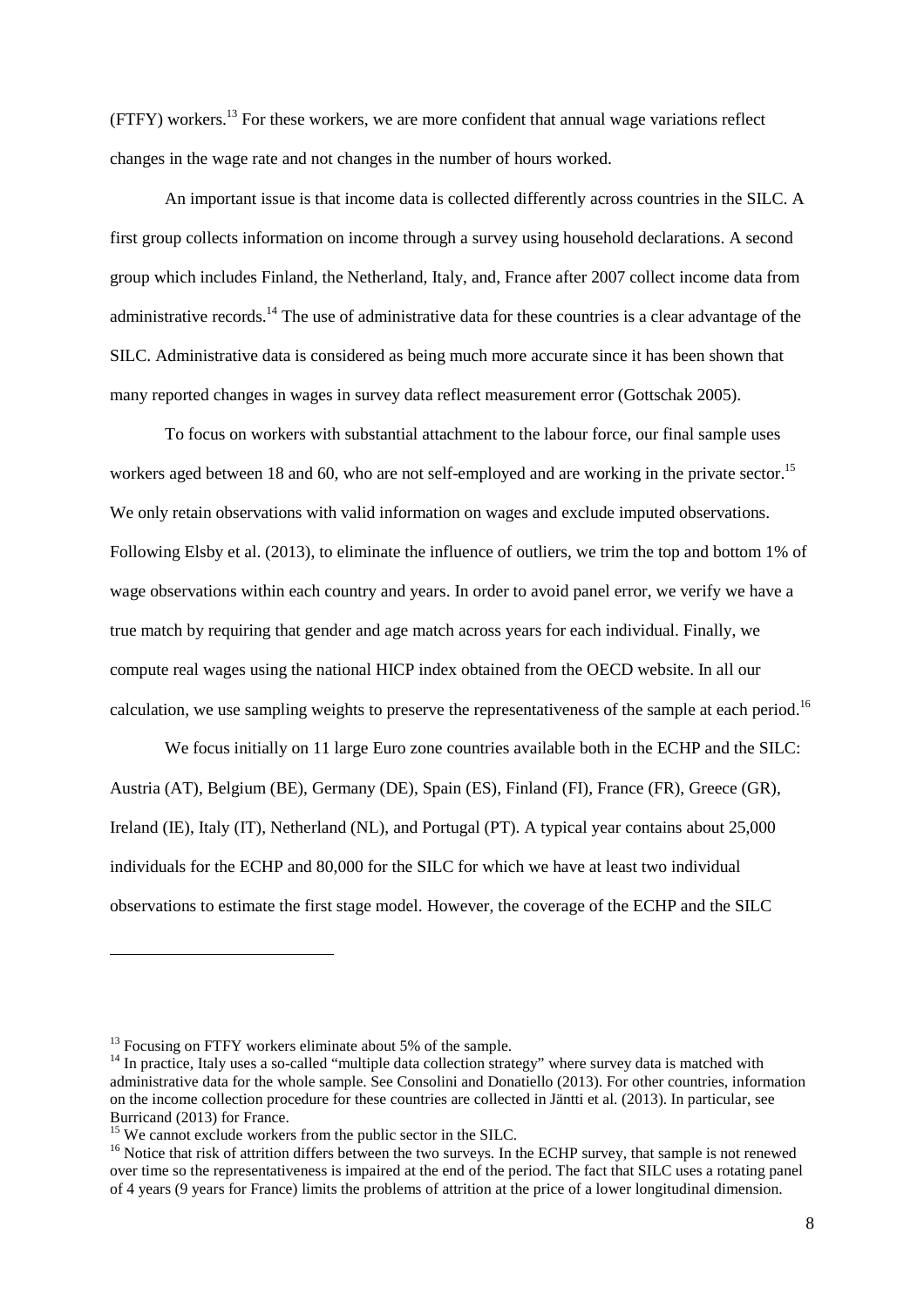sample varies over time. For the ECHP, data is available over the period 1994-2001 for all countries, with the exception of Austria and Finland for which the data is available during the period 1995-2002 and 1996-2001, respectively. For the SILC, there is no income data for Germany during the entire period. As a result, we cannot include Germany in our analysis of wages after 2001, and in particular during the Great recession.<sup>17</sup> Finally, data from Ireland and Greece is only available until 2008 and we have to exclude these countries from the analysis of wages during the Great recession.

#### *Trends in Wages, Unemployment and Prices*

We briefly document the evolution of aggregate macroeconomic indicators during our sample period of in Figure 1. Panel A documents the large differences in growth rate across countries, particularly during the 1990s. Ireland, Greece or Finland and to a lesser extent Spain and Portugal experienced much larger economic growth than other countries until the Great recession. Panel B documents the large variations in unemployment which occurred during the period: in particular, unemployment decreased spectacularly in Ireland or Spain until the Great recession. An important point is the remarkable heterogeneity of changes in unemployment rates across Euro zone countries during 2008- 2010. Unemployment increases were particularly large in Spain or Portugal, and more moderate in countries such as France or Italy.

Even though the time dimension is somewhat limited, the figures suggest that we are able to pick up different cycles for each economy. In addition, while these countries have experienced common macroeconomic shocks, there are nonetheless significant differences in the cyclical behaviour of unemployment. For example, unemployment increased in Portugal from 1994-1996 while it decreased rapidly in Spain in those years. Similarly, in 2001-2003, unemployment increased in the Netherland but decreased in Italy. Finally, the third panel documents the substantial differences in inflation rates across countries. Inflation converged at the end of the 2000s but diverged somewhat during the Great recession.

<sup>&</sup>lt;sup>17</sup> For SILC, the data includes 2004-2011, except for Germany where it only covers 2005-2006, France where it covers, 2004-2010 and Greece and Ireland for which the sample cover 2004-2009.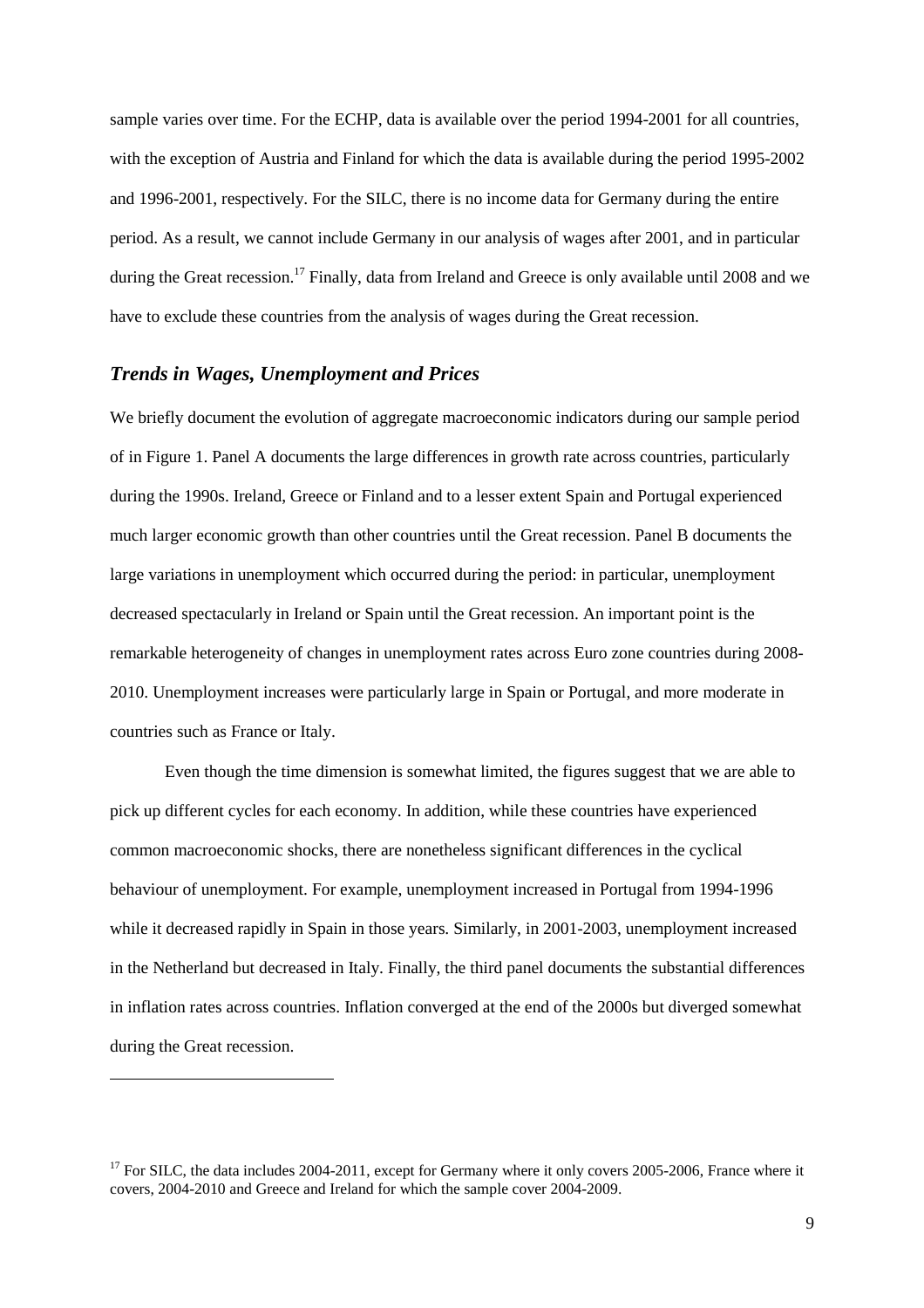The evolution of aggregate real wages is documented in Figure 2 using real labour compensation per unit labour input. In the recent period, the most striking pattern is the substantial increase in real wages from 2008-2010 observed during the Great recession in France, Portugal, Spain, Italy, and Ireland while at the same time unemployment increased widely in these countries. In 2008- 2009, in Spain, Ireland or Portugal, real wage increased by respectively 4%, 2.2% and 3.6%. Real wage growth was more moderate in 2009-2010, with most countries in our sample experiencing negative real wage change.

#### **Wage Cyclicality in the Euro zone before the Great Recession**

#### *Econometric model*

 $\overline{a}$ 

We start by estimating various models relating the response of real wages to the cycle. Following Solon et al. (1994) and much of the literature, we estimate the model in two steps.<sup>18</sup> A typical assumption is that *real* wages follow a standard log-earnings equation:

$$
w_{ikt} = X_{it}\beta + \alpha_i + \gamma_{kt} + e_{ikt}
$$
 (1)

where log real wages  $w_{ik}$  depend on observable individual characteristics which are varying over time  $X_{it}$ , in practice a linear and quadratic term of potential experience, a term constant over time  $\alpha_i$ , which captures the effect of observable and unobservable characteristics on wages, such as education or ability, and an error term  $e_{ikt}$ .<sup>19</sup> The term  $\gamma_{kt}$  is a set of time by country fixed effects which, by definition, captures cyclical variations in average wages in country *k* conditional on the composition

 $18$  Using a two-step procedure allows to put equal weight on each country-year observation. Estimating the model in two steps also accounts for the potential correlations of the error term within country and year (see e.g. Card 1995). Conventional standard errors will be significantly downward biased if we introduce directly the unemployment rate at the individual level. In addition, the simple solution of using cluster standard errors at the country by year level might not be valid in some specifications where we have relatively few clusters as the consistency of the estimator depends on the number of clusters (Angrist and Pishke 2009, chapter 8).

 $19$  We follow the literature by treating the returns to observable and unobservable characteristics as constant over time. See Chay and Lee (2000) for a more general model allowing for changes in the returns to observed and unobserved characteristics over time.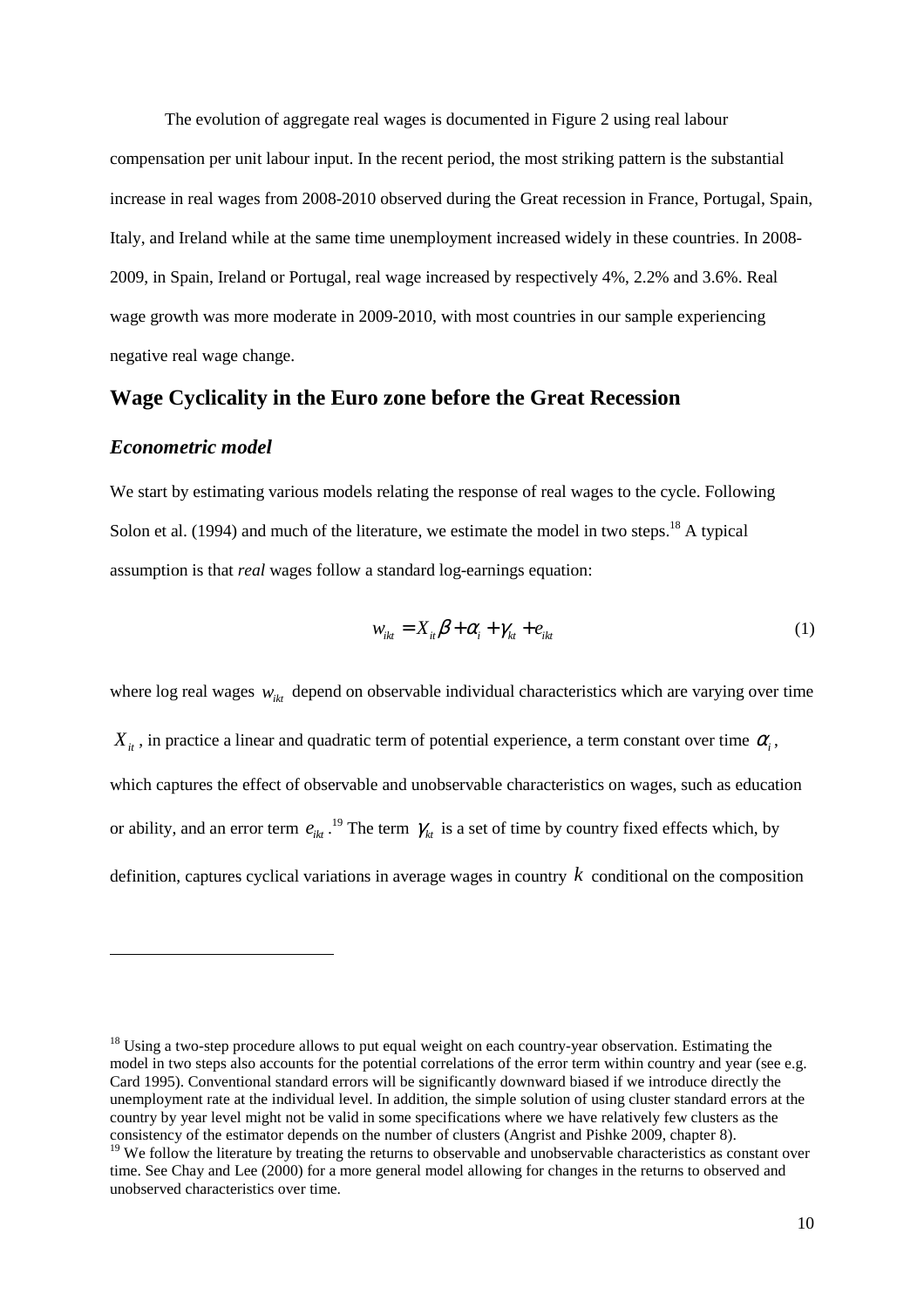of the labour force. This implies the parameters  $\gamma_k$  comprise a real wage time series free of composition bias.

Using panel data, we can estimate the series  $\gamma_k$  using the fixed effect estimator.<sup>20</sup> However, panel data is not always available and, even when it exist, it is often not rapidly released which prevent analysing recent periods. As a result, several recent papers proposed to control for composition effects using cross-section data.<sup>21</sup>

Without panel data, some assumptions must be made on  $\alpha$ <sub>i</sub> to estimate the model. Consider the linear projection of  $\alpha$ <sup>*i*</sup> on observable individual characteristics  $X_i$  such as education and sex,  $\alpha_i = \beta_2 X_i + u_i$  where  $u_i$  is an error term orthogonal to  $X_i$ . Estimates of  $\gamma_k$  using repeated crosssection will be consistent if  $cov(u_i, \gamma_k) = 0$ , that is if the distribution of unobserved characteristics is uncorrelated with cyclical variations. This hypothesis will be invalid if, for example, individuals with lowest wages conditional on their observable characteristics are more likely to become unemployed. In the empirical work, we will assess how using each method affects the estimated elasticity of wages.

Once we have obtained the series  $\gamma_{kt}$  of average wages correcting for composition effects, the second and final step consist in estimating the correlation between that series with the national unemployment rate as proxies for changes in labour demand during the cycle. We estimate specifications of the form:

$$
\Delta \hat{\gamma}_{kt} = \pi_t + \rho \Delta U_{kt} + u_{kt} \tag{2}
$$

where  $\Delta U_{kt}$  is the annual change in unemployment rate. The model controls non-parametrically for common shocks across-countries by including time fixed effects  $\pi$ <sub>t</sub>. As a result, in such specification,

 $^{20}$  Following Carneiro et al. (2012), we use the fixed-effect estimator instead of the first-difference estimator in order to avoid restricting the sample to only individuals working over two consecutive periods. In practice, using first-differences instead give broadly similar results.

<sup>&</sup>lt;sup>21</sup> See e.g. Haefke, Sonntag and Van Rens (2013), Blundell, Crawford and Jin (2014) and Beraja et al. (2014).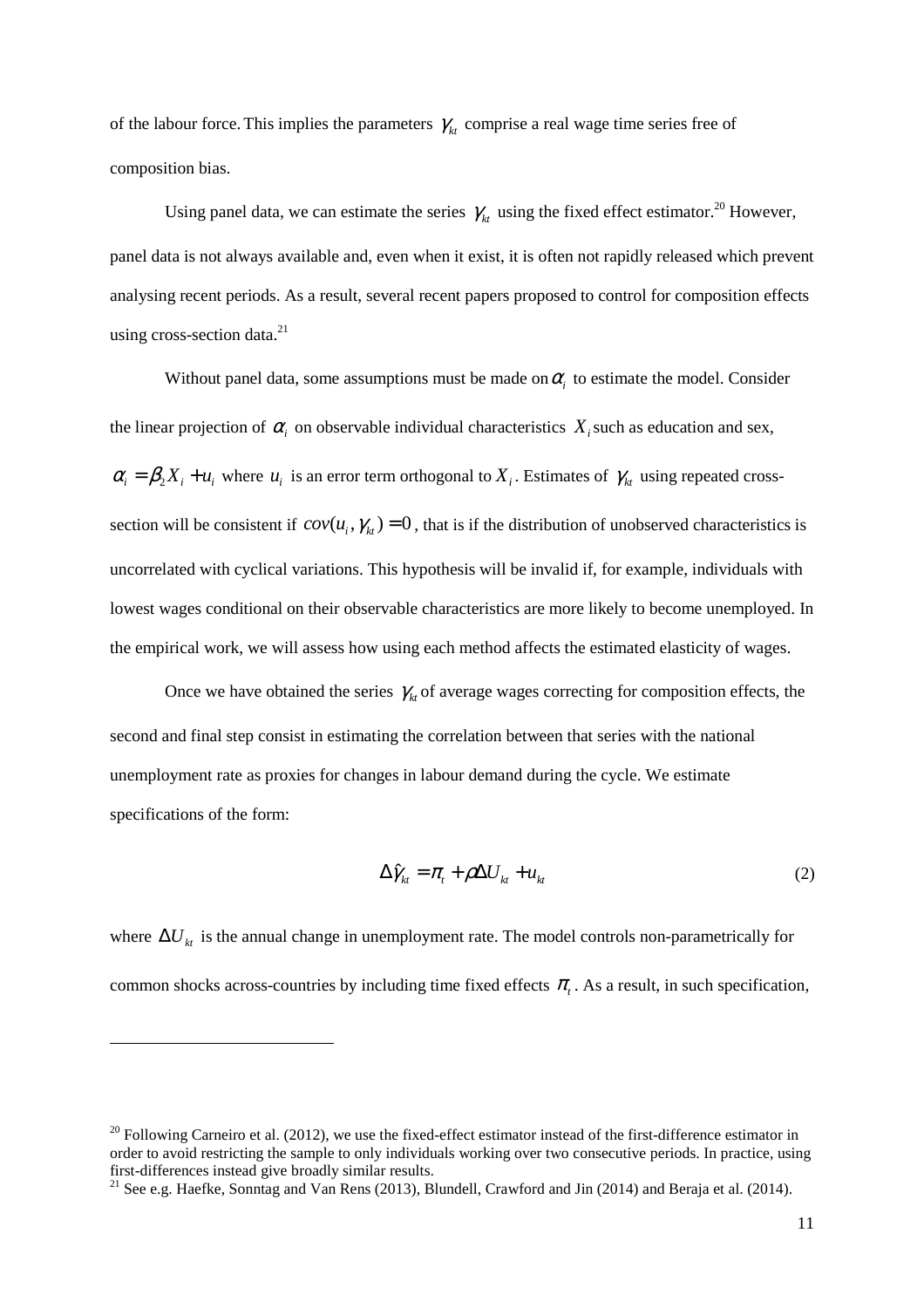the parameter  $\rho$  is identified from deviations in average unemployment changes and level across countries in a given year.

#### *Results: Estimates of the Elasticity of Real Wages in the pre-Crisis period*

Next, we present our estimates of the elasticity of real wages to changes in unemployment rate using longitudinal data from 1994-2001 in the ECHP and 2003-2007 in the SILC.<sup>22</sup> We do not include data for after 2008 in order to derive how much the evolution of wages during the current crisis differs with respect to previous episodes. In order to get an average across country, and because we have a short panel with at most 11 years per country, we first estimate our baseline model by pooling countries in the sample. We examine below whether the results differ in an important way across countries.

For comparison purposes, we first start with estimates of the model of equation (2) using uncorrected aggregate real wage data as a dependant variable. In Columns 1 and 2 of Table 1, we use changes in the real labour compensation from the national accounts obtained from the OECD website.<sup>23</sup> Consistent with previous studies using aggregate data, the results in Column 1 and 2 point to weak evidence of cyclicality. The estimated effects of unemployment are small and statistically insignificant.

In columns 3 and 4, we use as a dependant variable an uncorrected aggregate real wage series that we constructed using our micro-data. We find weak evidence of wage cyclicality, with elasticities between − 0.3 and −0.7 for unemployment change, measured quite imprecisely.

In columns 5 and 6, we present our baseline estimates of the two step model which controls for composition effects in the first step regression. The differences with respect to the previous column are striking: the estimated wage elasticity is about 2 to 3 times larger and is strongly statistically significant. We obtain an elasticity of  $-1.3$  without time fixed effects and  $-1.1$  when time fixed effects

 $^{22}$  We use the 2004-2008 releases of SILC since it we use retrospective information on annual income in the previous year.

 $23$  To ensure comparability, we match the number of countries and years in the sample across regressions with the one of regressions using ECHP-SILC that we perform next.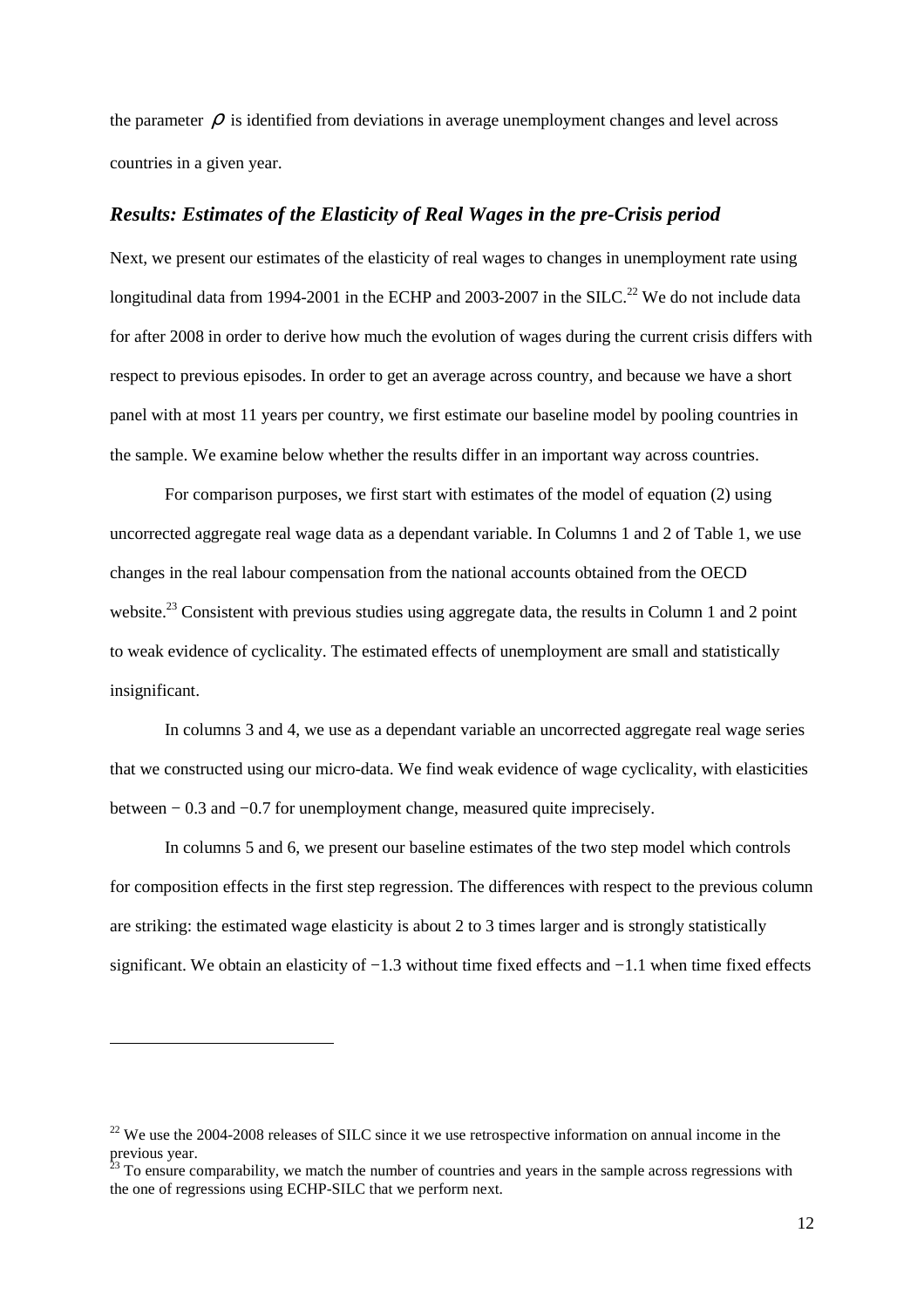are included, implying that a 1 p.p. increase of the unemployment rate is correlated with a decrease of between 1.3 and 1.1 p.p. of the average log real wage in the country.

To clearly document the underlying source of variations of these estimates, Figure 1 shows the "*Yulized residuals*" of the estimates of  $\rho_1$  from the specification of the model reported in column 6.<sup>24</sup> The Figure indicates that no particular outlier seems to be driving the estimates. To derive formally the influence of a particular country, we have estimated the same models but excluding each country sequentially (see Appendix Table 1). We find that the results do not depend on the inclusion of a particular country in the sample: the largest change is obtained when excluding Ireland from the sample, with a parameter estimate of  $-0.705$  (0.276) which is nonetheless strongly statistically significant.

An important practical question is whether similar results could be obtained using more easily available cross-section data. Instead of using individual fixed effects, we include in the first step flexible controls for education and potential experience through the interaction between 8 cells of potential experience and 3 levels of education.<sup>25</sup> Results in columns 7 and 8 are in practice quite similar, the estimates being nonetheless slightly lower with elasticities between −1 and −0.8. Overall, this suggest that this method accounts relatively well for composition effects in our sample.

In Table 2, we estimate the robustness of the model using different groups of workers and periods. In column 1, we test how much our results change when the sample is restricted to full time full year workers. By focusing on these workers, we minimize measurement errors in labour supply at the price of selecting individuals with stronger labour markets attachments. With respect to the previous results, we find that the coefficients are barely affected. In columns 2 and 3, we assess

 $^{24}$  The figure provides a graphical representation of the variations underlying the parameter estimate using the residuals of regression of  $\Delta \gamma_{kt}$  on time fixed-effects on the y-axis and a separate regression of  $\Delta U_{kt}$  on time fixed effects on the x-axis.

<sup>&</sup>lt;sup>25</sup> We use a separate set of fixed effects for each country and each sample. The cells of potential experience are defined in the following way: less than 5 years, 6-10, 11-15, 16-20, 21-25, 26-30, 31-35, more than 36 year. Potential experience is defined using the declared year of entry in the labour market when available, and imputed when missing using respectively 21, 19 and 16 for individuals with tertiary, secondary and primary levels of education.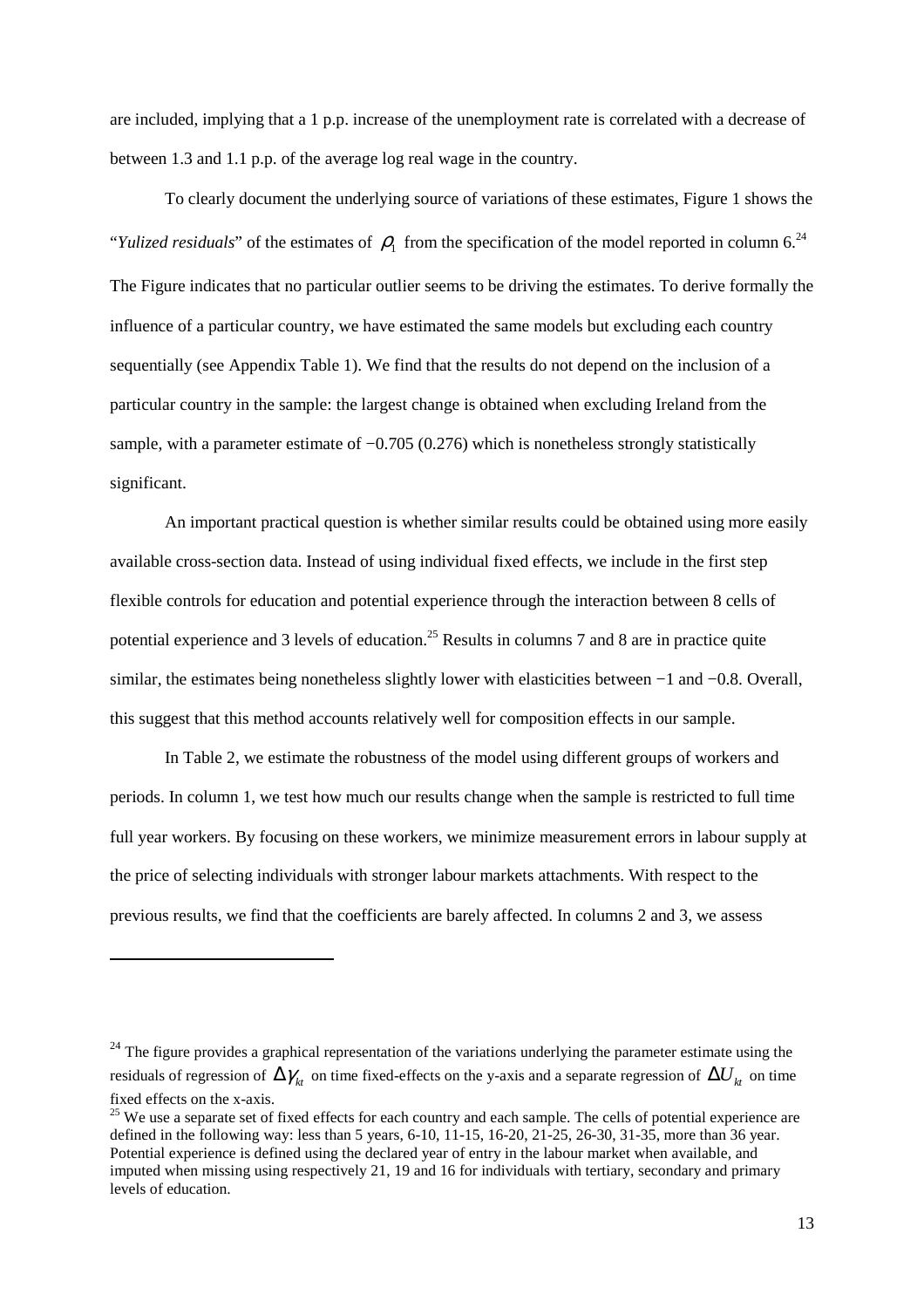whether there exist important differences in wage cyclicality between men and women. We obtain a slightly larger cyclicality of wages for women, with a coefficient of −1.3 against −1 for men.

In column 4 and 5, we use hourly wages as a dependent variable in the first step regression which allows us to introduce part time workers in the sample. In doing so, we include the whole population of employees in the sample but introduce potentially more measurement errors in wages.<sup>26</sup> Because of the stronger prevalence of part time work for women, we estimate as previously separate models for men and women. We obtain quite similar coefficients for both groups suggesting an elasticity of −1.1.

In columns 6 and 7, we estimate separately the model with either the ECHP or the SILC. There are several reasons why the results might differ between these two samples: first, as discussed previously, the wage concept is different between the two surveys. Second the cyclicality might have changed between the two periods, particularly if the implementation of the Euro had a strong impact on wage evolutions in some countries.<sup>27</sup> However, for both periods, we obtain relatively strong and negative correlations. The coefficients are nonetheless substantially lower for the SILC with an elasticity of −1.8 for the ECHP and −1.2 for the SILC.

An important issue is that, even if the model is identified by using within-individual variations in wages, the composition of our sample is not constant over time since some individuals enter and exit the sample permanently. This might affect our estimates if the cyclicality of wages is heterogeneous and the share of workers with a different level of wage cyclicality endogenously varies over the cycle.<sup>28</sup> To assess the importance of this issue, column 8 shows estimates of the model using a balanced panel with the ECHP in the first step which keeps constant the composition of the sample

 $26$  See the Appendix for details on the construction of the hourly wage series.

<sup>&</sup>lt;sup>27</sup> Measurement errors might also differ between ECHP and SILC (Moore et al. 2000).

 $28$  If the coefficients are heterogeneous, the regression estimates, under some additional assumptions, what Wooldridge (2005) calls the average partial effect.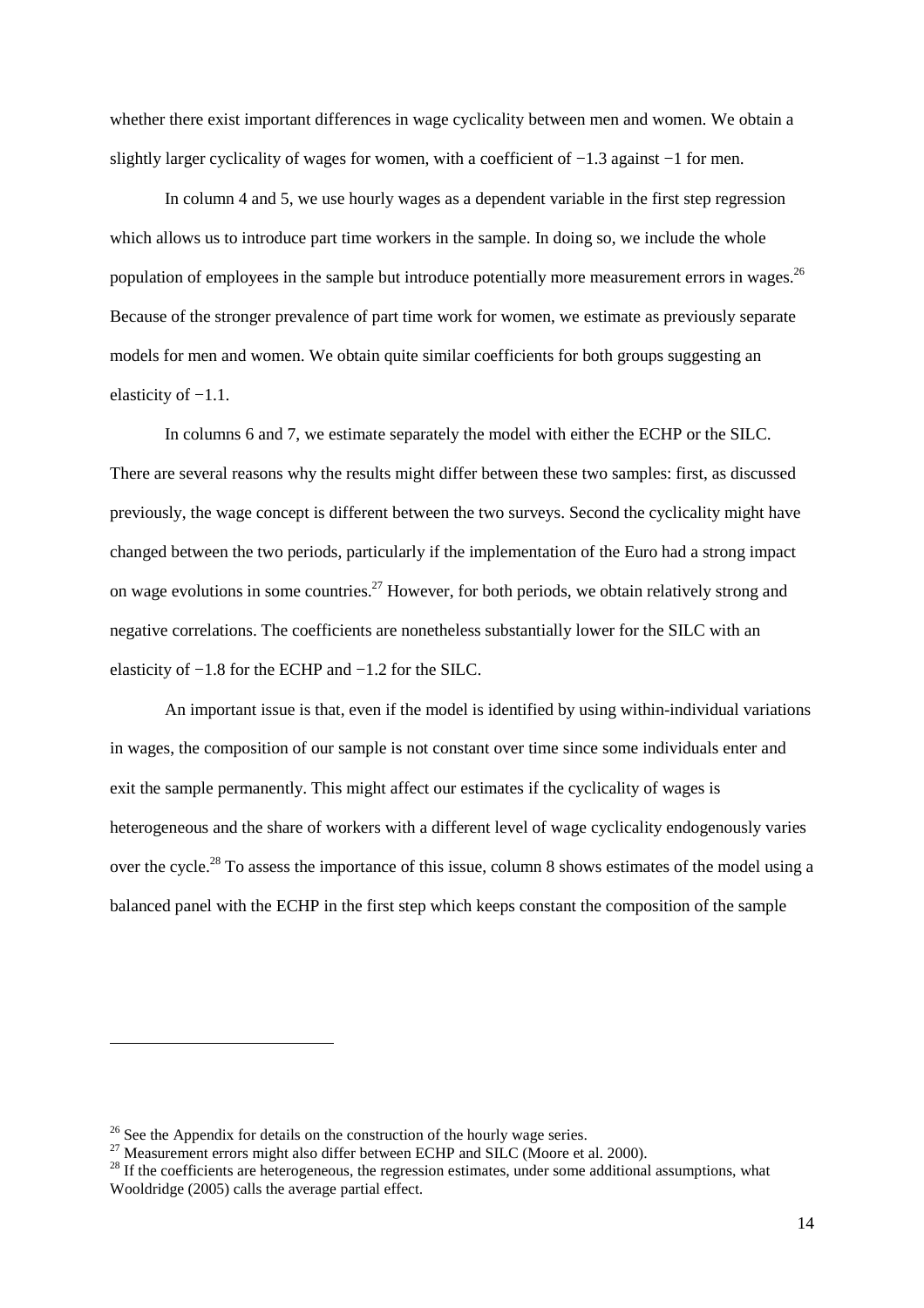over the estimation period.<sup>29</sup> With this sample, we obtain an elasticity of −1.4 which is substantially lower than the one of −1.9 obtained reported in column 6 but nonetheless statistically significant.<sup>30</sup>

In Table 3, we explore how the elasticity of wages varies across individuals with different skill levels. We estimate separate wage elasticity depending on the initial rank in the wage distribution of an individual when she is observed for the first time in the sample. We find significant differences in wage elasticity. In particular, the wage elasticity is much larger for those observed initially at the first decile (−2.8), the first quartile (−2) than for the last quartile or the last decile (−0.8).

Next, we distinguish the response of wages between those changing employer between two period and those remaining in the same job. The more important cyclicality of wages of jobs changers has been underlined in the empirical literature (see e.g. Devereux and Hart 20006) and might reflect the existence of implicit contracts insuring workers remaining with the same employer from excessive income fluctuations (Beaudry and DiNardo 1991). We estimate two separate series of corrected wage indexes for stayers and shifters using the following model:

$$
w_{ikt} = X_{it} \beta + \alpha_i + \gamma_{kt}^{stay} (1 - S_{ikt}) + \gamma_{kt}^{shift} S_{ikt} + e_{ikt}
$$

where  $S_{ik}$  is an indicator variable equal to one when an individual has changed employer during the year. In the second step, we regress the estimates of  $\gamma^{stay}$  and  $\gamma^{shift}$  on the unemployment change and level. Results of these estimates are provided in Table 4. Consistent with the existing literature, jobchangers exhibit a much higher level of cyclicality. While the estimated coefficient is close to −1 for stayers while it is −1.7 for shifter.

In Table 5, 6 and 7, we extend the model to test for various types of heterogeneity in the cyclical response of wages. In Table 5 and 6, we investigate whether we find a strong regional dimension in the adjustment of wages, following the tradition of Blanchflower and Oswlad (1995) and more recently Gregg et al. (2014). As the dispersion in unemployment is often large across regions,

<sup>&</sup>lt;sup>29</sup> We focus on ECHP since SILC being a rotating panel, it is only possible to follow a fourth of the sample during at most four years.

 $30$  Previous work such as Solon et al. (1994) found relatively negligible differences between standard estimates and estimates obtained from a balanced sample.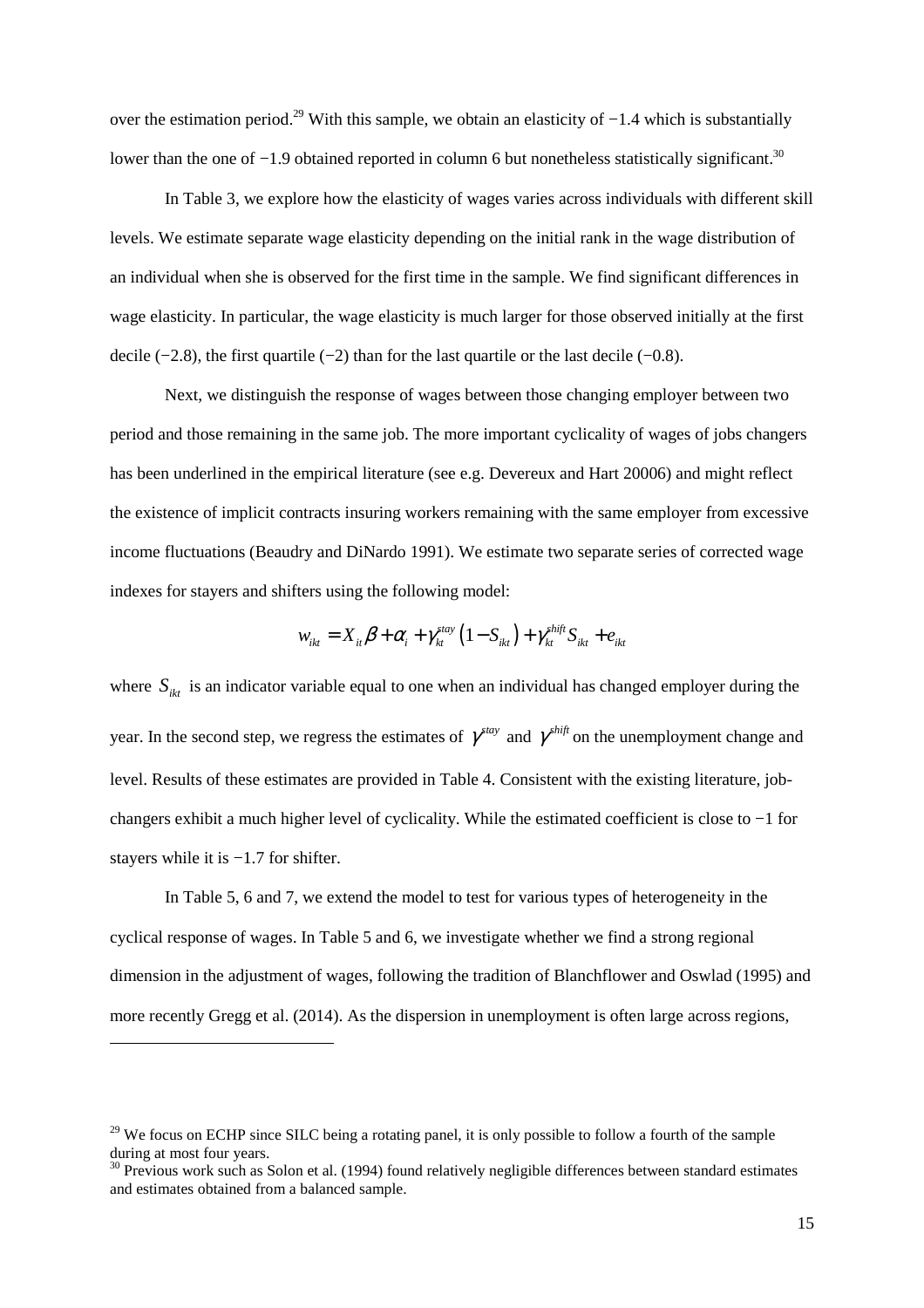and tends to widen during crisis periods, estimating whether wages additionally react to the dispersion of regional unemployment is important to understand how regional adjustments to asymmetric shocks occurs (Blanchard and Katz, 1992).<sup>31</sup> We estimate the following first-step model:

$$
w_{ikt} = X_{it}\beta + \alpha_i + \gamma_{Rkt} + e_{ikt}
$$
 (3)

where  $\gamma_{Rkt}$  varies across regions *R* within countries *k*. In the second step, we include in the regression both the national and regional unemployment rate.

As information on regions is not available for some countries in the sample, we rely on a restricted set of countries and have to exclude from the sample Germany, Ireland and the Netherlands.<sup>32</sup> For comparison, Column 1 shows the estimate of the baseline model using national variations on this restricted set of countries. Column 2 and 3 show estimates of models using either the national or regional unemployment rate: while the coefficient of the regional unemployment rate is statistically significant, we obtain a much larger coefficient using the national unemployment rate. When both rates are included in the model, as in Column 4, only the elasticity to the national level is economically and statistically significant. In column 5, we include time by year fixed-effects which absorb common national variations in wages. Using this specification, we find no effect of changes in the regional unemployment rate.

A potentially important issue is that our sample includes both large and small countries. The response to a regional shock may differ between the two as it might be easier to move from the South to the North in a small country like Belgium than in Italy. To capture existing differences, we perform a country-by-country estimate of the model including time fixed effects in Table 6. With the exception of Spain, we find little evidence of an additional adjustment to regional unemployment.

<sup>&</sup>lt;sup>31</sup> For example, in 2011 in Spain, the unemployment rate was 31% in Andalusia but only 13% in the Basque Country.

 $32$  Regional definitions in ECHP and SILC are aggregated to preserve confidentiality and they change in an important way between the two surveys. We have matched these definitions with data from the European LFS and calculated regional unemployment rates corresponding to the specific definitions available in the panel data. See appendix for details.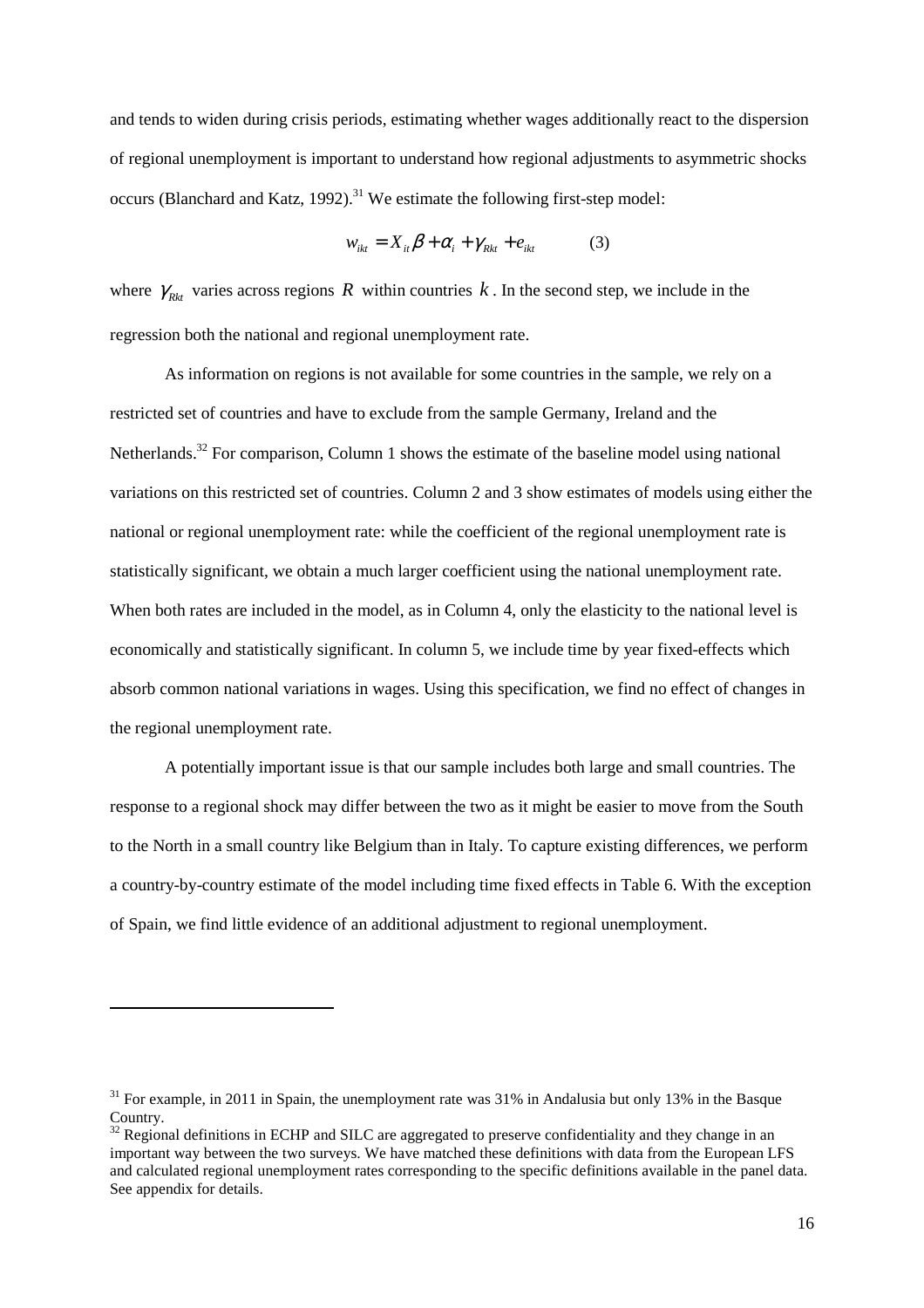Overall, as in Gregg et al. (2014) for the UK, the evidence suggest that differences in regional unemployment rate do not seem to account much for cyclical wages variations once the effect national trends has been taken into account. This suggests that most of the adjustment to differences in unemployment rate across regions should occur through internal mobility, as found by Blanchard and Katz (1992) for the US.

Next, in Table 5, we test whether wages are more likely to be correlated with group specific unemployment rates than the overall unemployment rate. As the unemployment tend to increase much more rapidly for particular groups, such as young and low-educated workers, it is potentially important to know whether wages adjust proportionally to cell specific labour demand shock. We use wages from 24 cells defined by the interaction between 8 levels of experience and 3 levels of education that we relate to changes in the specific unemployment rate of the cell.<sup>33</sup> As previously for regions, we find that changes in cell-specific unemployment explain little of additional variations in wages. When combined with national rate as in column 3, or when the model includes country by time fixed effects as in column 4, the coefficient is quite small and statistically insignificant.

#### *Inflation and real wage elasticity*

Since 2013, inflation has been particularly low in the Euro zone. Variations of the inflation level might have important consequences on the adjustment of real wages which are not captured by the previous model where real wages are used as a dependent variable. In a low inflation environment, especially if inflation fluctuations are not anticipated (Elsby 2009), firms might find difficult to adjust real wages downward because it implies to decrease the nominal wage which is deemed to be particularly rigid (Tobin 1972).

The presence of downward nominal rigidities implies that the variable ∆*U* has a coefficient that varies with the aggregation inflation rate.<sup>34</sup> The coefficient should be smaller the lower the inflation rate and, as a consequence, the higher the fraction of individuals affected by downward

<sup>&</sup>lt;sup>33</sup> We use the same first step model than in Eq (3) but where instead of being region, R denotes cells of education and experience.

<sup>&</sup>lt;sup>34</sup> See Card and Hyslop (1997) for a formal proof.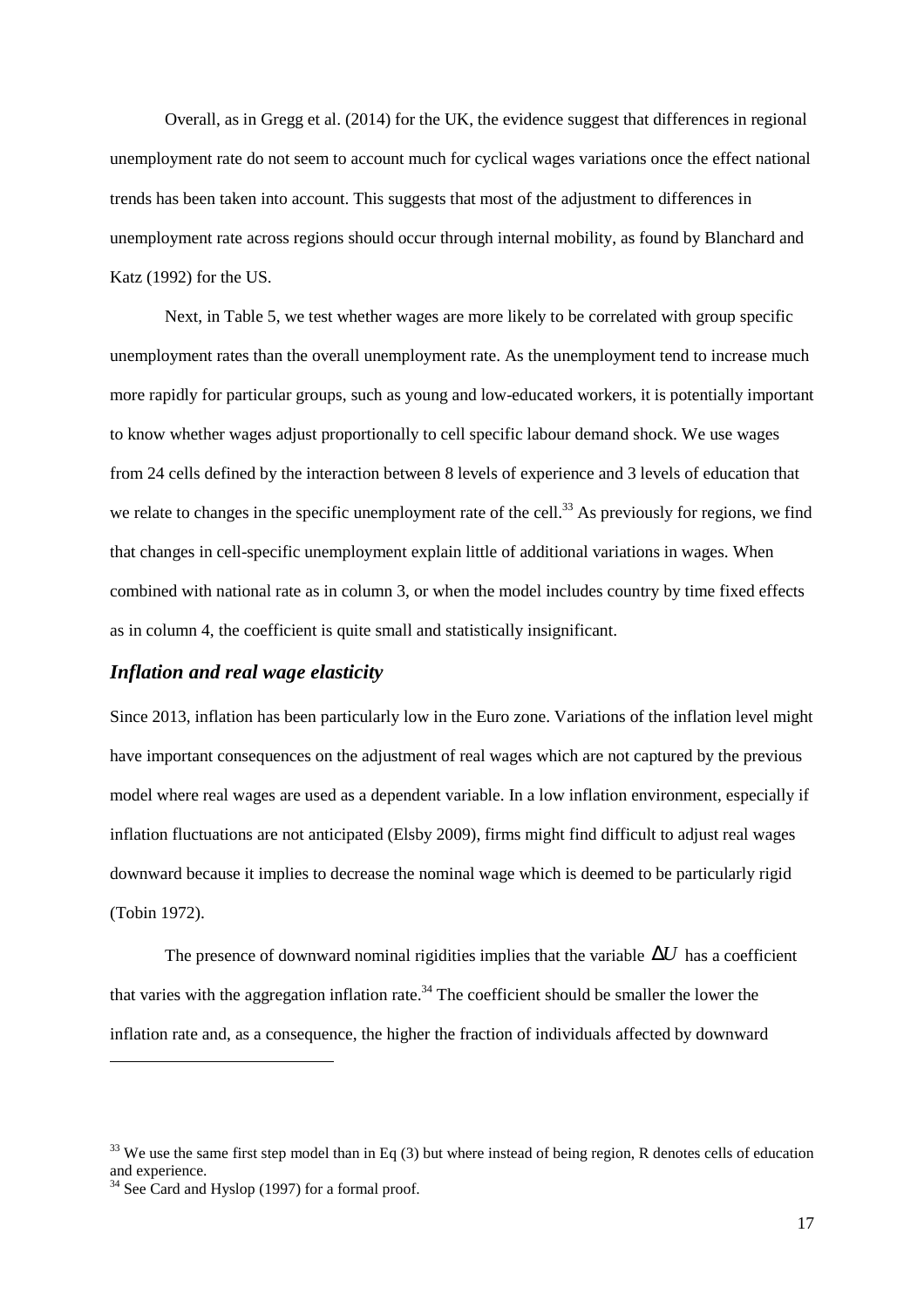rigidities. To evaluate the empirical relevance of this hypothesis, we extend our baseline model to allow for the elasticity to vary with the levels of inflation. During our sample period, as shown by Figure 1, variations in the rate of inflation have been quite large. In practice, the distribution of inflation in our sample is such that the first, second and third quartile are respectively 1% , 2% and 3%. We use these thresholds to estimate the following model:

 $\Delta \hat{\gamma}_{\scriptscriptstyle{kt}} = \pi_{\scriptscriptstyle{t}} + \rho_{\scriptscriptstyle{1}} \Delta U_{\scriptscriptstyle{k}t} \times e_{\scriptscriptstyle{\Delta IPC<1\%}} + \rho_{\scriptscriptstyle{2}} \Delta U_{\scriptscriptstyle{k}t} \times e_{\scriptscriptstyle{\Delta IPC\in[1\%;2\%[}} + \rho_{\scriptscriptstyle{3}} \Delta U_{\scriptscriptstyle{k}t} \times e_{\scriptscriptstyle{\Delta IPC<1\%}} + \rho_{\scriptscriptstyle{4}} \Delta U_{\scriptscriptstyle{k}t} \times e_{\scriptscriptstyle{\Delta IPC>3\%}} + u_{\scriptscriptstyle{k}t}$ where  $e_{\Delta P C \in [x, y]}$  is a dummy variable equals to one if the inflation rate is comprised in the indicated

interval and zero instead. Each parameter  $\rho_k$  indicates how much the elasticity to unemployment rates varies with the inflation levels.

Consistent with the theory, results in Column 1 in Table 4 point to a sizable increase in the response of wages between a low and high inflation regime. The elasticity is close to −0.6 and measured imprecisely when inflation is inferior to 1%, while it is close to −1.4 and statistically significant when inflation is superior to 1%. In Column 2, as a robustness check, we exclude Spain, Italy, Greece and Portugal from the sample as these countries experienced a particularly large inflation level during the 1990s. We find quite similar results with an increased in the measured wage elasticity with the inflation rate.

#### *Heterogeneity in Wage Elasticity across countries*

Until here, we have estimated the model by pooling all countries in our sample. Obviously, the hypothesis of similar wage elasticity across countries over this period is quite strong and there may exist important cross-country differences the cyclicality of wages which are potentially related to differences in labour market institutions. To explore this issue, we divide our sample in two and estimate a separate effect for countries from the South of Europe which, according to OECD (2013), have more rigid labour market institutions during the period. This group includes Spain, Portugal, Italy, Greece, and France. As expected, results in Table 9 indicate that countries with more rigid institutions have a lower level of wage elasticity. We obtain elasticities of between −0.6 and −0.9 for rigid countries, while the coefficient is multiplied by 2 and is close to −1.8 for countries which are deemed as less rigid.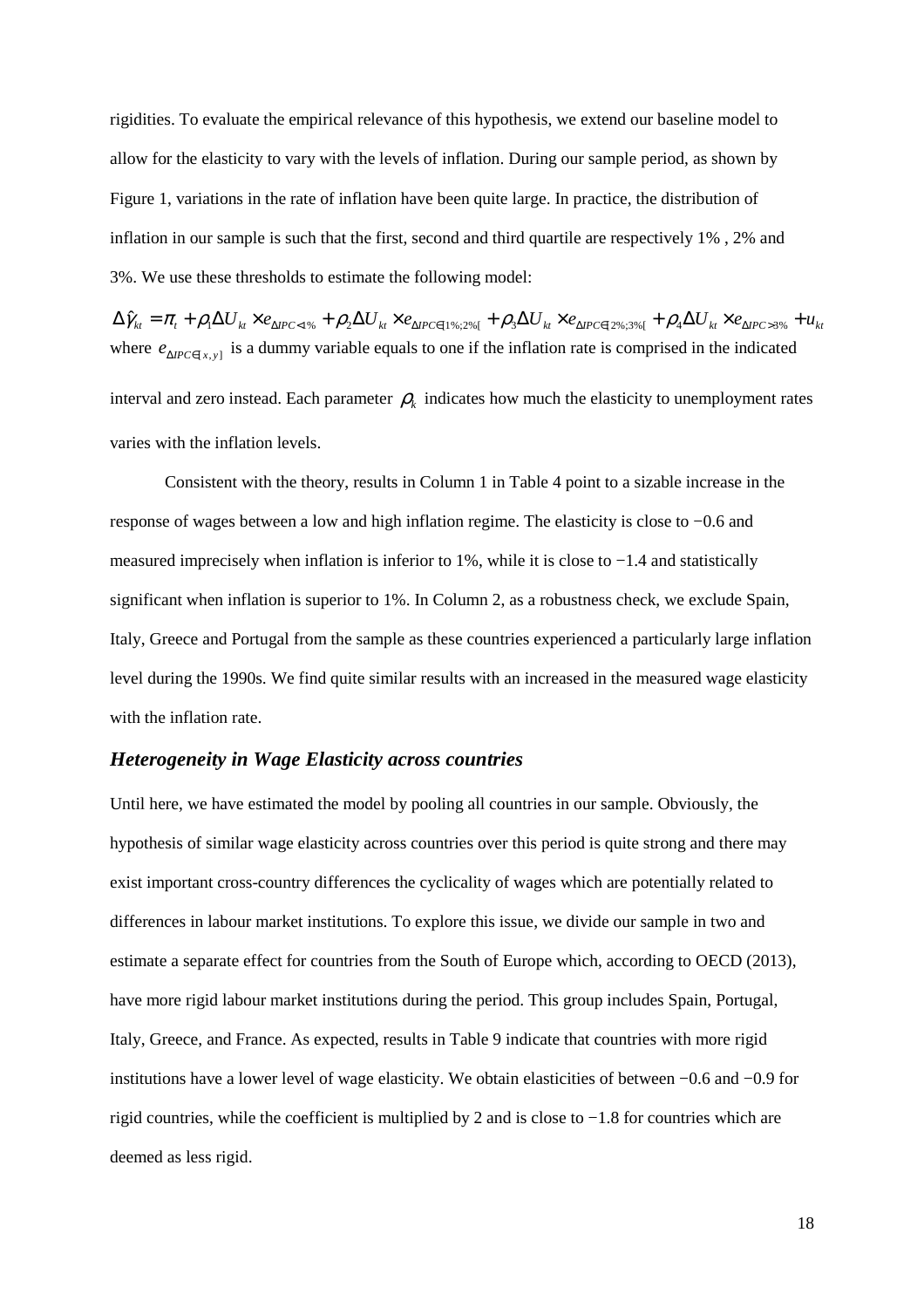In Table 9, we estimate a separate country by country elasticity. For most countries, with the exception of Belgium and France, we find a negative coefficient, which is sometime quite large as for Austria and Ireland. The coefficient is close to zero for Germany.

Obviously, these results must be interpreted with caution. Given the limited time dimension of our sample, our ability to test convincingly for heterogeneity across countries is somewhat limited and as the results are heavily dependent of a particular observation. In addition, as discussed below, country specific studies on France by Verdugo (2013) and on Germany by Anger (2011) which use different data and a substantially longer period of time found a substantial cyclicality of real wages.

#### *Discussion*

 $\overline{a}$ 

Evidence from panel microdata of individual from 11 Euro zone countries shows that real wages have been quite pro-cyclical from 1994-2008. Our finding that composition effects have an important impact on wage cyclicality confirm an important conclusion that has emerged in previous work using longitudinal microdata. Our estimated elasticities are remarkably in line with existing estimates from this literature.<sup>35</sup> The literature reports elasticities between  $-0.7$  to  $-1.7$  for the US (Solon et al. 1994) and −1.7 to −2.0 for the UK (Devereux and Hart, 2006). For Euro zone countries, Anger (2011) reports elasticities from -0.8 to -1.7 for Germany, Verdugo (2013) finds −1.5 for France, Carneiro et al. (2012) find −1.6 to −2.5 for Portugal, Peng and Siebert (2008) find −1.4 to −3 for Italy, and de la Roca (2014) found −0.4 for Spain.

Obviously our results are limited by the fact that impossible to extend our analysis on earlier periods. In addition, because of sample limitations, it is not possible to estimate credibly a separate elasticity across countries.

 $35$  Most papers use a model similar to the one of Eq. (1) but there are sometimes important differences in the sample construction and the unemployment measure used to estimate the model which must be taken into account to interpret the results. See Anger (2011) for a discussion.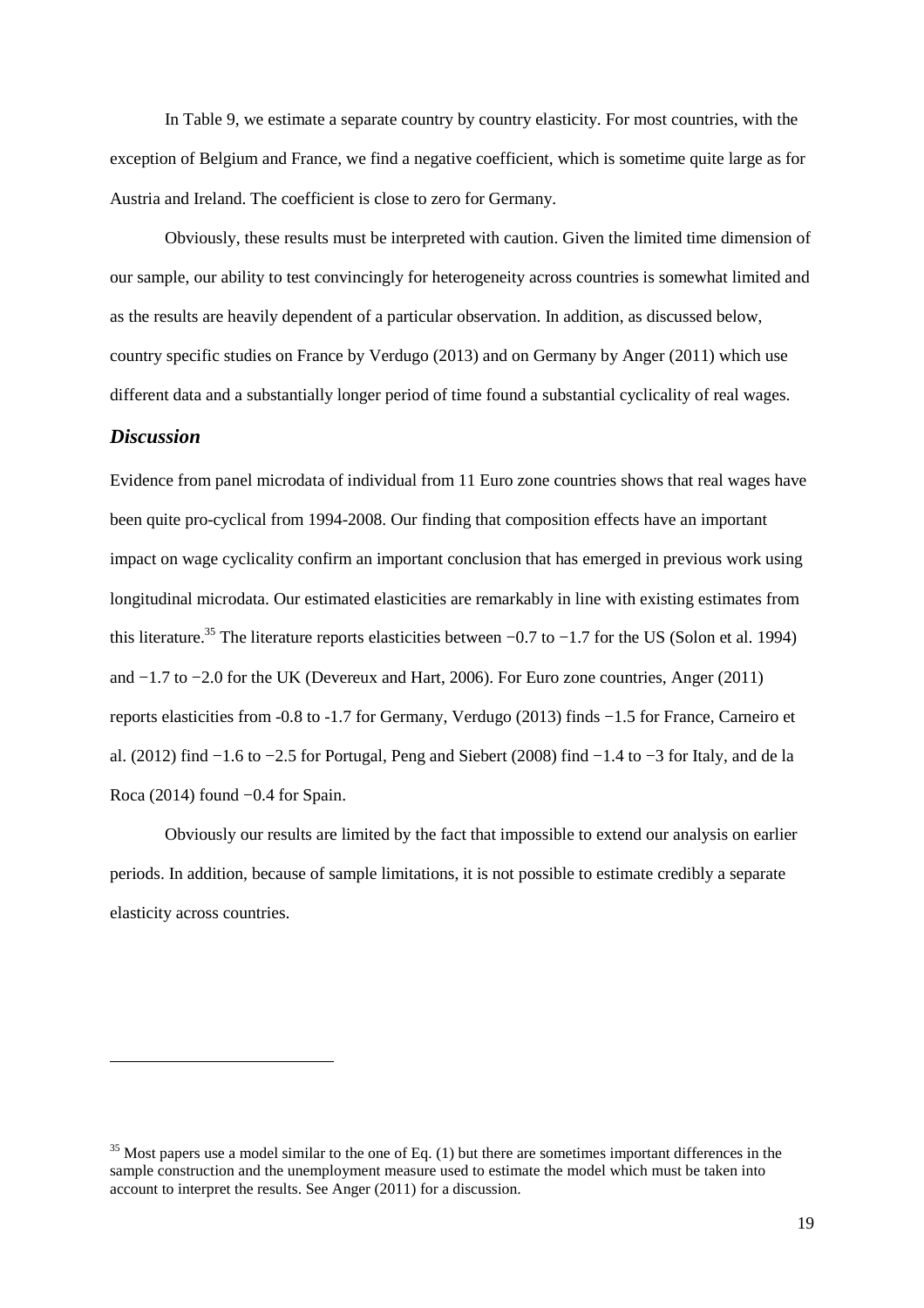## **Wage adjustments during the Great Recession**

Having established the cyclicality of wages in our sample of Euro zone countries before 2008, we next investigate how much the evolution of real wages differed during the Great recession.

#### *Distribution of nominal wage changes during the Great Recession*

We start by presenting visual evidence from the distribution of individual wage growth before and during the Great recession. Figure 4 present a series of histograms representing the distribution of year-to-year changes in nominal wages in the SILC sample during the first year of the crisis, in 2009, and just before the crisis, in in 2008.<sup>36</sup> For Portugal, as there was an important change in data collection procedure in 2008 which makes 2008-2009 changes unreliable, we use instead changes from the 2010-2009 period as a comparison.<sup>37</sup> Following Card and Hyslop (1997), the inflation rate of both periods is drawn using a vertical line, with a solid line for 2008 and a dashed line for 2009. The first panel represents the groups of countries for which data is collected using administrative records while countries in the second panel rely on information on income from household surveys.

As in Dickens et al. (2007), we find that these distributions have a number of characteristics in common but across countries also notable differences. Four features stand out. First, as highlighted in the previous literature, nominal wage decreases are not rare in both years. Depending on country and year, roughly 20-40% of workers experience nominal-wage cuts which are strong evidence that nominal wages are not sticky for a large proportion of the workforce. In particular, wage data from France, Italy, Netherland and Finland, all collected from administrative records show a surprisingly high frequency of nominal wage reductions.

Second, measured year-to-year changes in individual wages have clearly responded to the Great recession: for most countries, the distribution of annual wage changes has clearly shifted to the left in 2009. To capture more systematically how the distribution varies over the cycle, we report in

 $36$  For scale reasons, the real wage changes have been censored at  $+0.4$  and the masses at the upper and lower extremes represent cumulative fractions.

 $37$  Starting in 2008, most wages in Portugal were collected net of social contribution while there were collected gross. As an imputation procedure was used to convert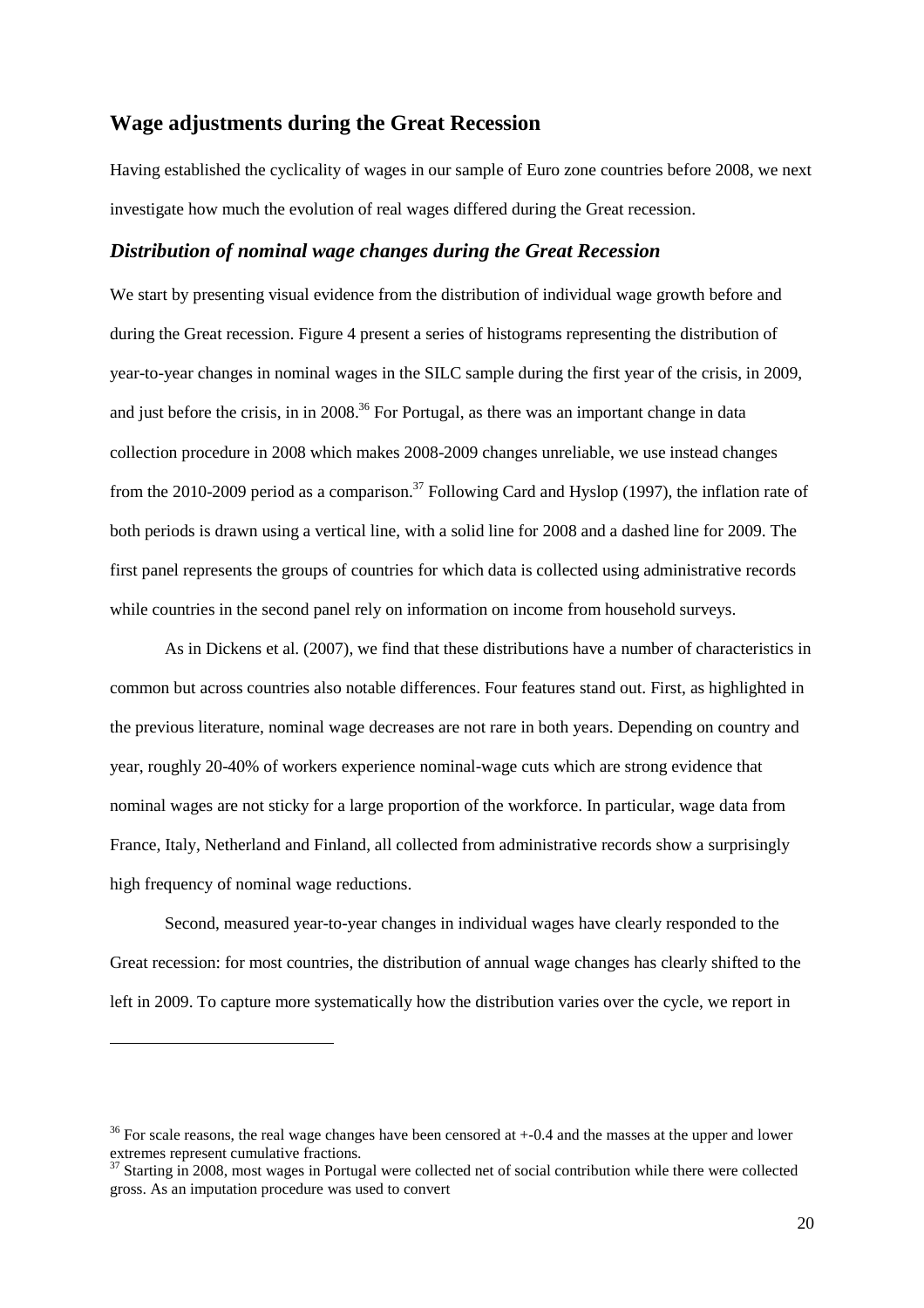Table 11 the share of negative nominal and real wage changes from 2003 to 2010. For most countries, the share of workers with negative nominal wage change has substantially increased in 2009 and 2010 with respect to 2008. While nominal wage changes are quite frequent, inflation nonetheless appears to play an important role in real wage adjustments. A simple comparison between nominal and real wage changes illustrates the strong effect of inflation. While the share of workers with negative wage changes decreased from 2009 to 2010 by 3 points in France, the share of workers with negative real wage growth increased by about 11 points as inflation increased dramatically in 2010 with respect to 2009.

Third, there are systematic variations in these distributions between countries using administrative records and countries using survey data. Large negative variations superior to −0.1 are quite rare in countries using administrative data (less than 10% in France, Finland and Italy and 4% in the Netherlands) but are observed more frequently in survey data countries (about 20% in Spain and Austria). This suggests that to a large extend, some systematic cross-country differences in the distribution of wage changes are correlated with collection method of the data.

Fourth, evidence for the existence of a spike at zero before and during the Great recession is mixed. A spike is visually discernible in Spain and to a lesser extent in Austria with respectively 8%, and 3% of wage freeze on average over the 2004-2010 period. In contrast, in countries using payroll data, less than 1% of individuals have an identical wage during two subsequent years.

#### *Wage Cyclicality during the Great Recession*

The strong response of individual wage documented above implies that composition effects might have been important in explaining the behaviour of the average wage during the Great recession. To assess this issue more formally, we estimate how much the average wage would have declined during the Great recession had the characteristics of workers in the labour force remained constant during the recession. To estimate this counterfactual, we use the following simple decomposition:

$$
w_{t} - w_{t'} = [w_{t} - w_{t}(Z_{t'})] + [w_{t}(Z_{t'}) - w_{t'}]
$$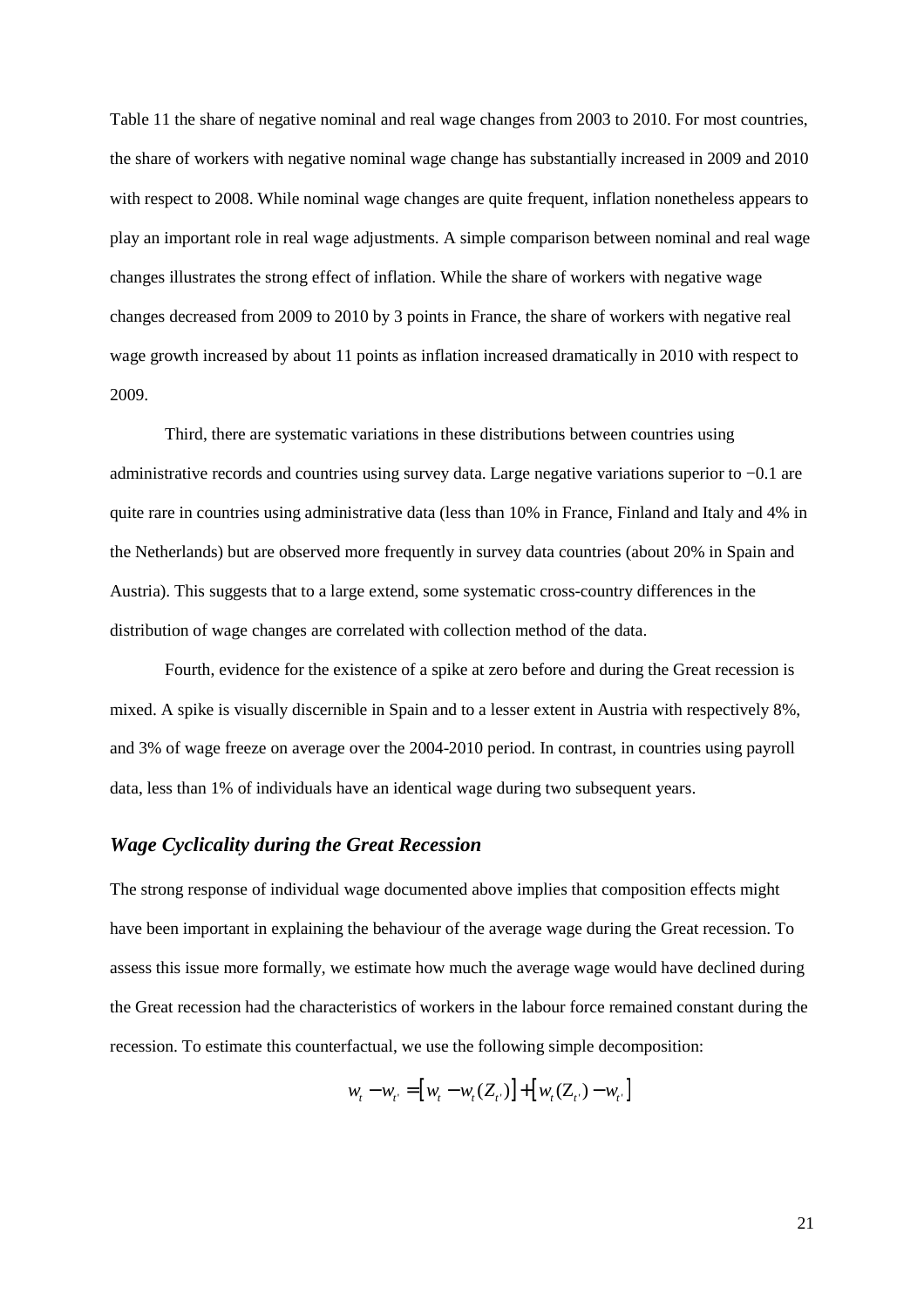where  $w_t$  is the average wage observed in year t and  $w_t(Z_t)$  is the counterfactual wage that would have been observed in *t* has the distribution of characteristics  $Z = (X, \alpha)$  of employees remained the one of period *t*′ . The first term between the brackets on the left side captures *composition effects* as it can be interpreted as the change in average wage that would be observed in period *t* had the composition of the labour force with respect to characteristics *Z* been similar to the one of period *t* ' . The second term in the brackets captures *price effects* and reflects changes in average labour price between *t* and *t* ' that would have been observed had the distribution of characteristics *X* remained similar to the one of period *t* ' during both periods.

The counterfactual average wage  $w_t(Z_t)$  is unobserved and must be calculated. We use the reweighting approach proposed by DiNardo et al. (1996). As in our 'cross-sectional' estimates in the previous section, we calculate weights for 24 groups of education and experience interacted with sex such that the reweighted distribution in a given year is equal to the one of the reference year. The "counterfactual" average wage is then simply obtained by using these weights. $38$ 

Table 12 shows the results of the decomposition using the composition of the labour force using 2008 as a reference for the distribution of education and experience. As expected, composition effects are large and tend to be positive across all countries, except in Austria where unemployment did not change much during the Great recession. Figure 5 shows more formally the relationship between each element of the decomposition with the unemployment change. While changes in observed average wages are weakly correlated with unemployment, composition adjusted wage changes across countries are strongly proportional to unemployment change. Interestingly, the crosscountry correlation is −0.55 (0.22) which is consistent with the lowest elasticities estimated in the previous section.

<sup>&</sup>lt;sup>38</sup> Notice that, by definition, we only achieve a partial correction of composition biases by using reweighting techniques. The interpretation of the 'price effect' in our decomposition as reflecting purely changes in prices is valid under the conditional independence assumption that the distribution of other unobserved factors within groups has not changed over time (Fortin, Lemieux and Firpo 2011).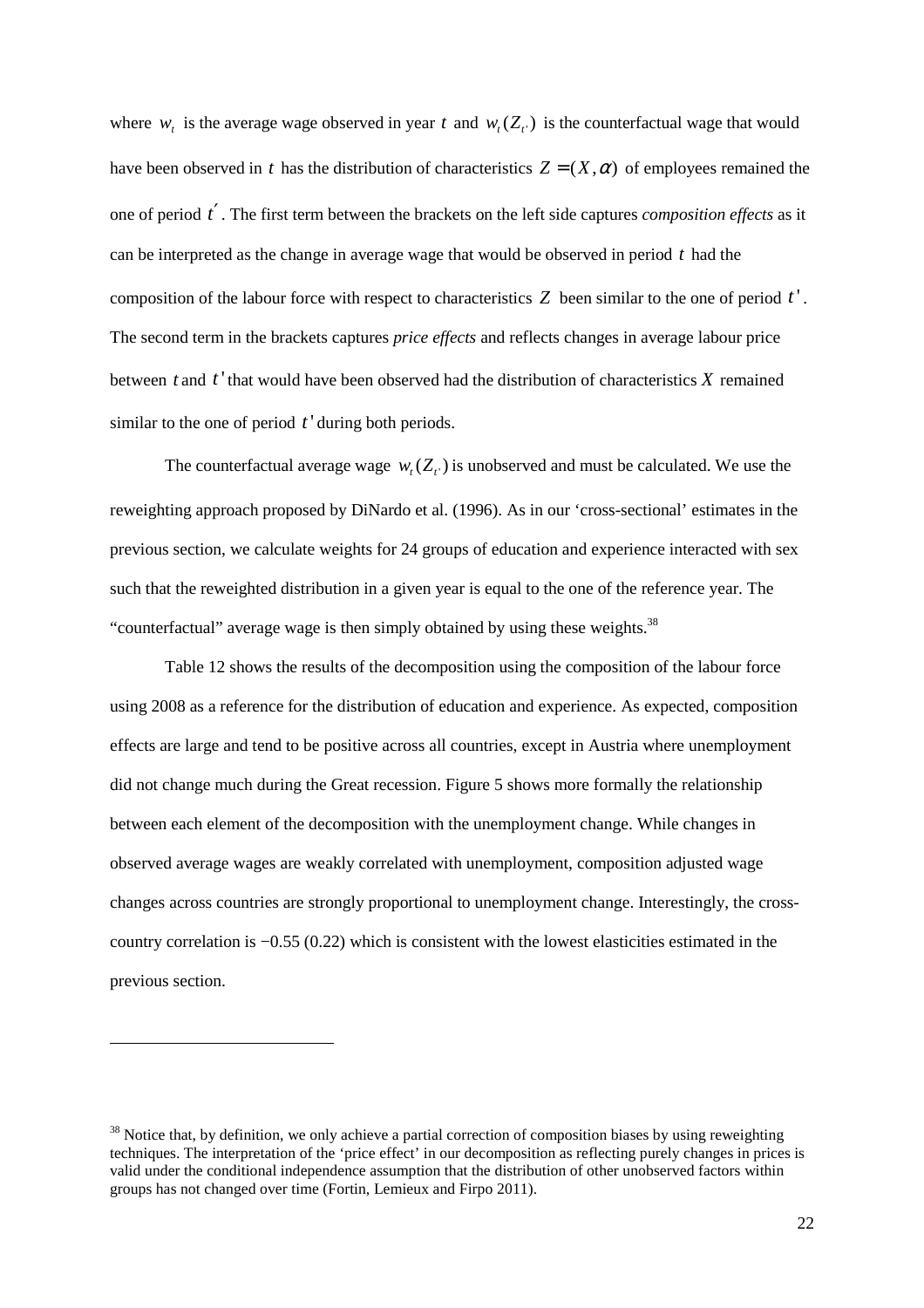In Figure 6, we document how wages have changed at different part of the distribution. If anything, we find a stronger effect on the lower part of the distribution than on the upper part. Notice however the estimated large increases of P10 in Portugal which reflects the implementation of a large minimum wage increase in 2010 (see Portugal et al. 2014 for a discussion). Table 13 shows we tend to find lower levels of adjustment for full-time full-year workers. Changes in wages seem also substantially larger for male than female.

In Table 14, we investigate whether we find a substantial regional adjustment to changes in wages. Consistent with the results from the previous section, we find no effect of regional unemployment once the effect of national unemployment rates have been taken into account. In addition, separate estimates for France, Spain and Italy show very little regional dimension.

Overall, the results in this section suggest that wage adjustment during the Great recession in these countries has been substantial. As composition effects were largely proportional to unemployment changes, they obscured cross-country differences in wage adjustment in an important way, making variations in the aggregate data difficult to interpret.

### **Discussion**

Using individual level data for the Euro zone before and during the Great Recession, we have investigated the relationship between real wages and change in unemployment rate. We found that composition effects hide the significant correlation between real wage changes at the individual level and the business cycle. With individual level data, we estimate that the elasticity with respect to unemployment rate between −0.7 and −1.9. We also find a substantially larger elasticity for those job changers and for workers at the bottom of the wage distribution. The estimated elasticity is diminished in period of low inflation compared with periods of high inflation. Finally, we do not find evidence of an additional correlation of wages to regional-specific changes in unemployment or a cell-specific unemployment.

Consistent with these findings, we find that composition effects have been large during the Great recession and potentially explain most of the stagnation or increases in average wage observed in aggregate data from 2008 to 2010 in countries most affected by an unemployment increase. At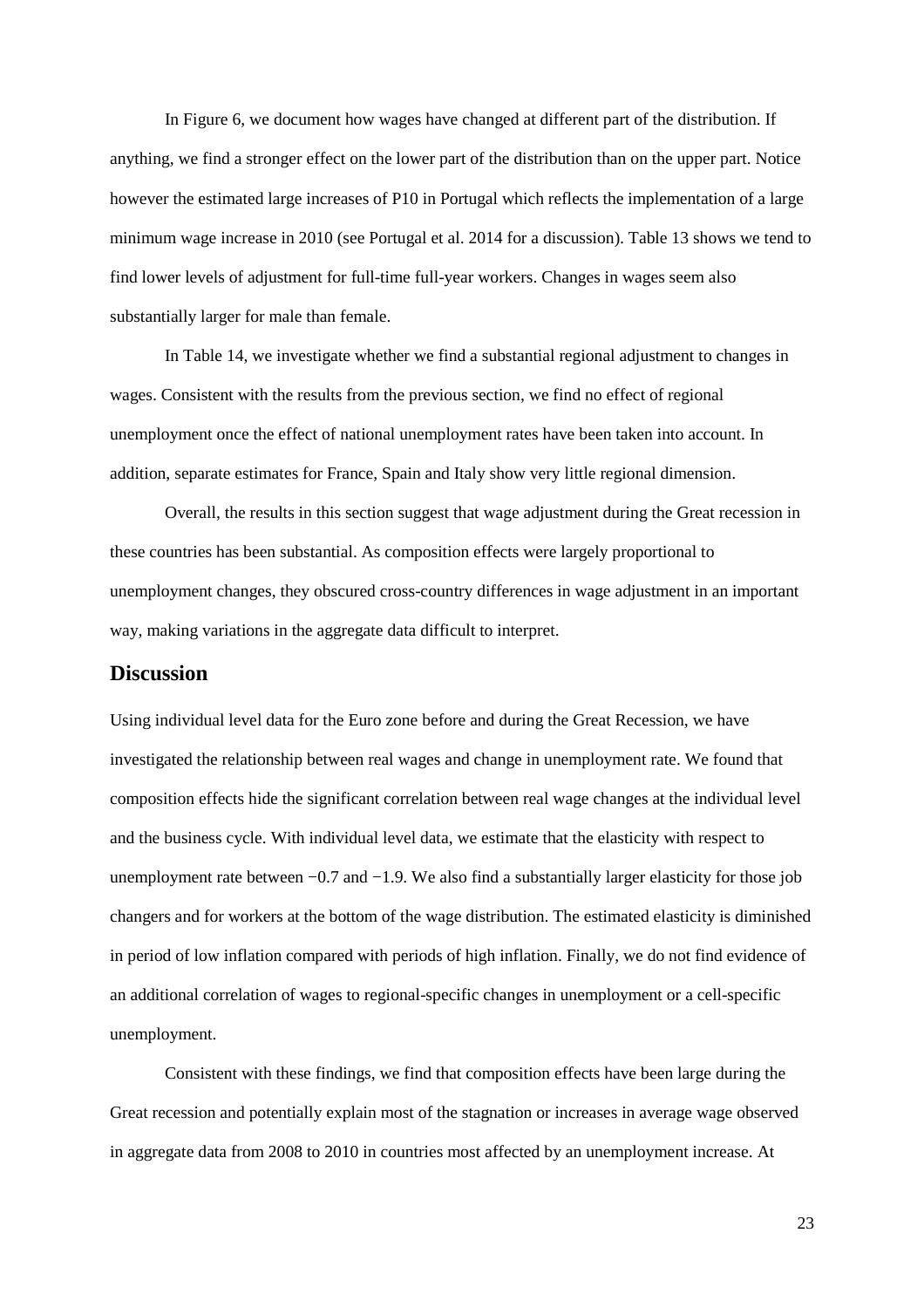constant composition of the labour force in terms of education and experience, the data indicates much larger wage adjustments during the downturn in countries most affected by the crisis. Indeed, we find composition effects during the Great recession to be strongly proportional to the unemployment increase.

The results in this paper have several implications. First, our results confirm that the evolution of the aggregate real wage series is partially misleading. International comparisons in wage adjustment must be interpreted with caution when there are simultaneously large differences in unemployment change across countries.

Second, the difficulties related to the interpretation of changes in aggregate wage data over time and across countries suggest that the availability of a wage index taking into account composition effects would have a substantial payoff. Obviously, for such index to be useful for policy making, it would have to be available in a reasonable delay and be sufficiently homogenous across countries. Results from this paper show that simple reweighting techniques controlling for composition effects using observable characteristics of the labour form in term of education and experience would be quite useful.

Finally, the fact that wage adjustment where particularly slow during low inflation period confirms previous evidence that adjustment are more difficult to make during periods of low inflation. These results confirm it is important for the Euro Zone to avoid deflationary low inflation during periods in which wages have to be adjusted significantly.

#### **References**

Anderton R. et al., (2012), Euro area labour markets and the crisis, No 138, Occasional Paper Series, European Central Bank.

Angrist, Joshua D and Pischke, Jörn-Steffen, 2008, Mostly harmless econometrics: An empiricist's companion, Princeton University Press

Anger, S., 2011. The Cylicality of Effective Wages within Employer-Employee Matches in a Rigid Labor Market. *Labour Economics* 18, 786-797.

Beaudry, Paul and DiNardo, John, 1991, The effect of implicit contracts on the movement of wages over the business cycle: Evidence from micro data, *Journal of Political Economy* , 665--688

Bellou, Andriana and Kaymak, Baris, (2012), Wages, implicit contracts, and the business cycle: Evidence from a European panel, *Labour Economics*, 19, issue 6, p. 898-907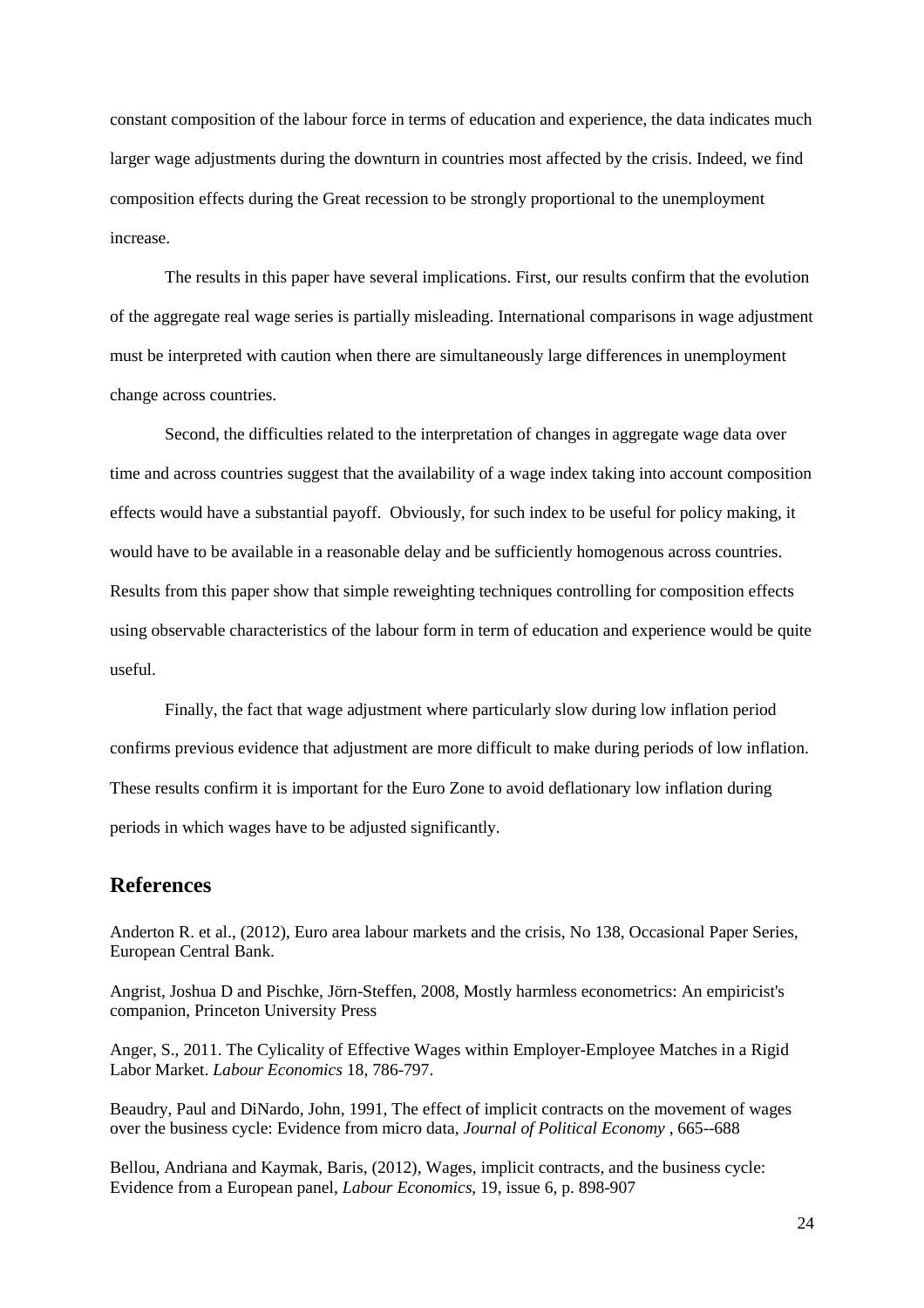Beraja, M., Hurst, E., & Ospina, J. (2014). The Regional Evolution of Prices and Wages During the Great Recession.

Bils, M.J., 1985. Real Wages over the Business Cycle: Evidence from Panel Data. *The Journal of Political Economy* 93, 666-689.

Blanchard, O. J., Katz, L. F., Hall, R. E., & Eichengreen, B. (1992). Regional evolutions. Brookings papers on economic activity, 1-75.

Blanchflower, D. G., & Oswald, A. J. (1995). An introduction to the wage curve. *The Journal of Economic Perspectives*, 153-167.

Blundell, R., Crawford, C., & Jin, W. (2014). What can wages and employment tell us about the UK's productivity puzzle?. The Economic Journal, 124(576), 377-407.

Burda, M. C., & Hunt, J. (2011). What Explains the German Labor Market Miracle in the Great Recession?. Brookings Papers on Economic Activity, 2011(1), 273-319.

Burricand, C. (2013) "Transition from survey data to registers in the French SILC survey" in Jäntti, M., Veli-Matti, T., Marlier, E., editors, The use of registers in the context of EU–SILC: challenges and opportunities

Carneiro A., Guimarães P., Portugal, P., 2012. "Real Wages and the Business Cycle: Accounting for Worker, Firm, and Job Title Heterogeneity," *American Economic Journal: Macroeconomics*, vol. 4(2), pages 133-52, April.

Carneiro, A., Portugal, P., & Varejao, J. (2014). Catastrophic job Destruction during the Portuguese Economic Crisis. *Journal of Macroeconomics*, 39, 444-457.

Card, David E, 1995, The Wage Curve: A Review Journal of Economic Literature 33 2 285--299 Romer, David, 2006, Advanced macroeconomics

Card, David and Hyslop, Dean , 1997, Does Inflation "Grease the Wheels of the Labor Market"?, in: Reducing inflation: Motivation and strategy, 71—122, University of Chicago Press

Chay, K. Y., & Lee, D. S. (2000). Changes in relative wages in the 1980s Returns to observed and unobserved skills and black–white wage differentials. Journal of Econometrics, 99(1), 1-38.

Consolini and Donatiello, 2013, "Improvements of data quality through the combined use of survey and administrative sources and micro simulation model" in Jäntti, M., Veli-Matti, T., Marlier, E., editors, The use of registers in the context of EU–SILC: challenges and opportunities

Daly, M. C., & Hobijn, B. (2013). Downward nominal wage rigidities bend the Phillips curve. Federal Reserve Bank of San Francisco Working Paper No, 8.

Devereux, P. J. (2000). Cyclicality of Real Wages within Employer-Employee Matches, The. *Indus. & Lab. Rel. Rev.*, *54*, 835.

Devereux, P.J., R.A. Hart, 2006. Real Wage Cyclicality of Job Stayers, Within-Company Job Movers, and Between-Company Job Movers. *Industrial and Labor Relations Review* 60, 105-119.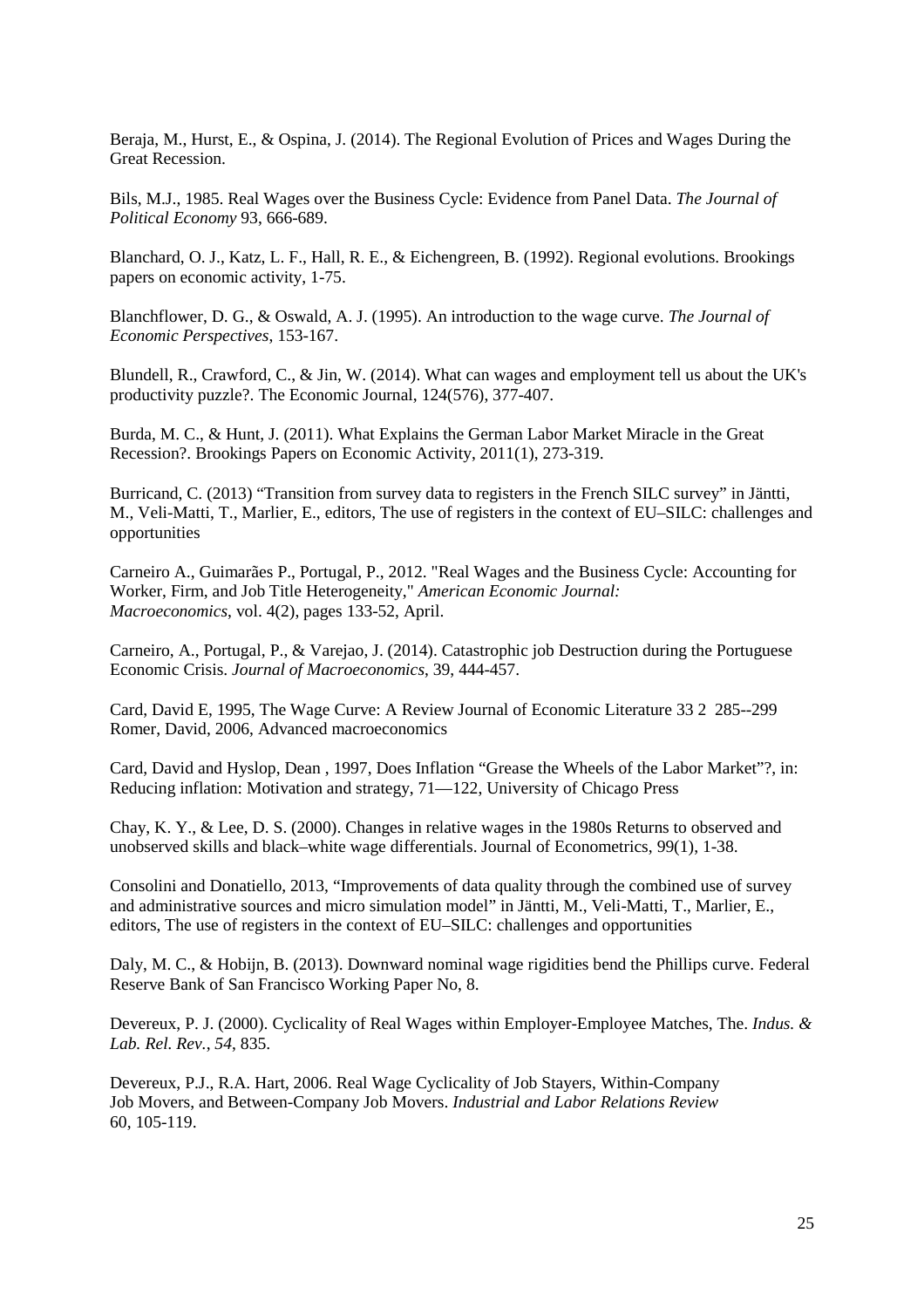Dickens, W. T., Goette, L., Groshen, E. L., Holden, S., Messina, J., Schweitzer, M. E., ... & Ward, M. E. (2007). How Wages Change: Micro Evidence from the International Wage Flexibility Project. Journal of Economic Perspectives, 21(2), 195-214.

DiNardo, John and Fortin, Nicole M and Lemieux, Thomas, Labor Market Institutions and the Distribution of Wages, 1973-1992: A Semiparametric Approach, *Econometrica*, 64(5)

Elsby, M. W. (2009). Evaluating the economic significance of downward nominal wage rigidity. Journal of Monetary Economics, 56(2), 154-169.

Elsby, M. W., Shin, D., & Solon, G. (2013). Wage Adjustment in the Great Recession (No. w19478). National Bureau of Economic Research.

Fortin, Nicole and Lemieux, Thomas and Firpo, Sergio, 2011, Decomposition methods in economics, Handbook of labor economics, 4, 1--102

Gottschalk, P. (2005). Downward nominal-wage flexibility: real or measurement error?. Review of Economics and Statistics, 87(3), 556-568.

Gregg, P., Machin, S., & Fernández‐Salgado, M. (2014). Real wages and unemployment in the big squeeze. The Economic Journal, 124(576), 408-432.

Haefke, C., Sonntag, M., & Van Rens, T. (2013). Wage rigidity and job creation. Journal of monetary economics, 60(8), 887-899.

Jäntti, M., Veli-Matti, T., Marlier, E., 2013 "The use of registers in the context of EU–SILC: challenges and opportunities"

Krugman, P. (2013). Revenge of the Optimum Currency Area, *NBER Macroeconomic Annual*  Moore, Jeffrey C and Stinson, Linda L and Welniak Jr, Edward J, 2000, Income Measurement Error in Surveys: A Review, Journal of Official Statistics, 16 (4), 331-361

Martins, P. S., Solon, G., & Thomas, J. P. (2012). Measuring what employers do about entry wages over the business cycle: a new approach. American Economic Journal: Macroeconomics, 4(4), 36-55.

Olivetti, C., & Petrongolo, B. (2008). Unequal pay or unequal employment? A cross‐country analysis of gender gaps. Journal of Labor Economics, 26(4), 621-654.

OECD, 2013, Employment outlook 2013 (OECD, Paris).

Peng, F., W.S. Siebert (2008): Real Wage Cyclicality in Italy, *Labour*, 22 (4), 569-591. D. Romer, 2006, *Advanced Macroeconomics*. McGraw Hill, New York.

Schmitt-Grohe S, Uribe M., Downward Nominal Wage Rigidity and the Case for Temporary Inflation in the Eurozone, Journal of Economic Perspectives, 27, Summer 2013, 193-212.

Shin, D. (2012). Cyclicality of Real Wages in Korea. The BE Journal of Economic Analysis & Policy,  $12(1)$ .

Solon, G., R. Barsky, J.A. Parker, 1994. Measuring the Cyclicality of Real Wages: How Important Is Composition Bias? *Quarterly Journal of Economics* 109, 1-26.

Verdugo, G. (2013). Les salaires réels ont‑ils été affectés par les évolutions du chômage en France avant et pendant la crise?. Bulletin de la Banque de France N, 192(2e).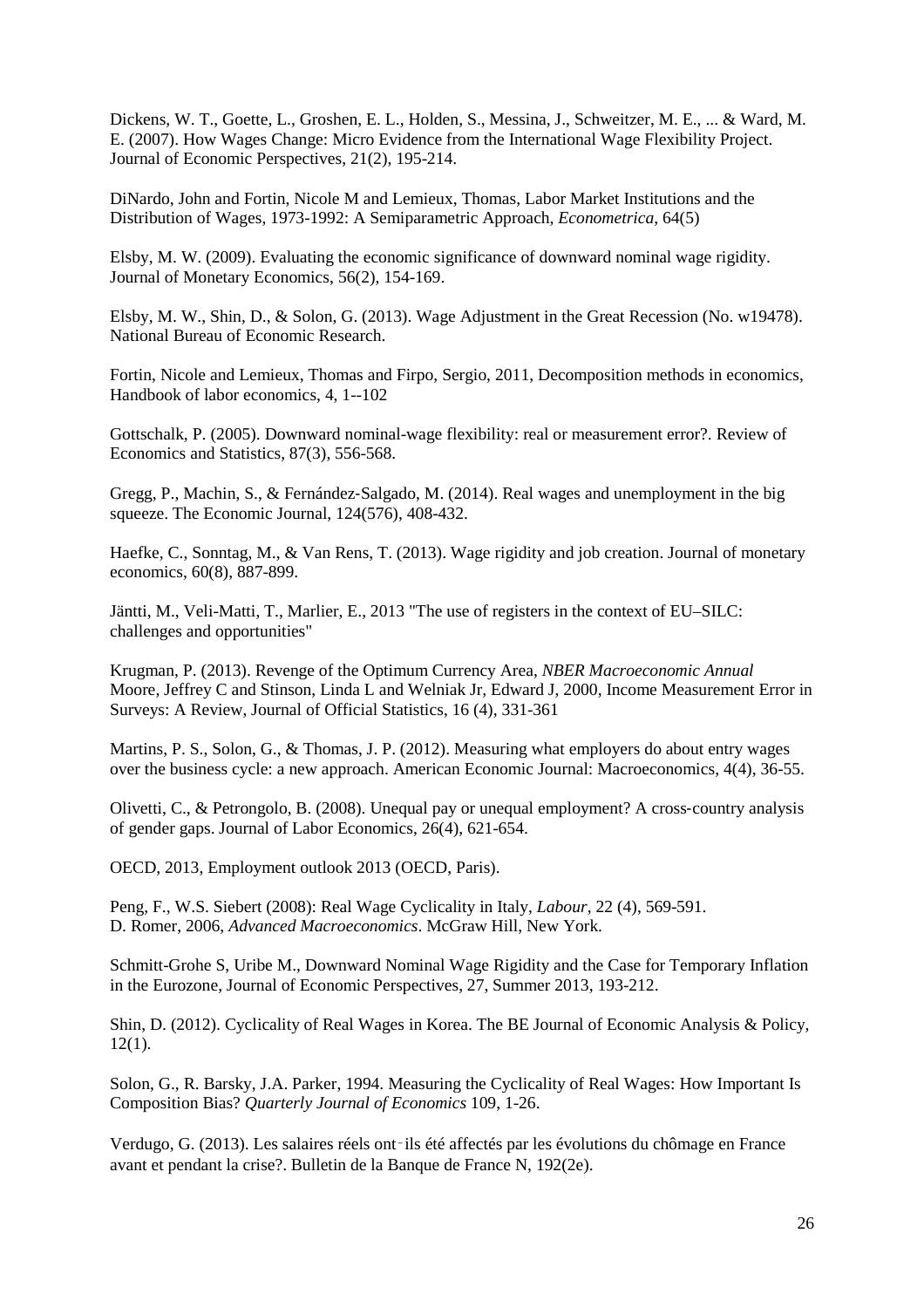Wooldridge, Jeffrey M., 2005, "Unobserved Heterogeneity and Estimation of Average Partial Effects," in Donald W. K. Andrews and James H. Stock (Eds.), Identification and Inference for Econometric Models: A Festschrift in Honor of Thomas J. Rothenberg (Cambridge: Cambridge University Press, 2005).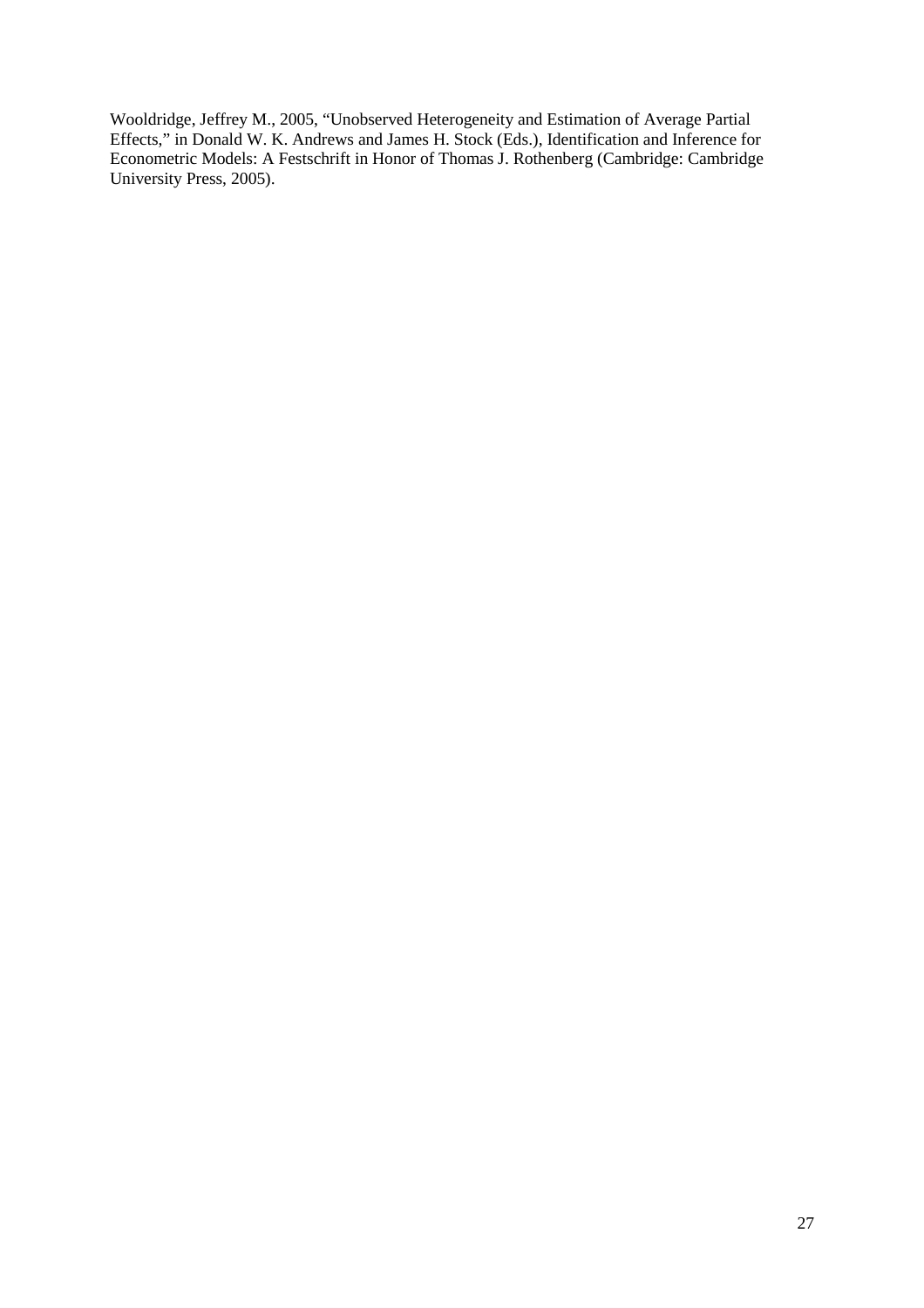|                                  | (2)<br>(1)<br>(3)                        |                          |                                | (4)            | (5)                              | (6)         | (7)                          | (8)            |
|----------------------------------|------------------------------------------|--------------------------|--------------------------------|----------------|----------------------------------|-------------|------------------------------|----------------|
| Specification                    | Real aggregate<br>Labour<br>Compensation |                          | No individual<br>fixed-effects |                | Include indiv. fixed-<br>effects |             | Cross-section<br>methodology |                |
| $\Delta U_{t}$                   | $-0.188$                                 | $-0.034$                 | $-0.705$<br>$-0.382$           |                | $-1.321***$                      | $-1.141***$ | $-1.081***$                  | $-0.797**$     |
|                                  | (0.236)                                  | (0.270)                  | (0.969)                        | (0.922)        | (0.334)                          | (0.329)     | (0.387)                      | (0.393)        |
| Sample                           |                                          | <b>National Accounts</b> |                                |                |                                  | ECHP / SILC |                              |                |
| Time period                      |                                          |                          |                                |                | 1994-2001 // 2003-2008           |             |                              |                |
| Time FE                          | N <sub>o</sub>                           | Yes                      | N <sub>o</sub>                 | Yes            | N <sub>o</sub>                   | Yes         | N <sub>o</sub>               | Yes            |
| Individual<br>FE<br>(First Step) | na                                       | na                       | N <sub>0</sub>                 | N <sub>0</sub> | Yes                              | Yes         | No                           | N <sub>o</sub> |
| $\mathbf N$                      | 101                                      | 101                      | 101                            | 101            | 101                              | 101         | 101                          | 101            |

**Table 1: Real Wage Elasticity: Aggregate versus Individual level Estimates** 

Notes: The table presents estimates of the relationship between annual changes in log real wages and changes in the unemployment rate. Columns 1 and 2 use data from national accounts to calculate wages while other columns use data from the ECHP and the SILC panels. See text for details. Robust standard errors are in parenthesis. Statistically significant \* at the .10 level; \*\*\* at the .05 level; \*\*\* at the .01 level.

|                |                                   |             |                        | · <del>ب</del> —       |                          |             |             |                                    |
|----------------|-----------------------------------|-------------|------------------------|------------------------|--------------------------|-------------|-------------|------------------------------------|
|                | (1)                               | (2)         | (3)                    | (4)                    | (5)                      | (6)         | (7)         | (8)                                |
|                | Full-time<br>Full-year<br>workers | Men         | Women                  | Hourly<br>wage:<br>men | Hourly<br>wage:<br>women | <b>ECHP</b> | <b>SILC</b> | ECHP:<br><b>Balanced</b><br>Sample |
| $\Delta U$ ,   | $-1.091***$                       | $-1.023***$ | $-1.336***$            | $-1.100***$            | $-1.175***$              | $-1.846***$ | $-1.182**$  | $-1.423***$                        |
|                | (0.334)                           | (0.330)     | (0.376)                | (0.335)                | (0.402)                  | (0.388)     | (0.577)     | (0.348)                            |
| Time<br>period |                                   |             | 1994-2001 // 2003-2008 | 1994-2001              | 2003-08                  | 1994-01     |             |                                    |
| Time FE        | Yes                               | Yes         | Yes                    | Yes                    | Yes                      | Yes         | Yes         | Yes                                |
| N              | 101<br>101                        |             | 101                    | 101                    | 101                      | 59          | 42          | 59                                 |

**Table 2: Differences in Wage Elasticity for various sample definitions** 

Notes: The table presents estimates of the relationship between annual changes in log real wages and changes in the unemployment rate. Column 1 estimates the model using full-time full year workers. Column 2 and 3 use respectively men and women full time workers. Column 4 and 5 use hourly wages including full and part time workers for respectively men and women. Column 6 estimates the model using only with data from the ECHP. Column 7 uses only data from the SILC. In Column 7, the model is estimated using the ECHP with a balanced sample. Robust standard errors are in parenthesis. Statistically significant \* at the .10 level; \*\* at the .05 level; \*\*\* at the .01 level.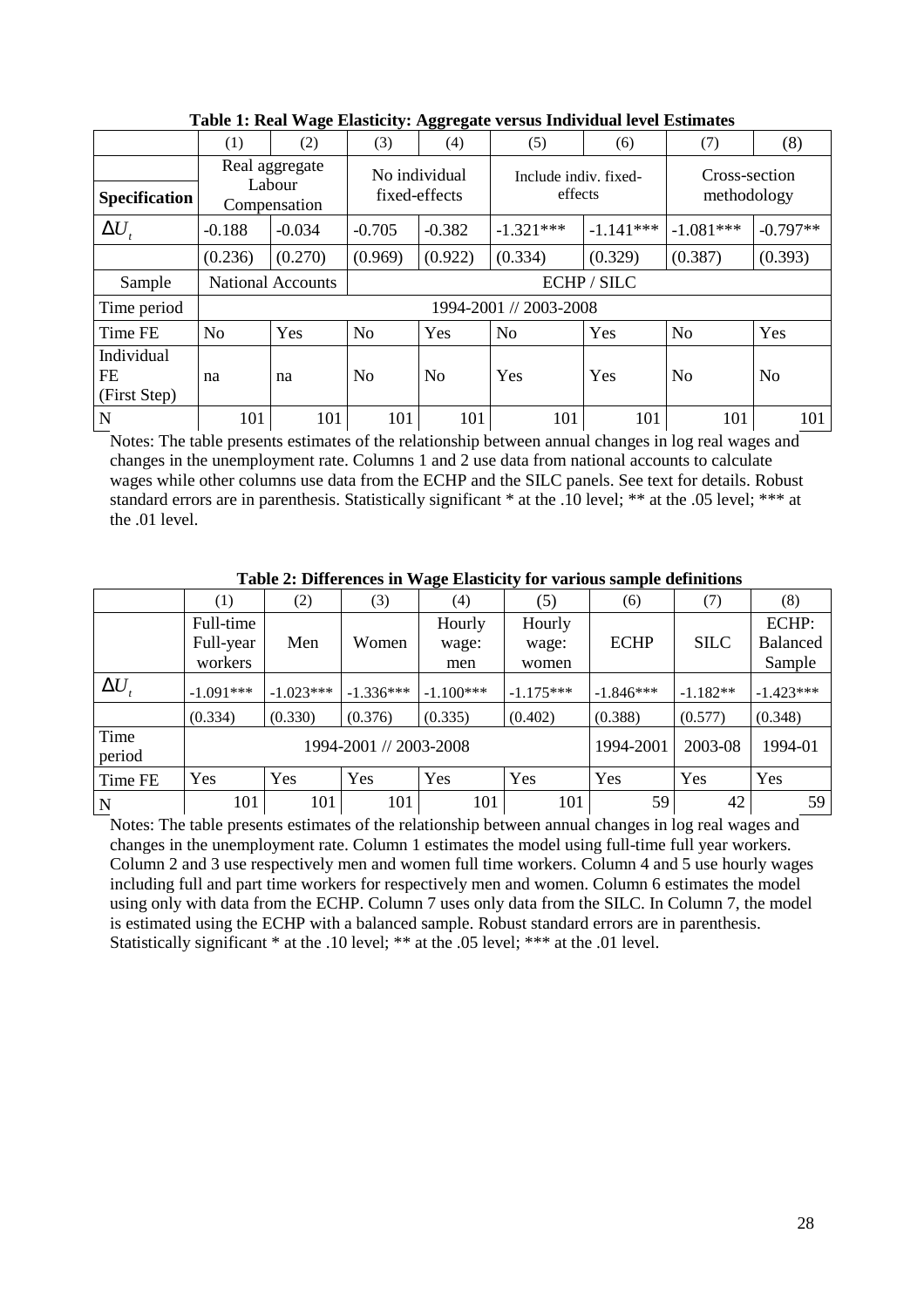|                         | (1)        | (2)         |                  | (4)            | (5)      | (6)      |
|-------------------------|------------|-------------|------------------|----------------|----------|----------|
|                         | <b>P10</b> | Q1          | Q <sub>2</sub>   | Q <sub>3</sub> | Q4       | P90      |
| $\Delta U$              | $-1.977**$ | $-1.746***$ | $-1.034***$      | $-0.842**$     | $-0.719$ | $-0.843$ |
|                         | (0.854)    | (0.515)     | (0.326)          | (0.356)        | (0.438)  | (0.578)  |
| Sample                  |            |             | <b>ECHP-SILC</b> |                |          |          |
| Time period             |            |             | 1994-2001        |                |          |          |
| Time FE                 | Yes        | Yes         |                  | Yes<br>Yes     |          | Yes      |
| $\overline{\mathsf{N}}$ | 101        | 101         | 101              | 101            | 101      | 101      |

**Table 3: Wage Elasticity across the Wage Distribution**

Notes: The table presents estimates of the relationship between annual changes in log real wages of full time workers and changes in the unemployment rate. Each column estimates a different model for individuals defined by their location in the wage distribution of their country the year they are observed for the first time in the sample. Robust standard errors are in parenthesis. Statistically significant \* at the .10 level; \*\* at the .05 level; \*\*\* at the .01 level.

|             | $\left( 1\right)$ | (2)                        | (3)            | $\left( 4\right)$                   | (5)            | (6)        |  |
|-------------|-------------------|----------------------------|----------------|-------------------------------------|----------------|------------|--|
|             |                   | Without Time Fixed-Effects |                | <b>Including Time Fixed-Effects</b> |                |            |  |
|             | All workers       | <b>Stayers</b>             | Changers       | All workers                         | <b>Stayers</b> | Changers   |  |
| $\Delta U$  | $-1.321***$       | $-1.148***$                | $-1.818***$    | $-1.141***$                         | $-1.021***$    | $-1.693**$ |  |
|             | (0.334)           | (0.294)                    | (0.648)        | (0.329)                             | (0.285)        | (0.692)    |  |
| Time period |                   |                            |                | 1994-2001 // 2003-2008              |                |            |  |
| Time FE     | No                | N <sub>o</sub>             | N <sub>0</sub> | Yes                                 | Yes            | Yes        |  |
| l N         | 101               | 101                        | 101            | 101                                 | 101            | 101        |  |

**Table 4: Wage Elasticity of Job Stayers and Job Changers** 

Notes: The table presents estimates of the relationship between annual changes in log real wages of full time workers and changes in the unemployment rate. Column 1 and 4 estimate the model the whole population. Columns 2 and 5 report the effect for those who remained with the same employer. Columns 3 and 6 report the effect for those who changed employers. Robust standard errors are in parenthesis. Statistically significant \* at the .10 level; \*\* at the .05 level; \*\*\* at the .01 level.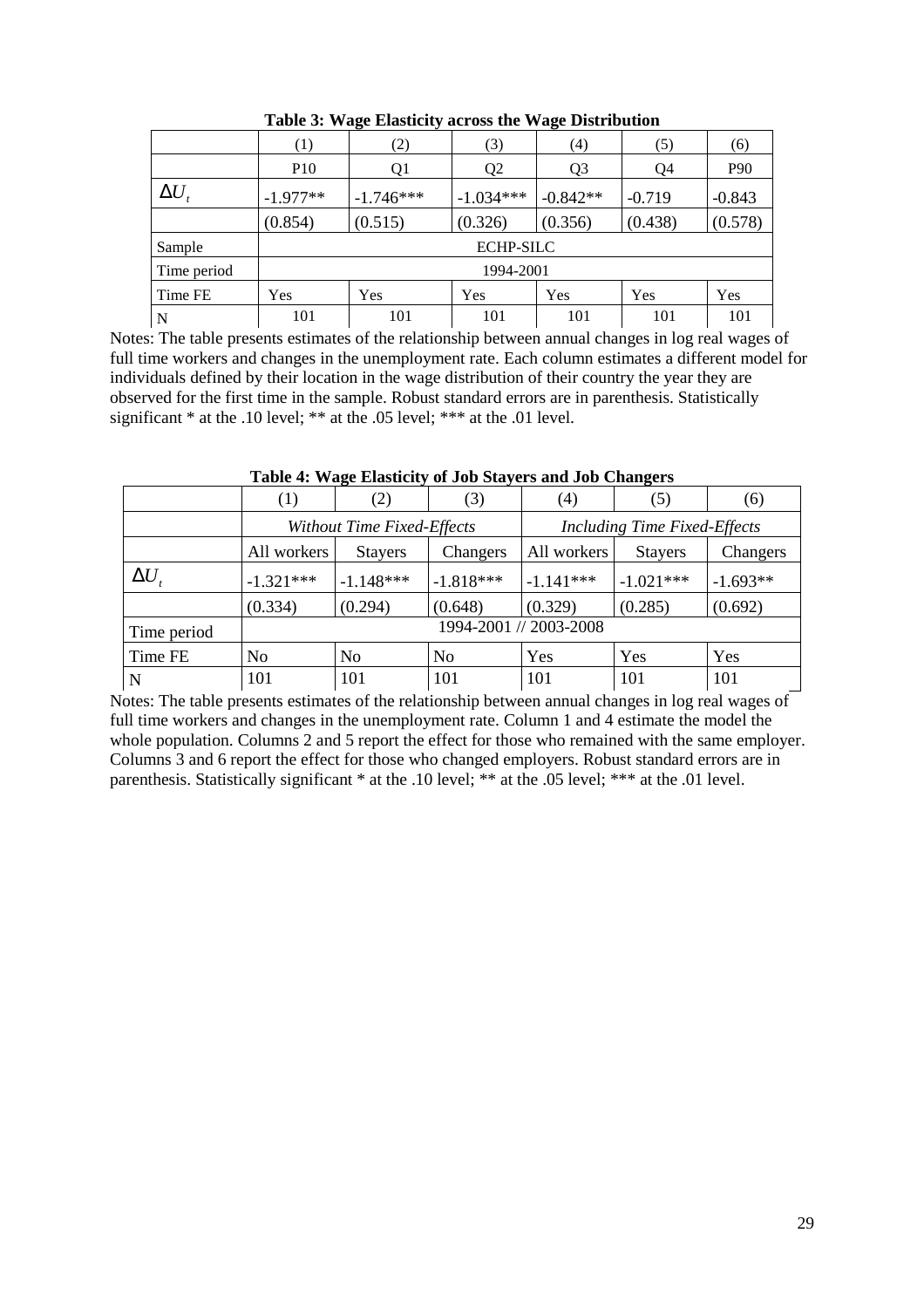|                          | (1)                      | (2)                  | (3)       | (4)        | (5)      |  |  |  |  |
|--------------------------|--------------------------|----------------------|-----------|------------|----------|--|--|--|--|
|                          | <b>National</b><br>Level | Regional regressions |           |            |          |  |  |  |  |
| $\Delta U_{t}$           | $-0.780***$              | $-0.773**$           |           | $-0.665**$ |          |  |  |  |  |
|                          | (0.282)                  | (0.317)              |           | (0.287)    |          |  |  |  |  |
| regional $\Delta U_{Rt}$ |                          |                      | $-0.228*$ | $-0.090$   | $-0.021$ |  |  |  |  |
|                          |                          |                      | (0.135)   | (0.116)    | (0.089)  |  |  |  |  |
| N                        | 77                       | 574                  | 574       | 574        | 574      |  |  |  |  |
| Time FE                  | Yes                      | Yes                  | Yes       | Yes        | Yes      |  |  |  |  |
| Time x Country<br>FE     | No                       | N <sub>o</sub>       | No        | No         | Yes      |  |  |  |  |

**Table 5: Effect of Regional Unemployment** 

Notes: The table presents estimates of the relationship between annual changes in log real wages of full time workers and changes in the national and regional unemployment rate. Robust standard errors are in parenthesis. Statistically significant \* at the .10 level; \*\* at the .05 level; \*\*\* at the .01 level.

|                          | -- <b>--</b> -      |                                       |         |         |                                                           |           |           |           |  |  |  |
|--------------------------|---------------------|---------------------------------------|---------|---------|-----------------------------------------------------------|-----------|-----------|-----------|--|--|--|
|                          | AT                  | BE                                    | ES      | FI      | <b>FR</b>                                                 | <b>GR</b> | <b>IT</b> | <b>PT</b> |  |  |  |
| regional $\Delta U_{Rt}$ | $-0.077$            | $\vert 0.183*** \vert 0.391*** \vert$ |         | 0.511   | $-0.056$                                                  | $-0.144$  | 0.173     | 0.147     |  |  |  |
|                          | $(0.231)$ $(0.048)$ |                                       | (0.153) | (0.414) | $\vert (0.179) \vert (0.704) \vert (0.196) \vert (0.288)$ |           |           |           |  |  |  |
| N                        | 29                  | 35                                    | 124     | 38      | 165                                                       | 34        | 101       | 48        |  |  |  |
| Time x                   |                     |                                       |         |         |                                                           |           |           |           |  |  |  |
| Country FE               | Yes                 | Yes                                   | Yes     | Yes     | Yes                                                       | Yes       | Yes       | Yes       |  |  |  |

**Table 6: Regional Unemployment Elasticity per Country** 

Note: The table presents estimates of the relationship between annual changes in log real wages of full time workers and changes in the national and regional unemployment rate. Robust standard errors are in parenthesis. Statistically significant \* at the .10 level; \*\* at the .05 level; \*\*\* at the .01 level.

| Table 7. Effect of Cen-Specific Unemployment Nate |                   |             |             |          |  |  |  |  |  |  |
|---------------------------------------------------|-------------------|-------------|-------------|----------|--|--|--|--|--|--|
|                                                   | $\left( 1\right)$ | (2)         | (3)         | (4)      |  |  |  |  |  |  |
| $\Delta U$                                        | $-2.050***$       |             | $-1.763***$ |          |  |  |  |  |  |  |
|                                                   | (0.267)           |             | (0.334)     |          |  |  |  |  |  |  |
| Cell-specific $\Delta U_{C}$                      |                   | $-0.521***$ | $-0.290$    | $-0.224$ |  |  |  |  |  |  |
|                                                   |                   | (0.186)     | (0.207)     | (0.157)  |  |  |  |  |  |  |
| N                                                 | 2273              | 2273        | 2273        | 2273     |  |  |  |  |  |  |
| Time x Country<br><b>FE</b>                       | No                | No          | No          | Yes      |  |  |  |  |  |  |

**Table 7: Effect of Cell-Specific Unemployment Rate** 

Notes: The table presents estimates of the relationship between annual changes in log real wages of full time workers and changes in the national and cell-specific unemployment rate. Robust standard errors are in parenthesis. Statistically significant \* at the .10 level; \*\* at the .05 level; \*\*\* at the .01 level.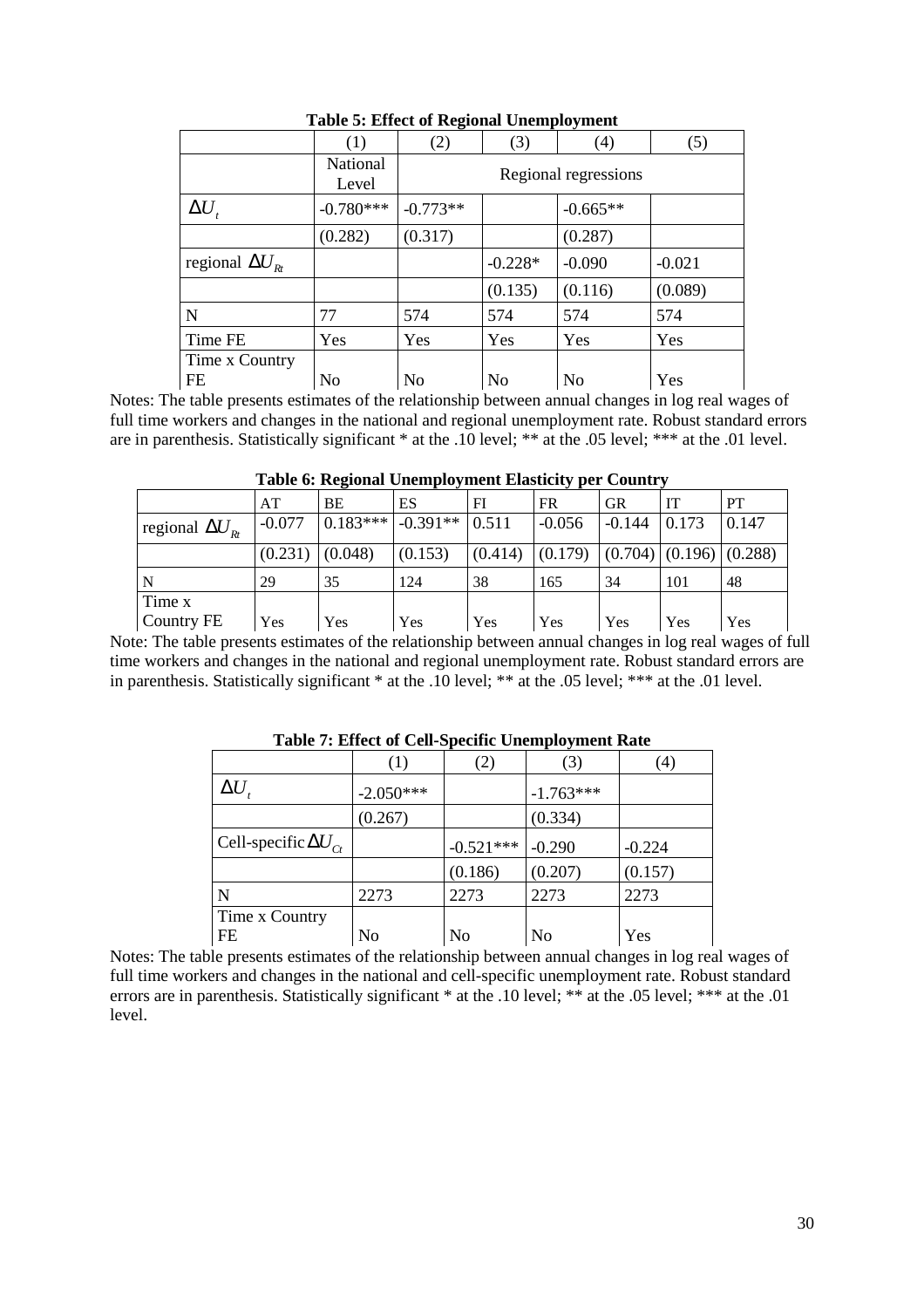|                                          | (1)       | (2)                       |  |  |
|------------------------------------------|-----------|---------------------------|--|--|
| $\Delta U_{k}$                           | $-0.619$  | $-0.294$                  |  |  |
| x Inflation $< 1$ %                      | (1.867)   | (2.058)                   |  |  |
| $\Delta U_{\scriptscriptstyle k\bar{t}}$ | $-0.918*$ | $-0.595$                  |  |  |
| x Inflation $\in$ [1, 2]                 | (0.465)   | (0.556)                   |  |  |
| $\Delta U_{k}$                           | $-1.035*$ | $-1.342**$                |  |  |
| x Inflation $\in$ [2,3]                  | (0.465)   | (0.624)                   |  |  |
| $\Delta U_{k}$                           | $-1.428*$ |                           |  |  |
| x Inflation $> 3\%$                      | (0.605)   |                           |  |  |
| N                                        | 101       |                           |  |  |
| Sample                                   |           | ECHP+SILC                 |  |  |
| Time period                              |           | 1994-2001 // 2003-2008    |  |  |
| Countries                                | A11       | GR, ES and IT<br>excluded |  |  |
| Time FE                                  | Yes       | Yes                       |  |  |

**Table 8: Wage Elasticity and the Inflation rate** 

Note: The table presents estimates of the relationship between annual changes in log real wages and changes in the national unemployment rate of full time workers interacted with the inflation level. In column 2, countries with the largest average inflation level over the period, which are Greece, Spain and Italy, are excluded from the sample. Statistically significant \* at the .10 level; \*\* at the .05 level; \*\*\* at the .01 level.

|                            | 0<br>$\epsilon$ |             |
|----------------------------|-----------------|-------------|
|                            | (1)             | (2)         |
| $\Delta U$ , x Rigid       | $-0.734**$      | $-0.572*$   |
|                            | (0.320)         | (0.326)     |
| $\Delta U$ , x (Non Rigid) | $-1.920***$     | $-1.793***$ |
|                            | (0.478)         | (0.473)     |
| N                          | 101             | 101         |
| Time FE                    | No              | Yes         |

**Table 9: Rigid vs Less Rigid Countries**

Note: The table presents estimates of the relationship between annual changes in log real wages of full time workers and changes in the national unemployment rate interacted with whether the country has more rigid labour market institutions. Rigid countries are Spain, Portugal, Italy, Greece, and France. Statistically significant \* at the .10 level; \*\*\* at the .05 level; \*\*\* at the .01 level.

| <b>Table 10: Country Specific Elasticity</b> |  |
|----------------------------------------------|--|
|----------------------------------------------|--|

|            | AT       | BE    | DE                                    | ES         | $_{\rm FI}$      | FR              | <b>GR</b> | IE          |          | NL         | PT        |
|------------|----------|-------|---------------------------------------|------------|------------------|-----------------|-----------|-------------|----------|------------|-----------|
| $\Delta U$ | $-4.020$ | 0.513 | $-0.089$                              | $-0.903**$ | $-1.476**$ 0.210 |                 | $-0.363$  | $-3.052***$ | $-0.481$ | $-1.412**$ | $-0.859*$ |
|            |          |       | (2.511)   (0.521)   (0.874)   (0.369) |            | (0.749)          | (0.883) (0.707) |           | (0.496)     | (1.185)  | (0.684)    | (0.494)   |
| N          |          |       |                                       |            |                  |                 |           |             |          | 10         | 10        |

Note: The table presents estimates of the relationship between annual changes in log real wages of full time workers and changes in the national unemployment rate estimated separately for each country. Statistically significant \* at the .10 level; \*\* at the .05 level; \*\*\* at the .01 level.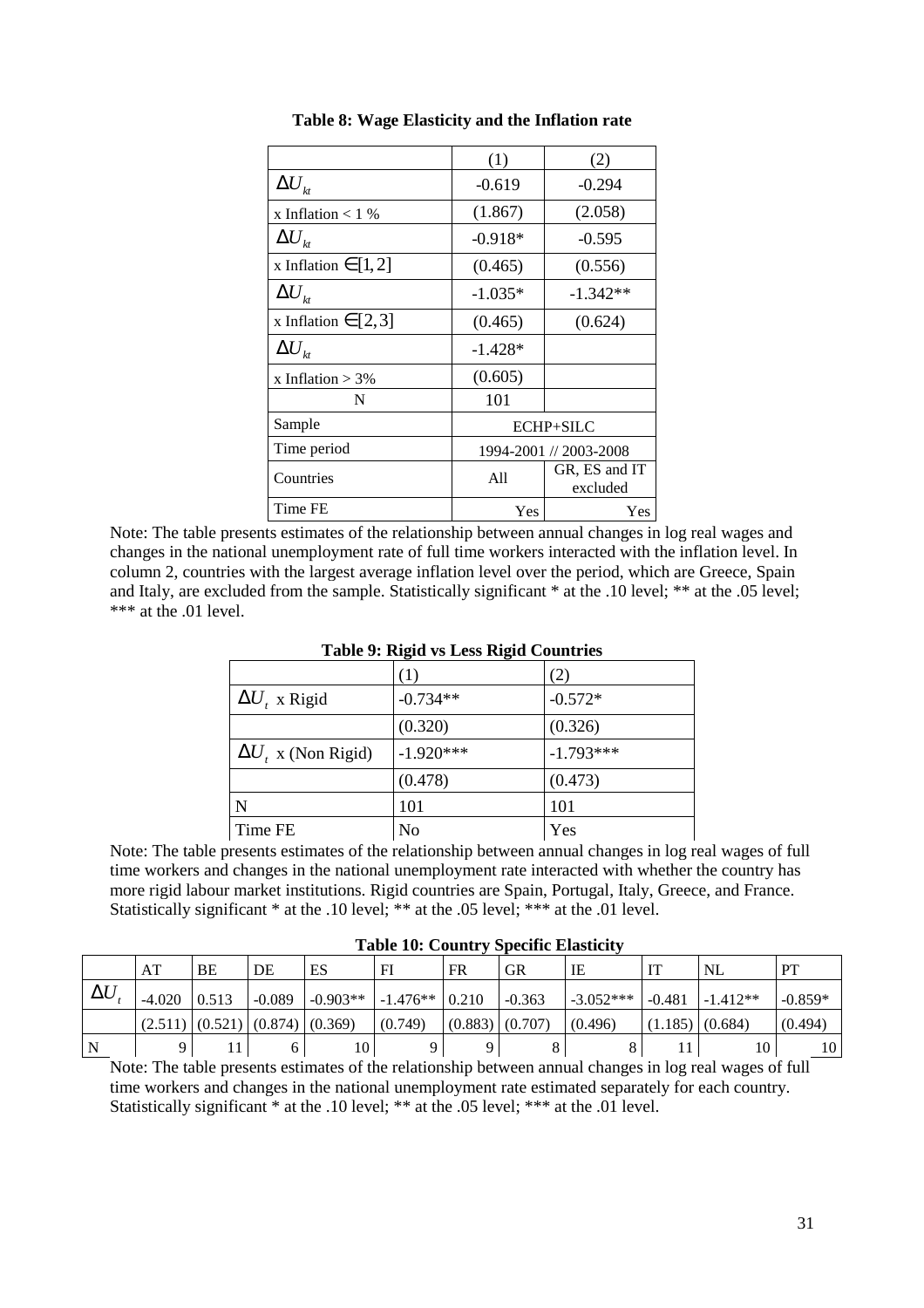|      |           |                    |           |            |                             |      |           |      | Countries using administrative data<br>А. |      |           |      |  |  |  |  |  |  |  |  |
|------|-----------|--------------------|-----------|------------|-----------------------------|------|-----------|------|-------------------------------------------|------|-----------|------|--|--|--|--|--|--|--|--|
|      | $FI$      |                    | <b>FR</b> |            |                             | IT   |           |      |                                           |      |           |      |  |  |  |  |  |  |  |  |
|      | Nominal   | Real               |           |            |                             |      |           |      |                                           |      |           |      |  |  |  |  |  |  |  |  |
|      | Wage Cut  | Wage Cut   Nominal |           | Real       | Nominal                     | Real | Nominal   | Real |                                           |      |           |      |  |  |  |  |  |  |  |  |
| 2004 | 0.22      | 0.22               | 0.31      | 0.50       | 0.35                        | 0.46 |           |      |                                           |      |           |      |  |  |  |  |  |  |  |  |
| 2005 | 0.24      | 0.27               | 0.27      | 0.40       | 0.32                        | 0.44 | 0.18      | 0.23 |                                           |      |           |      |  |  |  |  |  |  |  |  |
| 2006 | 0.26      | 0.31               | 0.28      | 0.42       | 0.23                        | 0.35 | 0.23      | 0.31 |                                           |      |           |      |  |  |  |  |  |  |  |  |
| 2007 | 0.21      | 0.27               | 0.27      | 0.37       | 0.41                        | 0.53 | 0.15      | 0.18 |                                           |      |           |      |  |  |  |  |  |  |  |  |
| 2008 | 0.19      | 0.34               | 0.21      | 0.41       | 0.30                        | 0.49 | 0.21      | 0.30 |                                           |      |           |      |  |  |  |  |  |  |  |  |
| 2009 | 0.33      | 0.38               | 0.32      | 0.32       | 0.40                        | 0.45 | 0.21      | 0.26 |                                           |      |           |      |  |  |  |  |  |  |  |  |
| 2010 | 0.26      | 0.35               | 0.29      | 0.43       | 0.36                        | 0.46 | 0.24      | 0.31 |                                           |      |           |      |  |  |  |  |  |  |  |  |
|      |           |                    |           | <i>B</i> . | Countries using survey data |      |           |      |                                           |      |           |      |  |  |  |  |  |  |  |  |
|      | <b>AT</b> |                    | BE        |            | <b>ES</b>                   |      | <b>GR</b> |      | IE                                        |      | PT        |      |  |  |  |  |  |  |  |  |
|      | Nominal   | Real               | Nominal   | Real       | Nominal                     | Real | Nominal   | Real | Nom.                                      |      | Real Nom. | Real |  |  |  |  |  |  |  |  |
| 2004 | 0.41      | 0.45               | 0.35      | 0.44       | 0.37                        | 0.50 | 0.30      | 0.44 | 0.32                                      | 0.40 |           |      |  |  |  |  |  |  |  |  |
| 2005 | 0.42      | 0.46               | 0.29      | 0.40       | 0.37                        | 0.49 | 0.19      | 0.46 | 0.28                                      | 0.36 | 0.12      | 0.27 |  |  |  |  |  |  |  |  |
| 2006 | 0.36      | 0.47               | 0.33      | 0.46       | 0.33                        | 0.49 | 0.25      | 0.43 | 0.25                                      | 0.35 | 0.26      | 0.34 |  |  |  |  |  |  |  |  |
| 2007 | 0.38      | 0.45               | 0.33      | 0.42       | 0.29                        | 0.41 | 0.11      | 0.40 | 0.29                                      | 0.40 | 0.33      | 0.41 |  |  |  |  |  |  |  |  |
| 2008 | 0.34      | 0.46               | 0.25      | 0.43       | 0.31                        | 0.50 | 0.17      | 0.54 |                                           |      | 0.30      | 0.45 |  |  |  |  |  |  |  |  |
| 2009 | 0.38      | 0.38               | 0.34      | 0.33       | 0.39                        | 0.37 |           |      |                                           |      | na        | na   |  |  |  |  |  |  |  |  |
| 2010 | 0.35      | 0.45               | 0.35      | 0.47       | 0.42                        | 0.59 |           |      |                                           |      | 0.49      | 0.56 |  |  |  |  |  |  |  |  |

**Table 11: Percentage of workers with negative real or nominal annual log wage change**

Note: For each country, the table shows the share of full time workers with a negative real or nominal log wage change.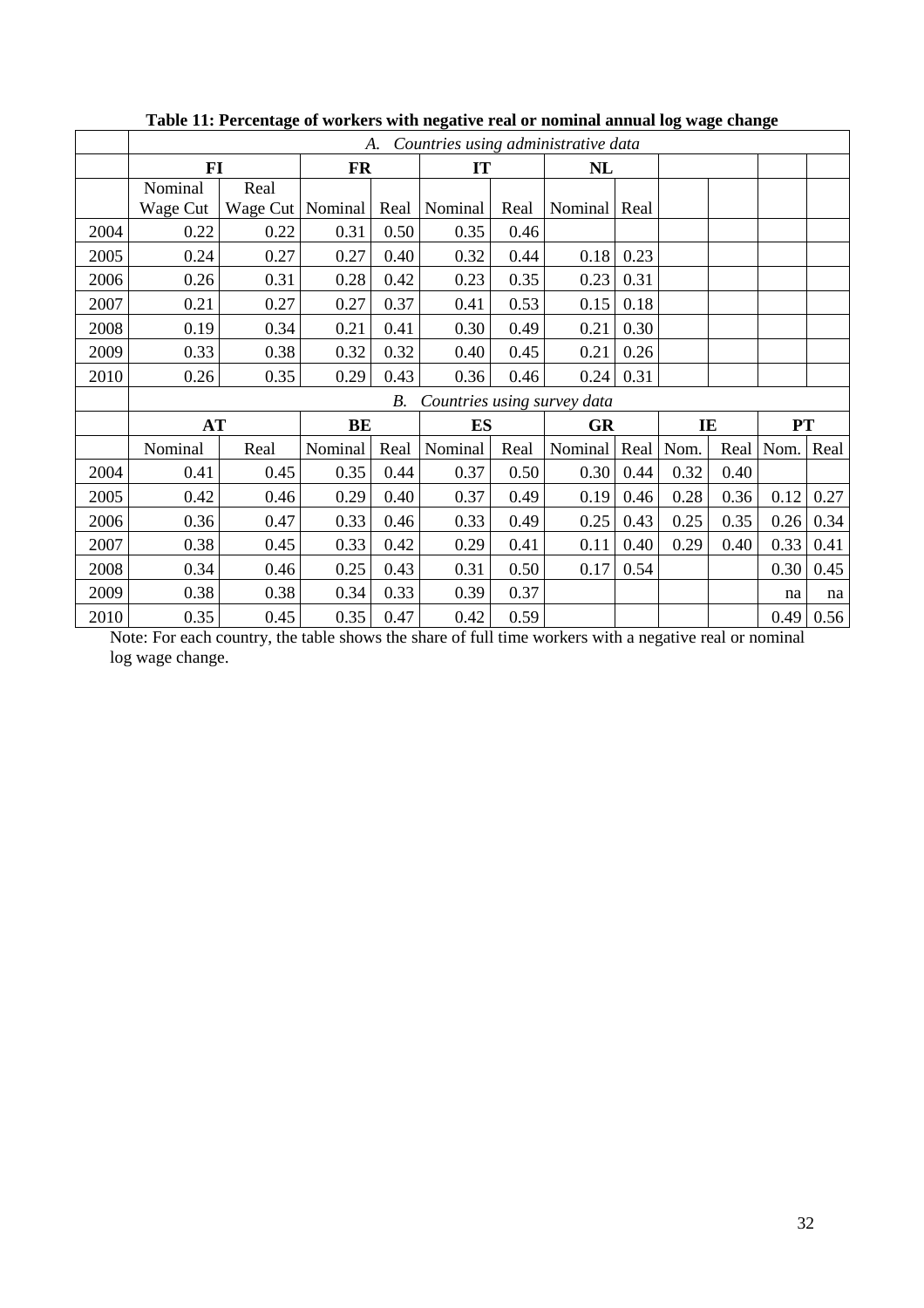|           |                    | 2008-2009                     |                                |  |  |  |  |
|-----------|--------------------|-------------------------------|--------------------------------|--|--|--|--|
|           | Observed<br>change | Composition<br>Effects        | Adjusted<br>change,<br>2008 Xs |  |  |  |  |
| AT        | $-0.37$            | $-0.12$                       | $-0.26$                        |  |  |  |  |
| <b>BE</b> | 1.94               | 0.58                          | 1.36                           |  |  |  |  |
| ES        | $-0.03$            | 1.65                          | $-1.67$                        |  |  |  |  |
| FI        | 0.38               | 0.04                          | 0.33                           |  |  |  |  |
| <b>FR</b> | $-0.30$            | 0.62                          | $-0.92$                        |  |  |  |  |
| IT        | $-3.76$            | 0.67                          | $-4.44$                        |  |  |  |  |
| <b>NL</b> | $-0.11$            | 0.47                          | $-0.58$                        |  |  |  |  |
|           |                    | 2009-2010                     |                                |  |  |  |  |
|           | Observed<br>change | Composition<br><b>Effects</b> | Adjusted,<br>2009 Xs           |  |  |  |  |
| AT        | 1.45               | $-0.34$                       | 1.79                           |  |  |  |  |
| <b>BE</b> | $-2.46$            | 1.01                          | $-3.47$                        |  |  |  |  |
| ES        | $-0.66$            | 2.20                          | $-2.86$                        |  |  |  |  |
| FI        | 1.19               | 1.00                          | 0.19                           |  |  |  |  |
| <b>FR</b> | 0.26               | 1.15                          | $-0.89$                        |  |  |  |  |
| IT        | 3.86               | 2.16                          | 1.70                           |  |  |  |  |
| <b>NL</b> | 1.49               | 2.16                          | $-0.67$                        |  |  |  |  |
| PT        | $-2.17$            | 0.40                          | $-2.57$                        |  |  |  |  |
|           |                    | 2008-2010                     |                                |  |  |  |  |
|           | Observed           | Composition                   | Adjusted,<br>2008 Xs           |  |  |  |  |
| AT        | 1.08               | $-0.46$                       | 1.54                           |  |  |  |  |
| <b>BE</b> | $-0.52$            | 1.75                          | $-2.27$                        |  |  |  |  |
| ES        | $-0.69$            | 4.12                          | $-4.81$                        |  |  |  |  |
| FI        | 1.56               | 1.49                          | 0.07                           |  |  |  |  |
| <b>FR</b> | $-0.04$            | 1.66                          | $-1.70$                        |  |  |  |  |
| IT        | 0.10               | 2.92                          | $-2.82$                        |  |  |  |  |
| NL        | 1.38               | 2.67                          | $-1.29$                        |  |  |  |  |

**Table 12: Decomposition of real average log wage changes, 2008-2009 and 2008-2010** 

Note: DFL decomposition method keeping constant the distribution of education and experience across 24 cells. The third columns shows the counterfactual log wage change estimated using the DFL reweighting technique by keeping the distribution of education and experience constant across 24 groups using the 2008 distribution. See text for details.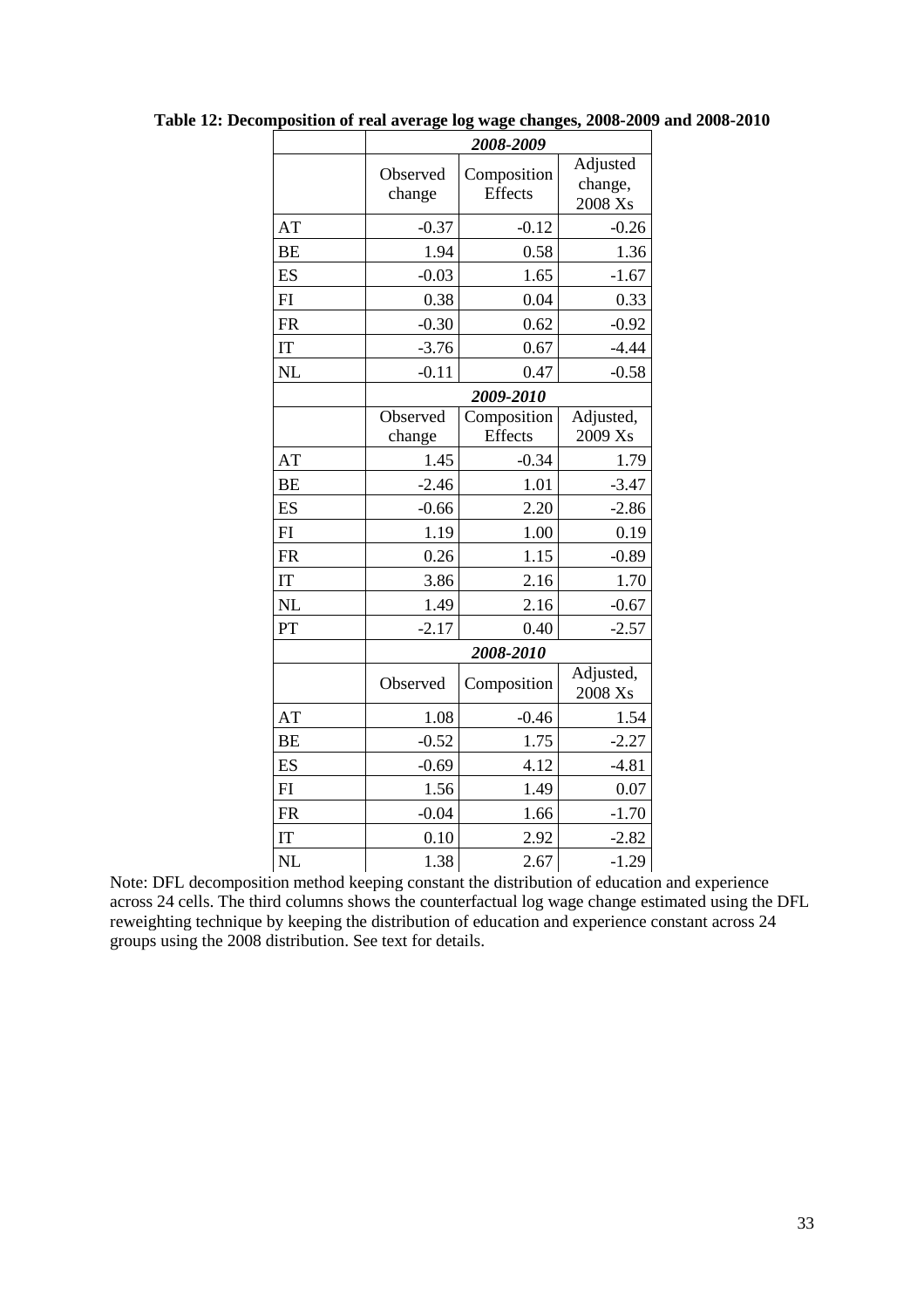| гог ангегене запіріс аспінсіонэ |             |           |          |           |                     |  |  |  |
|---------------------------------|-------------|-----------|----------|-----------|---------------------|--|--|--|
|                                 |             |           |          | Hourly    | <b>Hourly Wages</b> |  |  |  |
|                                 | <b>FTFY</b> | Men       | Women    | Wages Men | Women               |  |  |  |
| AT                              | 4.74%       | 1.76%     | 1.13%    | 4.79%     | 4.61%               |  |  |  |
| <b>BE</b>                       | 0.28%       | $-1.67%$  | $-3.33%$ | $-0.95%$  | 0.62%               |  |  |  |
| ES                              | $-2.66%$    | $-5.00\%$ | $-4.20%$ | $-1.52%$  | $-4.44%$            |  |  |  |
| FI                              | 2.32%       | $-1.57\%$ | 1.72%    | 0.85%     | 2.55%               |  |  |  |
| <b>FR</b>                       | 0.72%       | $-2.75%$  | $-0.25%$ | 0.49%     | 2.23%               |  |  |  |
| IT                              | $-2.15%$    | $-3.47%$  | $-1.80%$ | $-4.98%$  | $-6.10%$            |  |  |  |
| NL                              | $-0.22%$    | $-1.60%$  | $-0.26%$ | 0.84%     | 9.18%               |  |  |  |
| <b>PT</b>                       | $-1.69%$    | $-2.33%$  | $-2.89%$ | $-2.09%$  | $-3.56%$            |  |  |  |

**Table 13: Composition Adjusted Real Wage Changes in 2008-2010 for different sample definitions** 

Note: Each column shows the composition adjusted change in log real wages for a different subgroup of the population. The composition adjusted wage change has been obtained using the DFL reweighting technique by keeping the distribution of education and experience constant across 24 groups using the 2008 distribution.

|                          |                        | Pooled Estimates: |             | Country specific Estimates |           |          |  |
|--------------------------|------------------------|-------------------|-------------|----------------------------|-----------|----------|--|
|                          | AT, BE, ES, FI, FR, IT |                   |             | <b>FR</b>                  | <b>SP</b> | IT       |  |
| $\Delta U$               | $-0.405**$             |                   | $-0.733***$ |                            |           |          |  |
|                          | (0.160)                |                   | (0.248)     |                            |           |          |  |
| regional $\Delta U_{Rt}$ |                        | $-0.127$          | $0.399*$    | 0.256                      | 0.482     | $-1.747$ |  |
|                          |                        | (0.154)           | (0.232)     | (0.466)                    | (0.299)   | (2.327)  |  |
| N                        | 105                    | 105               | 105         | 44                         | 36        | 8        |  |
| Time FE                  | Yes                    | Yes               | Yes         | Yes                        | Yes       | Yes      |  |

**Table 14: Regional wage adjustments during the Great Recession, 2008-2010** 

**Note:** : The table presents estimates of the relationship between annual changes in log real wages of full time workers and changes in the national and regional unemployment rate. Robust standard errors are in parenthesis. Statistically significant \* at the .10 level; \*\* at the .05 level; \*\*\* at the .01 level.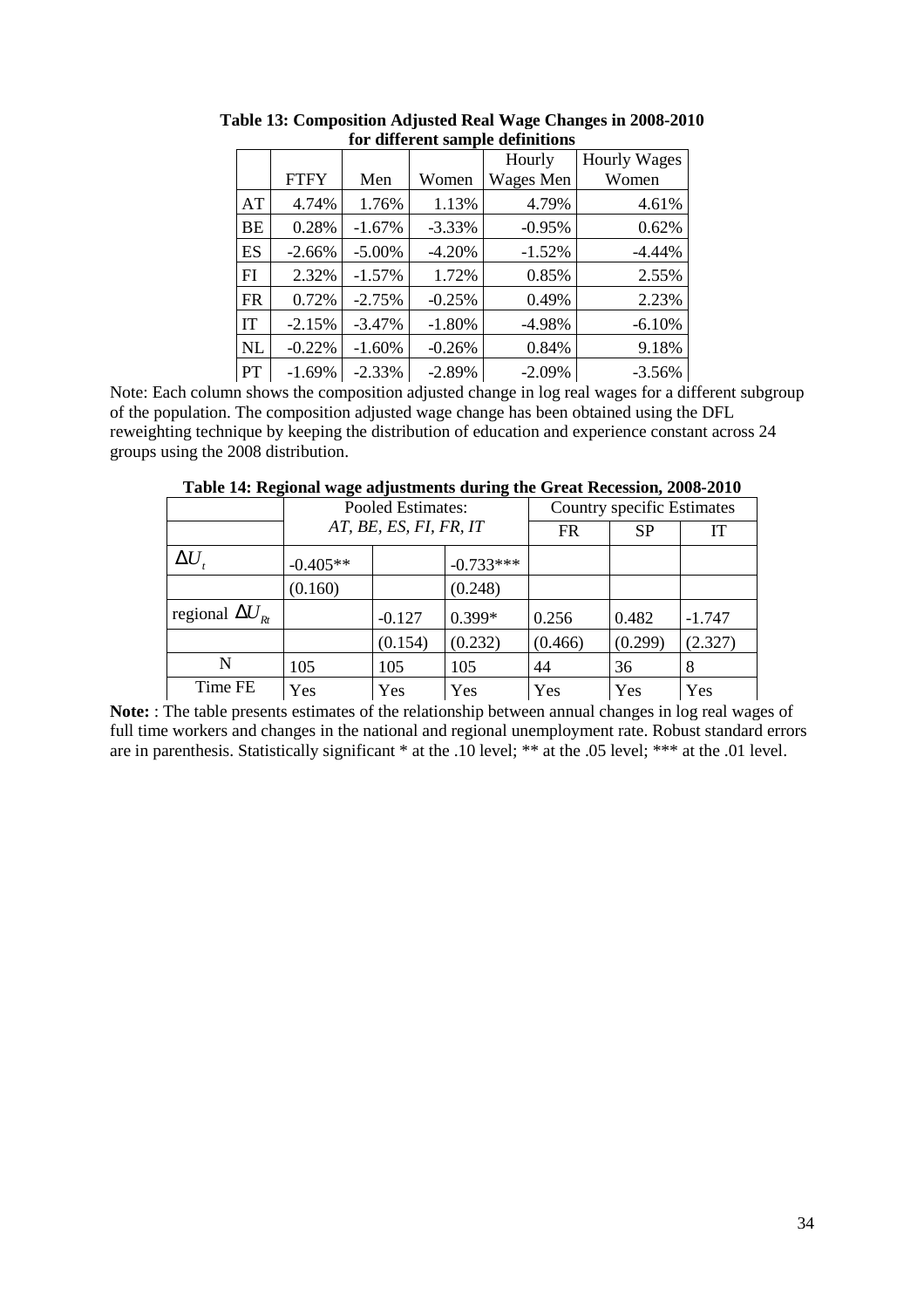



35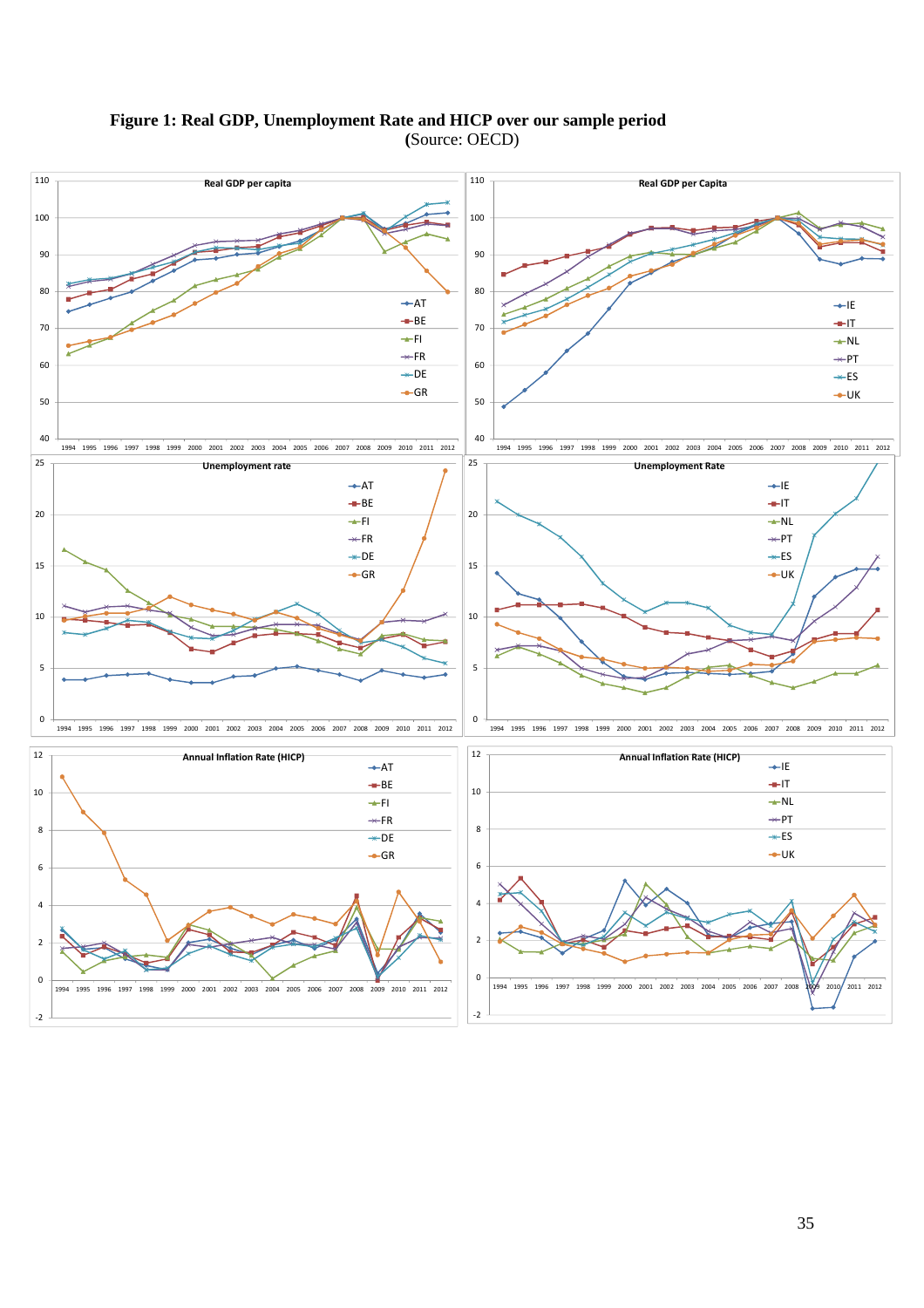



**Figure 2: Real Labour Compensation per Unit Labour Input**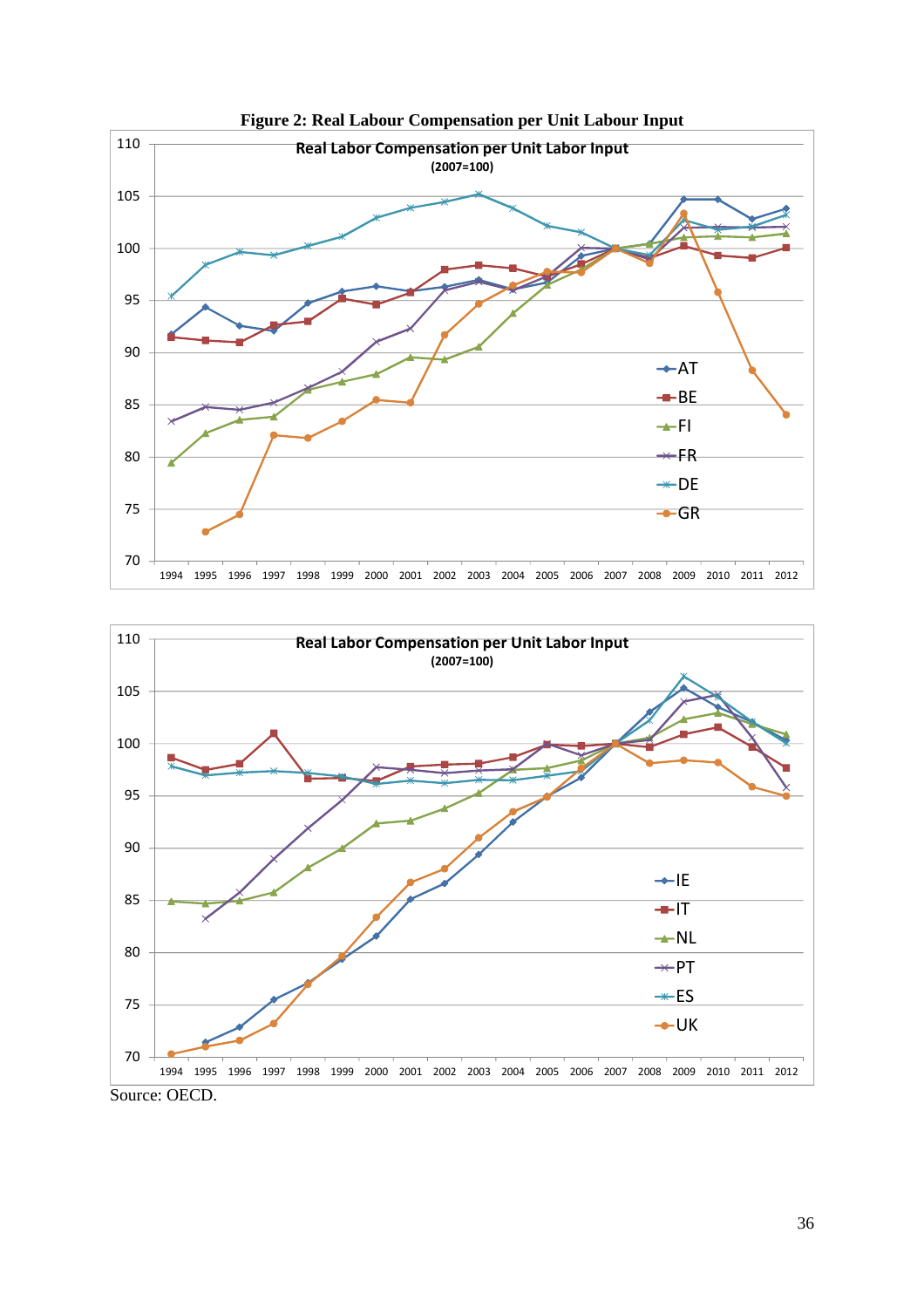

Note: The figure shows the residuals of the regression of real change in wage on year fixed effects on the residuals of a regression of changes in unemployment rate on year fixed effects.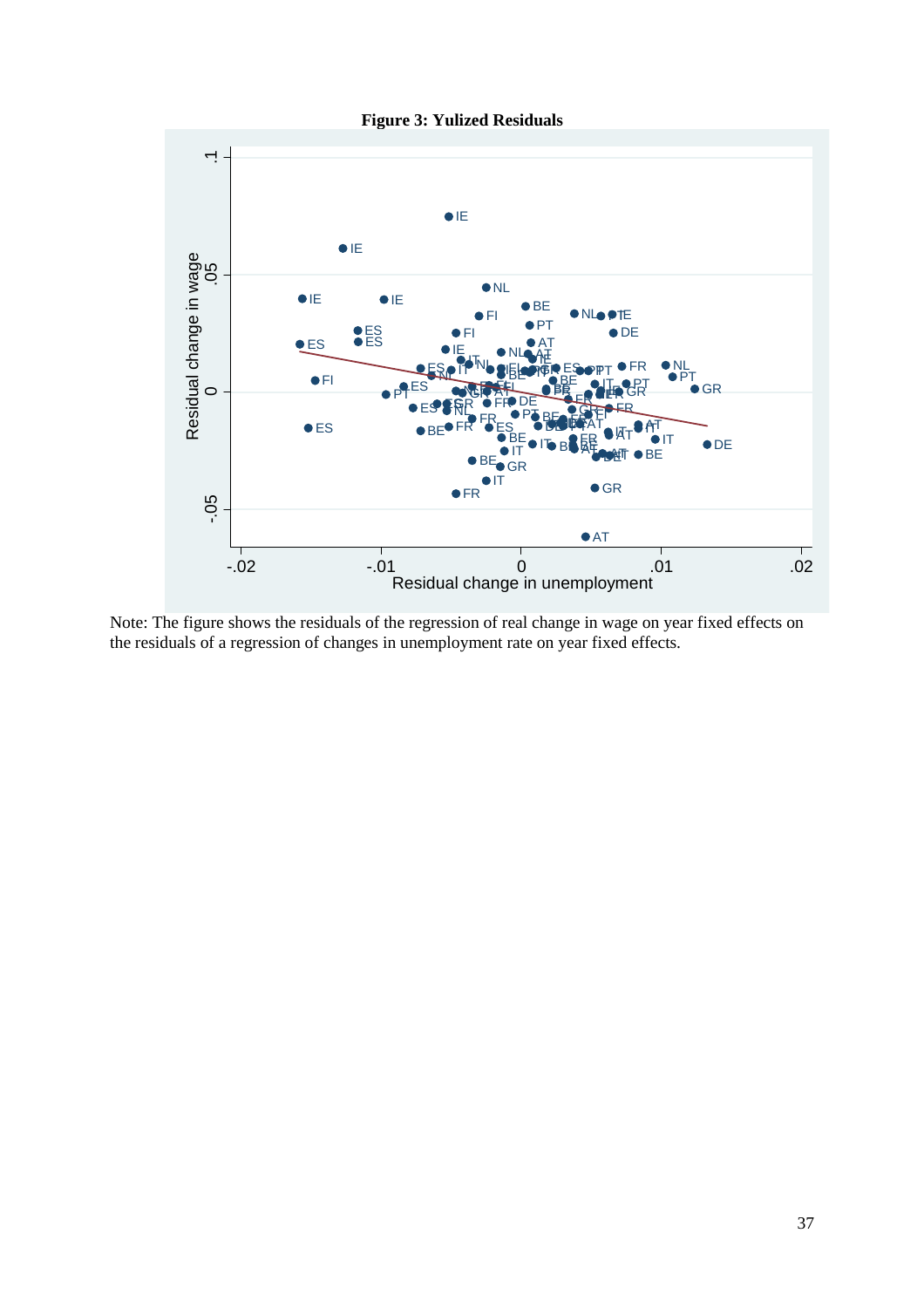

**Figure 4: Annual change in log nominal wages: 2007-08 versus 2008-2009** 

Note: The figure presents the distribution of annual changes in wage in 2008 and in 2009. The continuous and dotted line represents respectively the inflation level in 2008 and 2009. Bin width is 1.5 log points.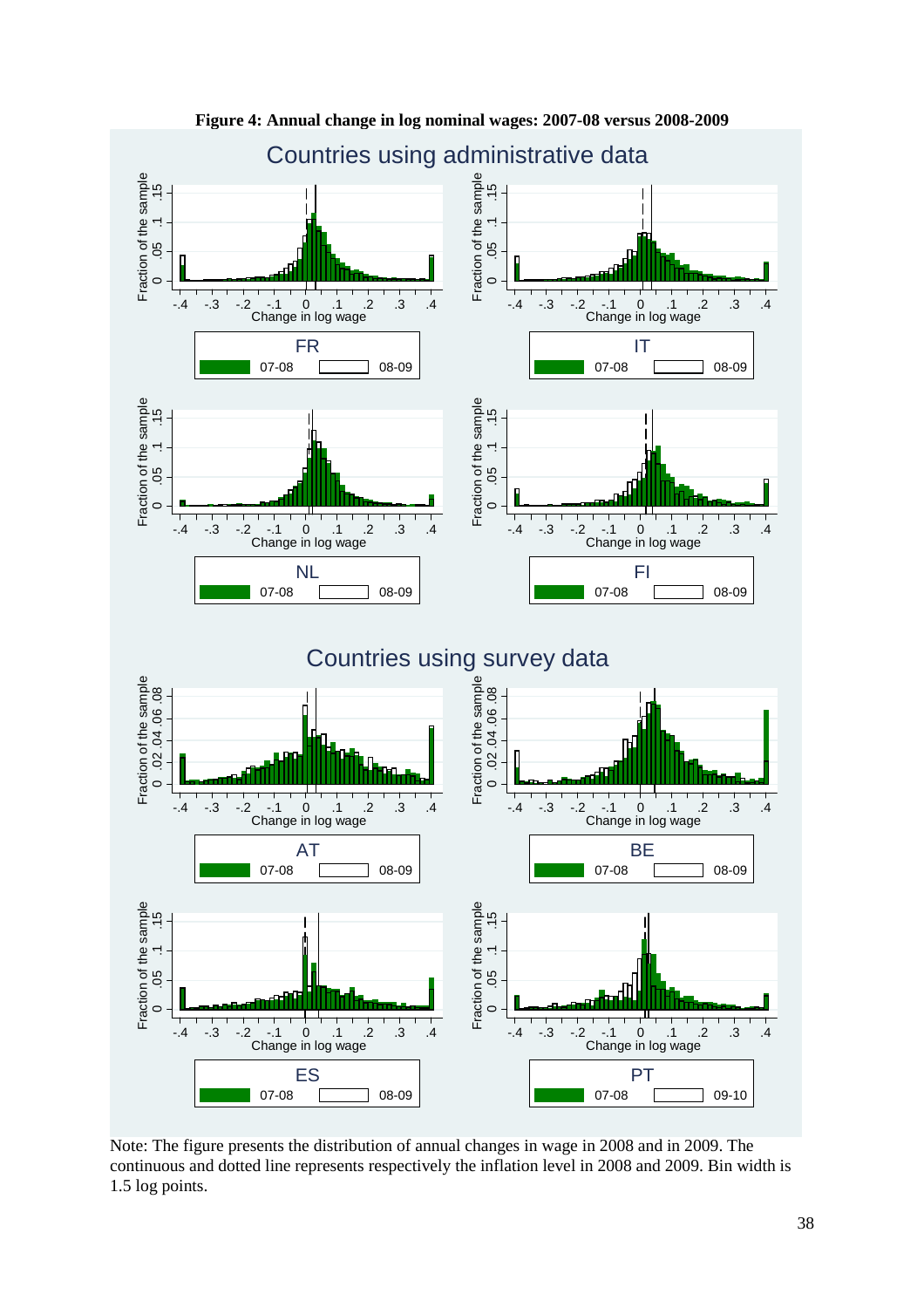

Note: The figure shows the relationship between changes the decomposition of changes in wages using the DFL reweighting technique and changes in unemployment rates across countries.



**Figure 6: Composition adjusted change for different part of the distribution** 

Note: The figure shows the relationship between composition adjusted changes in wages at the first decile (P10), first quartile (P25), the third quartile (P75), and the ninth decile (P90) of the wage distribution and changes in unemployment rates across countries.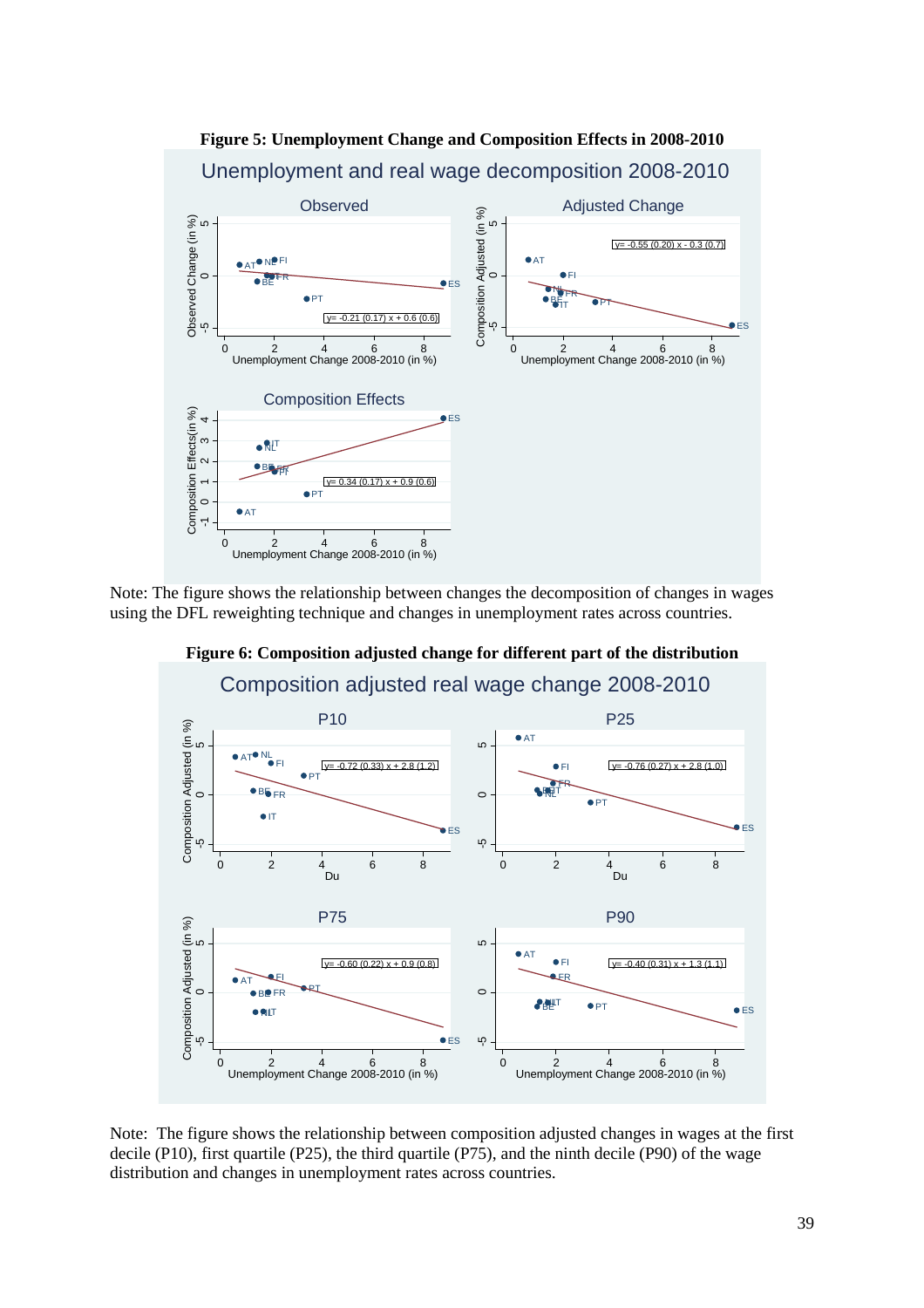## **Data Appendix**

*ECHP:* We use information on net current monthly wage and salary earnings (*pi211m*) to estimate wages. We construct an hourly wage rate where the number of hours is obtained using the number of hours per week worked at main job (*pe005a*). We define full time workers are those that declare having a full time job (*pe005c*), working full time, and are not self-employed (*pe001*) and are working in the private sector (*pe009*). We identify job changer by using information on the date of start of current job (*pe011*).

*SILC:* We measure income using "*employee cash or near cash income*" in the year previous the survey  $(pv010n)$  (except Ireland which uses as a reference period the 12 month preceding the interview). We measure working time using retrospective information for each month on whether an individual was working full or part time (*pl210a-pl210f*). Job shifters are identified using information on change of job since last year (*pl160*). Hourly wages are calculated using information on the number of hours usually worked per week in main job (*pl060*).

*Cells of education and potential experience:* We use three levels of education: recognised third level education, second stage of secondary level education, less than second stage of secondary education. Potential experience is defined using the difference between age and the declared age of entry in the labour force. When age of entry is missing, we impute 21, 19 and 16 for those with respectively third, second and less than second level of education.

*Aggregate data:* Wages are deflated using the IPCH index obtained from the OECD website. For Germany, Greece and Ireland, for which IPCH is not available before 1994, we supplement the series using the national price index for this period.

*Regional and cell specific unemployment:* We match regional information from the ECHP and the SILC with data from regional unemployment. As regional definitions vary in the ECHP and the SILC and we are unaware of a published regional unemployment rates corresponding to these regions, we use microdata from the LFS available from Eurostat to construct unemployment rates at the regional level that correspond to the one in the ECHP and the SILC. By definition, we have to limit our analysis to countries and periods for which information on regions is available. In the SILC, these countries and their respective number of regions are: AT(3 regions), BE (3), ES(19), FI(4), FR(22), GR(4), IT(5). In the ECHP, these countries and their respective number of regions are: AT(3 regions), BE (3), ES(7), FI(5), FR(8), GR(4), IT(11), PT(7).